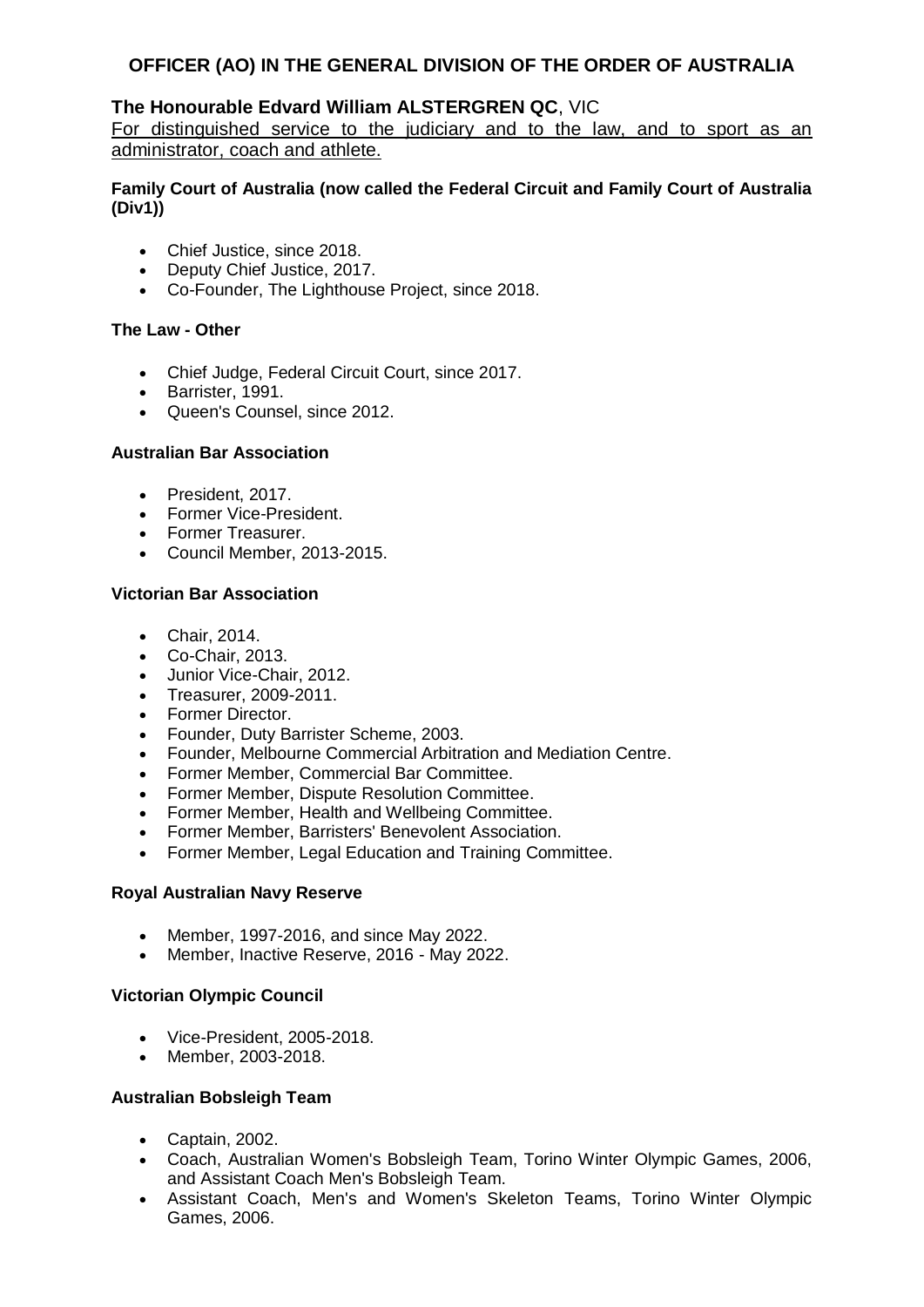- Pro Bono Service Award, Victorian Law Foundation, 2008.
- National Lawyers Award, Law Council of Australia, 2008.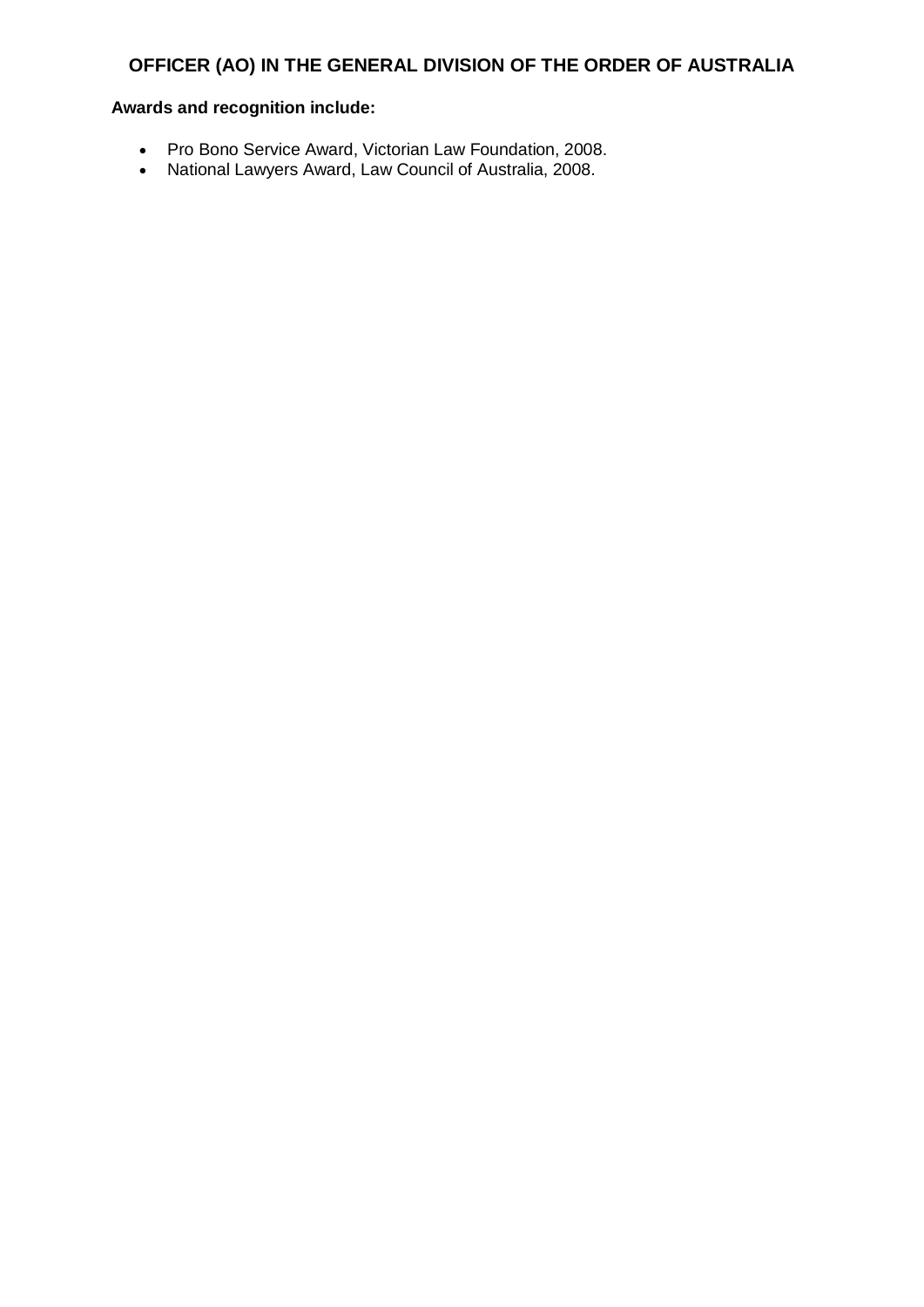## **The Honourable Lawrence James ANTHONY**, Norman Park QLD 4170

For distinguished service to the people and Parliament of Australia, to political institutions, to business, and youth leadership organisations.

## **National Party of Australia**

- Immediate Past Federal President, current.
- President, 2015-2021.
- Former Vice-President, 2005-2013.

#### **New South Wales Branch, National Party of Australia**

- Member, Central Executive, 1994-1996.
- Member, Central Council, 1993-1996.
- Chair, Richmond Electorate Council, 1993-1996.
- Vice-Chair, Murwillumbah Branch, 1992-1994.
- Chair, Sydney Metropolitan Branch, 1989-1990.
- Chair, Sydney Eastern Suburbs Branch, 1987-1989.
- Secretary, Sydney Metropolitan Branch, 1983-1984.

#### **Parliament of Australia**

- Minister for Children and Youth Affairs, 2001-2004.
- Minister for Community Services, 1999-2001.
- National Party Whip, 1997-1998.
- Member for Richmond, 1996-2004.

#### **Duke of Edinburgh's International Award, Australia**

- Chair, 2005-2012.
- President, Friends of the Duke of Edinburgh Awards in Australia, since 2013.

#### **Board Positions**

- Chairman and Director, SAS Consulting Group, since 2009.
- Director, SunWater, 2013-2015.
- Deputy Chairman and Director Indue, 2005-2013.
- Director, Abacus Australia Mutuals, 2007-2011.
- Director, Macquarie Media Group, 2005-2008.
- Chairman, National Credit Union Australia, 2006-2007.

#### **Fellowships**

- Australian Institute of Company Directors.
- Financial Services Institute of Australia.

- Gold Distinguished Service Medal, Duke of Edinburgh's International Award, 2017.
- Centenary Medal, *for service as Minister for Children and Youth Affairs,* 2003.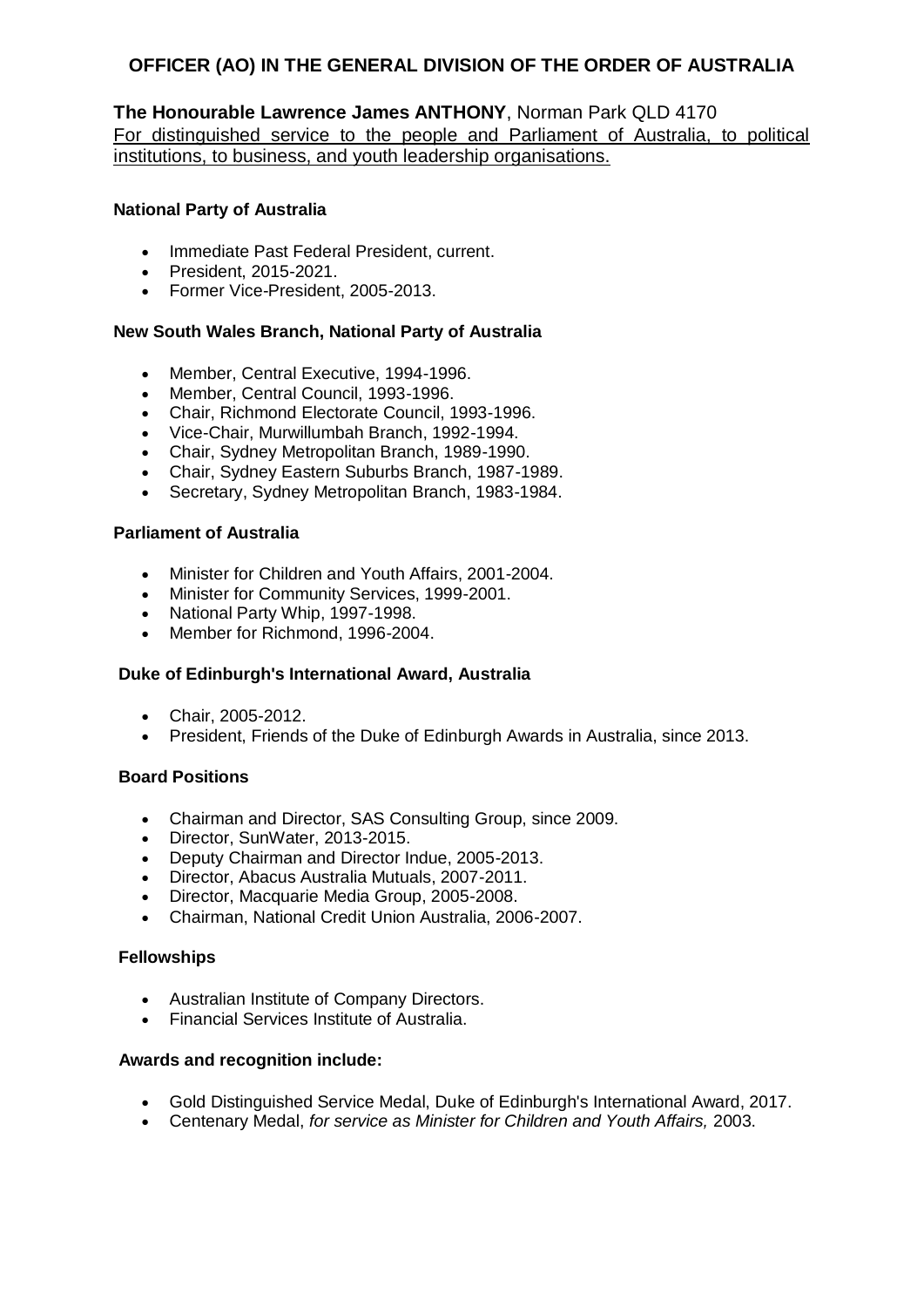## **Sister Brigid Marie ARTHUR**, Albert Park VIC 3206

For distinguished service to social welfare, particularly asylum seekers and refugees, and to Catholic education.

## **Brigidine Asylum Seeker Project (BASP) (***now part of Kildare Ministries***)**

- Co-Coordinator, since 2001.
- Co-Founder, 2001.
- Trustee, Kildare Ministries, since 2014.
- **Brigidine Sister, since 1955.**

#### **Refugee and Asylum Seeker Support**

- Detention Centre Visitor, since 1992.
- Involved with the establishment of Network of Asylum Seeker Agencies in Victoria (NASAVIC), since 2002.
- Member, Victorian Refugees Advocacy Network, since 2010.
- Member, Catholic Alliance for People Seeking Asylum, since 2002.
- Member, Australian Refugees Advocacy Network, since 2002.
- Volunteer, Edmund Rice Asylum Seeker Project, 2008-2012.

#### **Australian Churches Refugee Taskforce**

- Vice-Chair, 2012-2017.
- Member, since 2012.

#### **Catholic Education**

- Teacher, Principal and Consultant, Catholic schools' system Victoria, 1955-1992.
- Member, Brigidine Secondary Schools Council, 1992-2014.

#### **Climate Change**

 Litigation Guardian, a group of students taking the Australian Government to court over the expansion of the Whitehaven Coal Mine in New South Wales, current.

#### **Awards and recognition include:**

Life Member, Catholic Social Services Victoria, 2019.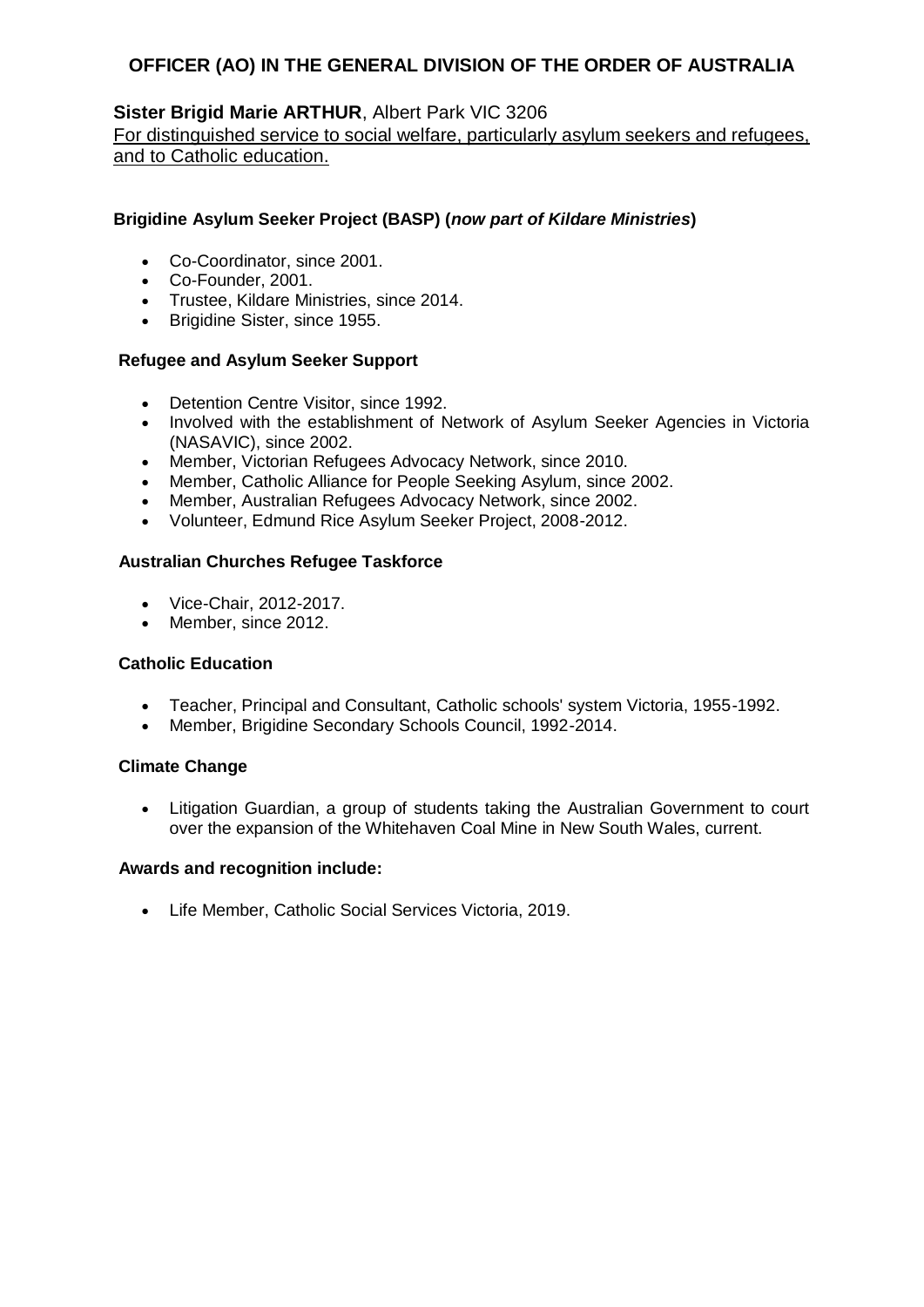## **Mr Alan John BANSEMER**, Serpentine WA 6125

For distinguished service to public administration, particularly health through leadership and policy development.

## **Banscott Health Consulting Pty Ltd**

- Director, 2002-2018.
- Chair, Commonwealth Commission into Health Services Delivery in Tasmania, 2011- 2014.

#### **The Independent Hospital Pricing Authority**

Founding Board Member, 2012-2017.

## **Technology and Industry Advisory Council, Department of Jobs, Tourism, Science and Innovation, WA**

Chair, 2011-2018.

#### **WA Health**

Commissioner of Health, 1995-2001.

#### **Commonwealth Department of Human Services and Health**

- Deputy Secretary, 1987-1995.
- First Assistant Secretary, Health Services, Financing Division, 1985-1987.
- Past Chair, Medicare Schedule Review Board and General Practice Consultative Committee.

#### **Health Insurance Commission (now Medicare Australia)**

- Commissioner, c1990s-2000s.
- Board Member, Health Communications Net Ltd, c1990s-2000s.

#### **The National Health and Medical Research Council**

 Member, Research Advisory Committee, and the Strategic Planning Committee, prior to 1995.

## **South Australian Health Commission**

- Deputy Chairman, 1985.
- Executive Director, Policy and Finance, prior to 1985.

#### **Various committees including:**

- Chair, Medicare Schedule Review Board, prior to 1995.
- Past Chair, General Practice Consultative Committee.
- Member, Australian Health Ministers' Advisory Council, prior to 1995.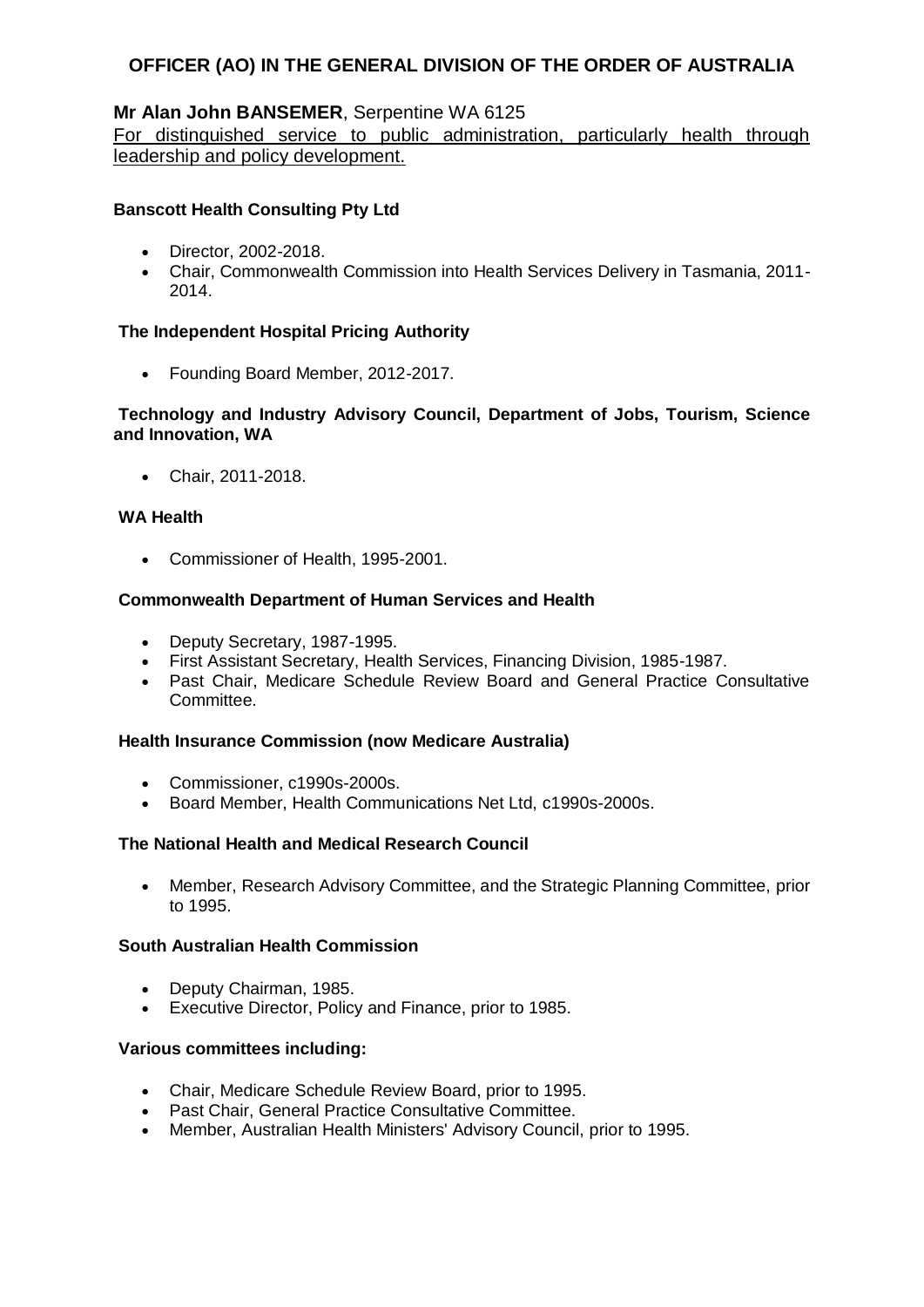## **Ms Ashleigh BARTY**, QLD

## For distinguished service to tennis at the elite level, and to youth development programs.

## **Grand Slam Titles**

- Ladies Singles Champion, Australian Open, 2022.
- Ladies Singles Champion, Wimbledon, 2021.
- Ladies Singles Champion, French Open, 2019.
- Women's Doubles Champion (partner Coco Vandeweghe), US Open, 2018.

#### **Women's Tennis Association**

- World Number One Ranking, 2019-2022.
- Singles and Doubles Winner, Adelaide International, 2022.
- Singles and Doubles Winner, Porsche Tennis Grand Prix, Germany, 2021.
- Singles Winner, Cincinnati Open 2021.
- Singles Winner, Miami Open, 2021.
- Singles Winner, Yarra Valley Classic, Melbourne, 2021.
- Singles Winner, Adelaide International, 2020.
- Singles Winner, Shenzen, Miami and Birmingham, 2019
- Doubles Winner, Rome, 2019.
- Singles Winner, Nottingham and Zhuha, 2018.
- Doubles Winner, Miami, US Open, Rome and Montreal, 2018.
- Doubles Winner, Birmingham, Strasbourg and Kuala Lumpur, 2017.
- Singles Winner, Kuala Lumpur, 2017.
- Doubles Winner, Strasbourg, 2014.
- Doubles Winner, Birmingham, 2013.
- Professional Tennis Player, 2012-2014, and 2016-2022.

#### **International Tennis Federation**

- Olympic Bronze Medalist, Mixed Doubles (partner John Peers), 2021.
- Finalist, Fed Cup, 2019.

#### **Community**

- National Indigenous Tennis Ambassador, Tennis Australia, since 2018.
- Ambassador and Benefactor, RSPCA Queensland, since late-2010s.
- Partnership and Benefactor, State Library Queensland, since 2019.
- Benefactor, Red Cross, 2020.
- Benefactor, Salvation Army, 2022.

- Young Australian of the Year, National Australia Day Council, 2020.
- Queensland Award, Excellence in Women's Leadership, 2020.
- Player of the Year, Women's Tennis Association, 2019, 2021.
- The SAHOF Don Award, 2019.
- Newcombe Medal, 2017, 2018, 2019 and 2021.
- Female Sportsperson of the Year, National Dreamtime Awards, 2017 and 2018.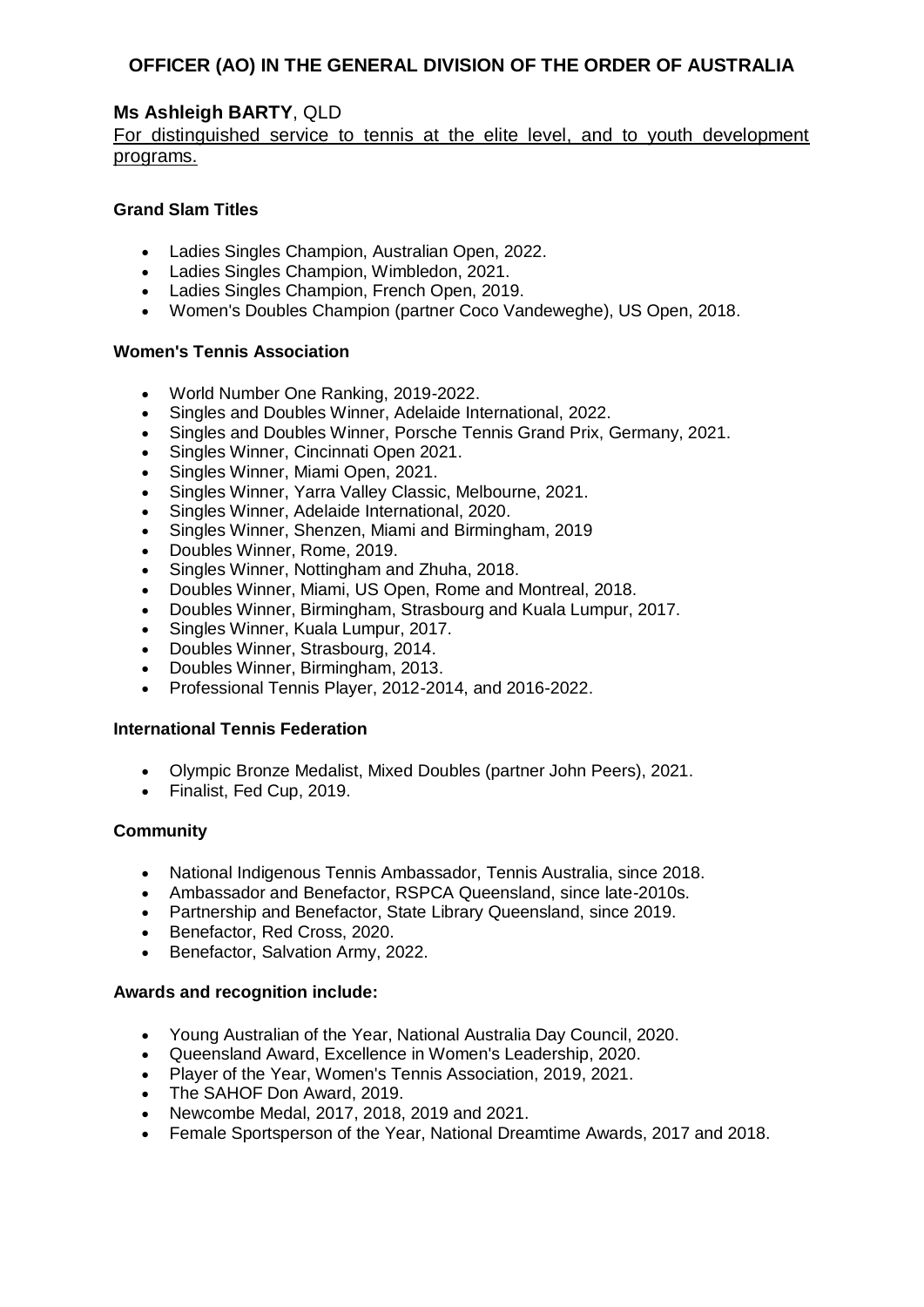## **Professor Janette Cecile BRAND-MILLER AM**, Greenwich NSW 2065

For distinguished service to science, notably in the field of human nutrition, and as an advocate for people with disability.

### **The University of Sydney**

- Leader, Clinical Nutrition Group, Boden Initiative, Charles Perkins Centre, current.
- Professor of Human Nutrition, School of Life and Environmental Sciences, since 1978.
- Chair, Disability Action Plan Committee, 2013.
- Chair, Disability Action Plan Consultative Group, 2013-2018.

#### **Australian Academy of Science**

- Co-Chair, Sectional Committee for Medicine, Dentistry and Health Sciences, 2021- 2022.
- Member, Sectional Committee for Agriculture, Veterinary Science and Applied Biology, 2019-2021.
- Chair, National Committee for Nutrition, 2009-2012, 2005-2008, and Member, since 2004.
- Fellow, 2018.

## **Research**

- Principal Investigator, Australian Arm, PREVIEW Study, European Union.
- Manager, Glycaemic Index testing service for industry.
- Founding President, GI Foundation.
- Co-Author, *Australian Paradox* Study, 2011-2017.
- Co-Director, PreBabe Study, NHMRC, current.

- Fellow, Australia Academy of Science, 2018.
- Appointed a Member of the Order of Australia, 2011.
- Sir Kempson-Maddox Prize, Diabetes Australia NSW, 2009.
- Clunies Ross Prize in Science and Technology, 2003.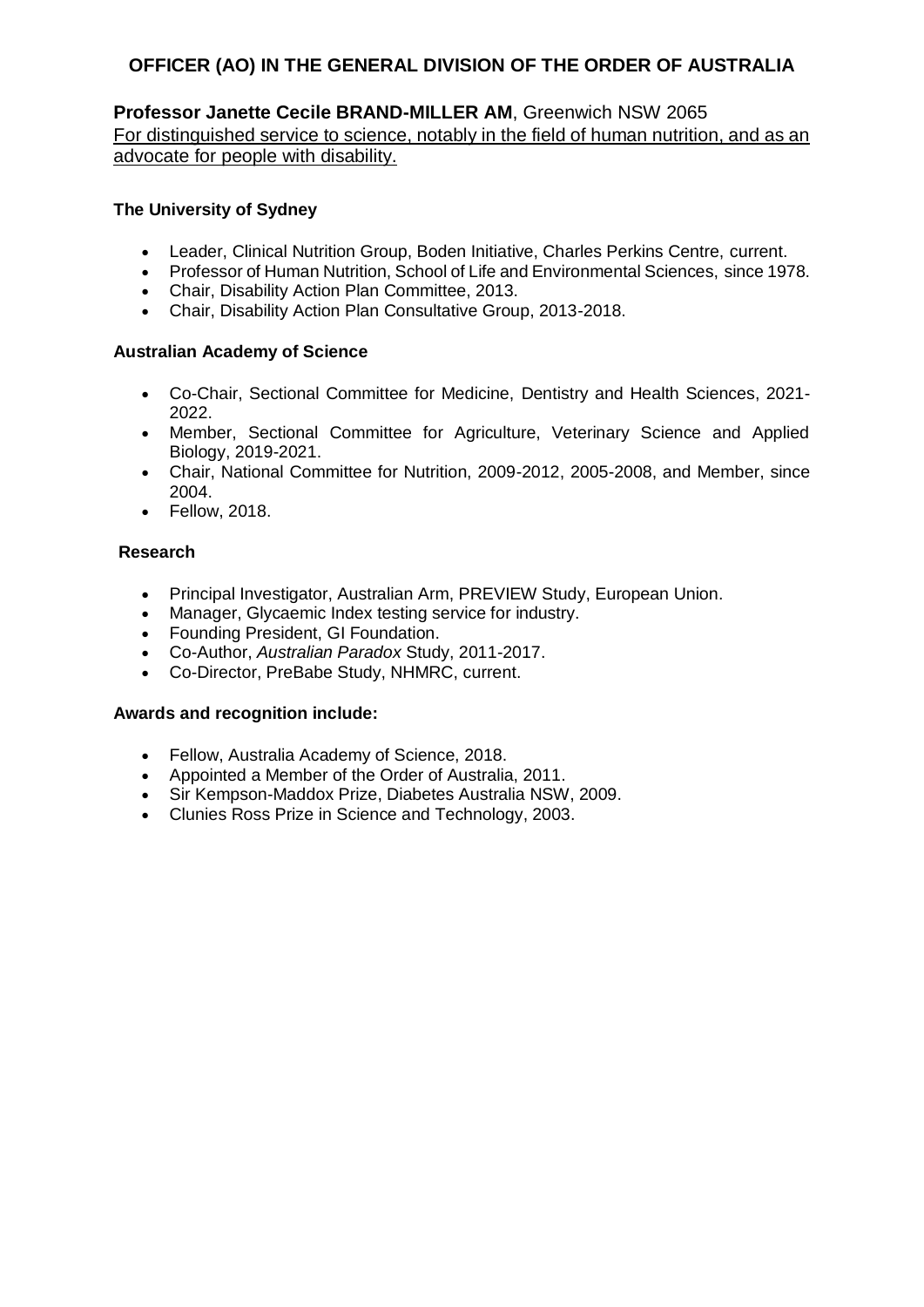## **Mr Philip BRASS**, VIC

## For distinguished service to business, to youth leadership and charitable organisations, and for philanthropic contributions.

#### **Pacific Dunlop**

- Chief Executive Officer, 1988-1996.
- Chief Executive Officer, Dunlop Clothing, Footwear and Textile Group (Now Pacific Brands), 1980-1996.
- Chief Executive Officer, Dunlop Footwear Group, 1997-1980.
- Board Member, Dunlop Olympic, 1980-1996.
- General Manager, 1985-1986.

#### **NM Rothschild and Sons**

- Non-Executive Director, China Holdings, 2001-2003.
- Chair, Hong Kong, 1998-2003.
- Director, Asset Management, Singapore, 1999-2003.
- Chair, Australia Holdings, 1996-2003.
- Director, Asset Management, 1996-2002.
- Former Non-Executive Chairman, Australia Operations.

#### **International Business Leaders Advisory Council for the Mayor of Shanghai**

- Chair, since 1988.
- Honorary Council Member, 1988.

#### **Business Other**

- Member, Advisory Board, Besen, current.
- Australian Business Representative, APEC Business Forum, 1993-1995.
- Associate Commissioner, Industry Inquiry into Textile, Clothing and Footwear, 1996.

#### **Jewish Community**

- Chair, Foundation of the Jewish Museum Australia, 2003-2010.
- Life Governor, Jewish Care, 2011.

#### **Big Brothers Big Sisters**

- Co-Founding Chair, Young Achievers Program, since 2009.
- Patron, since 2016.

#### **Charitable Other**

- Co-Founding Trustee, Philip and Viven Brass Charitable Foundation, since 2002.
- Board Member, FareShare, since 2010.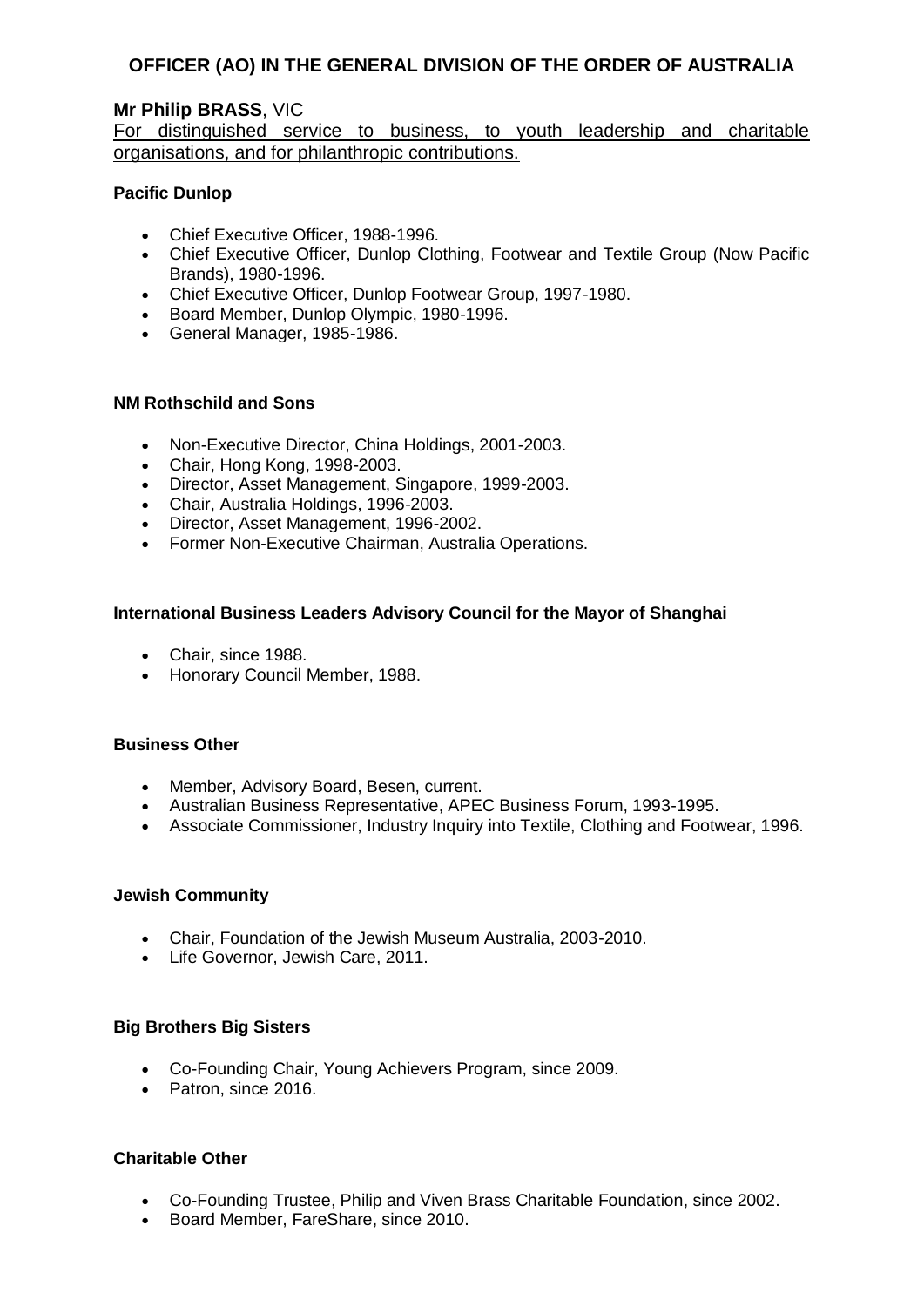- Gold Medal, Service to Industry and Community, B'nai B'rith, 1992.
- Businessman of the Year, Business Review Weekly, 1984.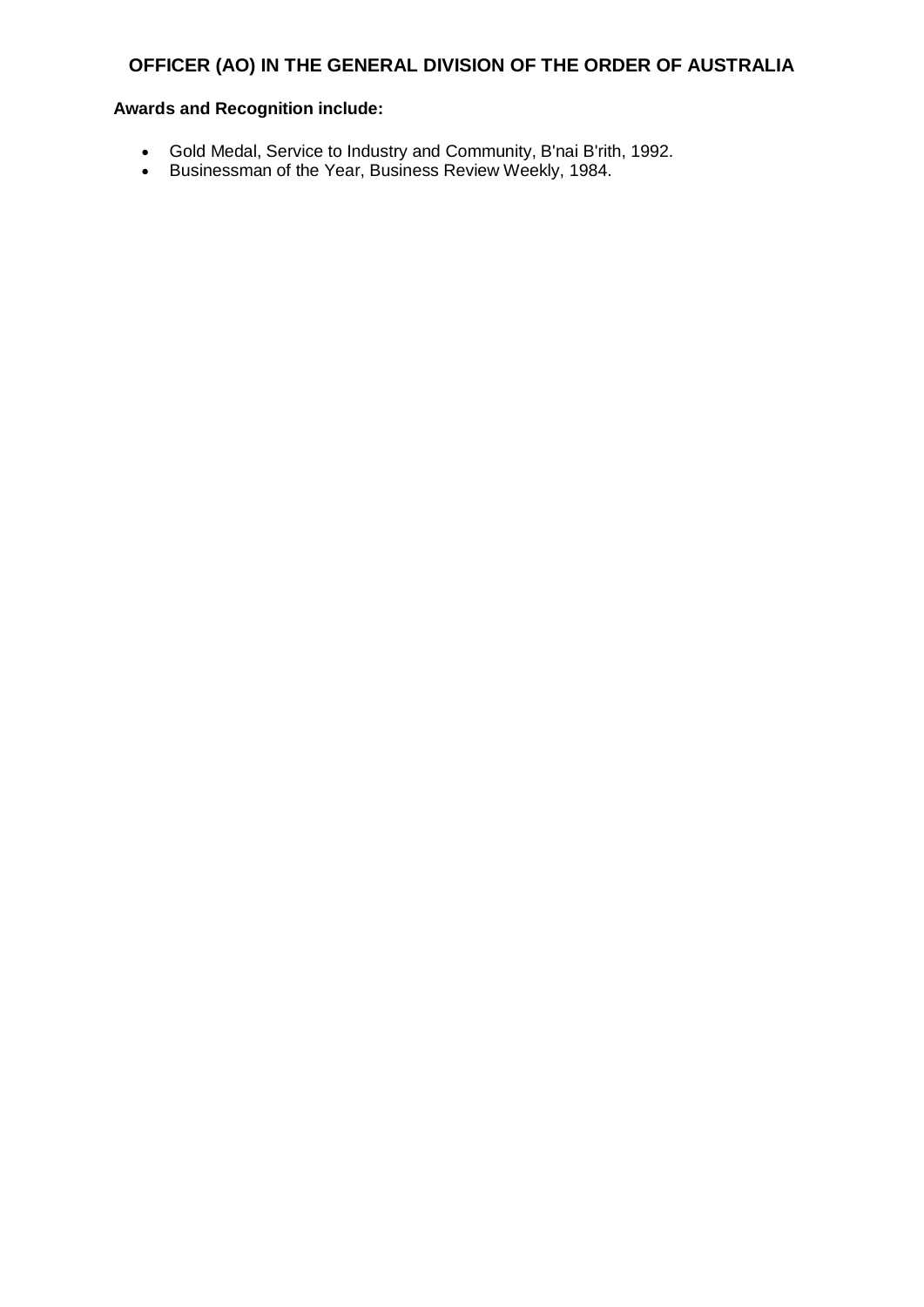## **Mr Andrew CAPPIE-WOOD**, Barrengarry NSW 2577

For distinguished service to public administration in New South Wales and the Australian Capital Territory.

## **NSW Public Service**

- Secretary, NSW Department of Justice, 2014-2019.
- Director-General, NSW Department of Attorney General and Justice, 2013-2014.
- Director-General, NSW Department of Education and Training, and Managing Director of TAFE, 2004-2007.
- Deputy Director-General, Planning and Infrastructure, NSW Department of Infrastructure Planning and Natural Resources, 2003-2004.
- Director-General, NSW Department of Housing and Head, NSW Land and Housing Corporation, 1994-2003.
- Director-General, NSW Department of Ageing, Disability and Home Care, 2001.
- Chief Executive, Home Purchase Assistance Authority, 1999-2003.
- General Manager, Urban Redevelopment, NSW Property Services Group, 1990-1994.

## **ACT Public Service**

- Director-General, Chief Minister and Treasury Directorate, 2011-2013.
- Chief Executive, ACT Chief Minister's Department, 2007-2011.

## **Appointments and Advisory Roles**

- NSW President, Institute of Public Administration Australia, 2004-2007 and 2014- 2016.
- Chair, NSW State Emergency Management Committee, 2016-2019.
- Trustee, NSW Public Purpose Fund, 2014-2019.
- Chair, NSW War Memorial Development Project Management Committee, 2016- 2018.
- Chair, NSW Children and Young People's Advisory Committee, 2006-2009.
- Member, NSW TAFE Commission Board, 2004-2007.
- Member, Ministerial Review Panel, Victorian Criminal Organisation Laws, 2020.

- Adjunct Professor, University of Sydney.
- Adjunct Professor, University of Canberra.
- Public Sector Excellence Award, University of Canberra.
- National Fellow, Institute of Public Administration Australia.
- Fellow, Australian Institute of Management.
- Fellow, Institute of Managers and Leaders.
- Fellow, United Kingdom Chartered Institute of Housing.
- Life Member, Australian Institute of Housing.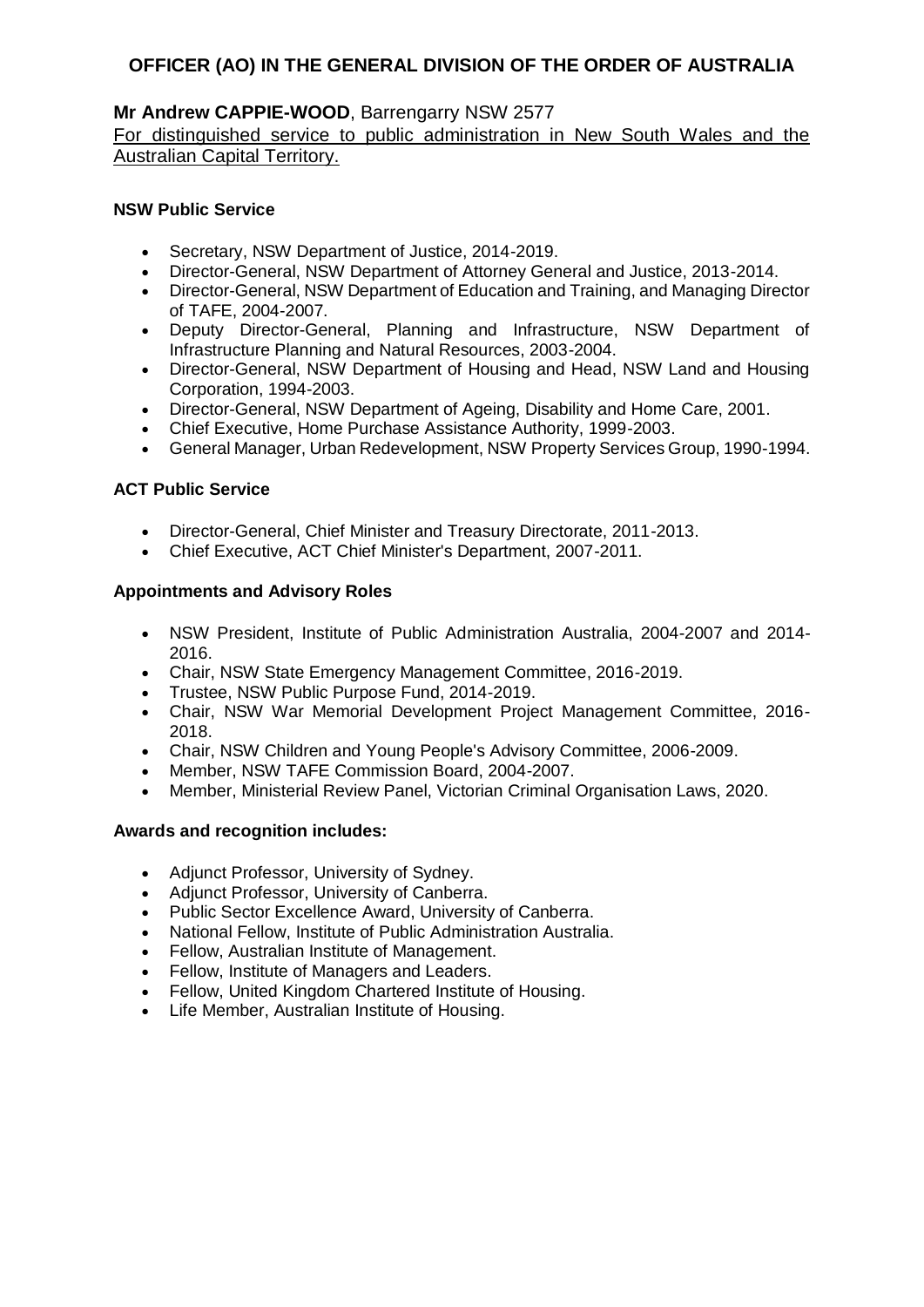## **Dr Kerry Gai CHANT PSM**, St Leonards NSW 2065

For distinguished service to the people of New South Wales through public health administration and governance, and to medicine.

## **Health NSW**

- New South Wales Chief Medical Officer and Deputy Secretary, Population and Public Health, since 2008.
- Senior Public Health Representative, Covid-19 Crisis Committee of Cabinet, since 2020.
- Director, Health Protection, and Deputy Chief Health Officer, 2005-2008.<br>• Contributor, maior health strategies. including: New South Wales HIV. Here
- Contributor, major health strategies, including: New South Wales HIV, Hepatitis B and Hepatitis C Plans; Response to the Swine Flu H1N109; and preparedness in relation to the outbreak of Ebola in West Africa.

#### **Commonwealth Department of Health**

- NSW Health Representative, Australian Health Protection Principal Committee, current.
- Former Chair, Blood Borne Viruses and Sexually Transmissible Infections Standing Committee.

#### **Australasian Faculty of Public Health Medicine, Royal Australasian College of Physicians**

- Former NSW Regional Censor.
- Examiner.
- Fellow, 1995.

#### **Sydney South West Area Health Service**

- Director and Medical Officer, Public Health Unit, 1995-2005.
- Former Member, Human Research Ethics Committee.

#### **Sydney Catchment Authority**

- Former Board Member.
- Former Chair, Corporate Governance Committee.
- Former Member, Audit Committee.

- NSW Premier's Woman of the Year and Woman of Excellence Award, NSW Women of the Year Awards, 2021.
- Chancellor's Award for Exceptional Alumni Achievement, University of New South Wales, 2020.
- NSW Public Servant of the Year, NSW Women of the Year Awards, 2020.
- Australian Public Service Medal, 2015.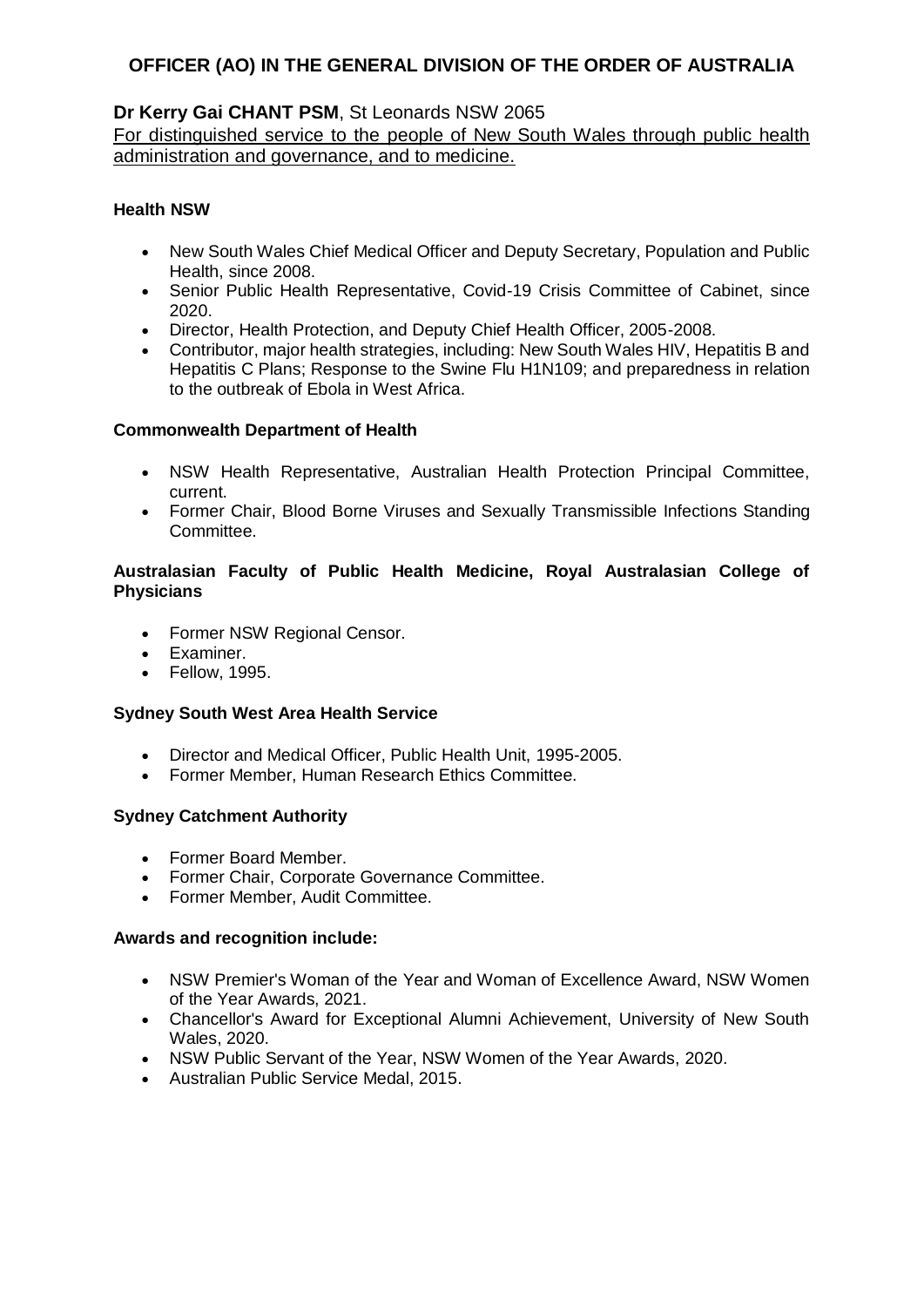## **Professor Peter Fook Meng CHOONG**, Kew VIC 3101

For distinguished service to orthopaedic medicine, to research and tertiary medical education, and to professional associations.

## **University of Melbourne**

- Sir Hugh Devine Professor of Surgery, since 2009.
- Assistant Dean, Faculty and Academic Centre Chair (Eastern Hill Campus), 2010- 2012.
- Chair, University of Melbourne Academic Centre, 2010-2012.
- Founder, Centre for Research Excellence in Total Joint Replacement (OPUS), 2016.
- Founder, St Vincent's Melbourne Arthroplasty Outcomes (SMART) Registry, 1998.

## **St Vincent's Hospital Melbourne**

- Head, Department of Surgery, since 2009.
- Director of Orthopaedics, since 1996.
- Chief Medical Officer, 2005-2008.
- Program Director of Surgery, 1997-2002.
- Founder, Advanced Biofabrication Facility (BioFab3D), 2016.
- Inaugural Chair, Adult Orthopaedics in Melbourne, 1996.

#### **Australian Orthopaedic Association**

- President, 2013-2014.
- Vice President, 2011-2013.
- Board Member, 2003-2014.
- Chair, Research Committee, since 2015.
- Chair, National Academic Orthopaedic Departments, since 2016.
- Chair, Surgical Specialities Committee, 2012-2014.
- Chair, Federal Training Committee, 2007-2011.
- Scientific Secretary, 2004-2007.
- Past Chair, Victorian Board of Studies.
- Supervisor of Training, 2004.
- Fellow, since 1996.
- Associate Member, 1992-1996.

## **Royal Australasian College of Surgeons**

- Chair, Board of Orthopaedic Surgery, 2008-2011.
- Member, Board of Surgical Research, since 2013.
- Chair, Victorian State Committee, 2004-2006.
- Past Chair, Victorian Orthopaedic Trust Scientific Advisory Group.
- Fellow, since 1991.

## **Professional Affiliations**

- Emeritus Director, Musculoskeletal Australia, since 2016.
- Fellow, Australian Academy of Health and Medical Science, since 2015.
- Secretary, International Society of Limb Salvage Surgery, 2001-2011.
- Australian Representative, Board Asia Pacific Musculoskeletal Tumour Society, since 1996.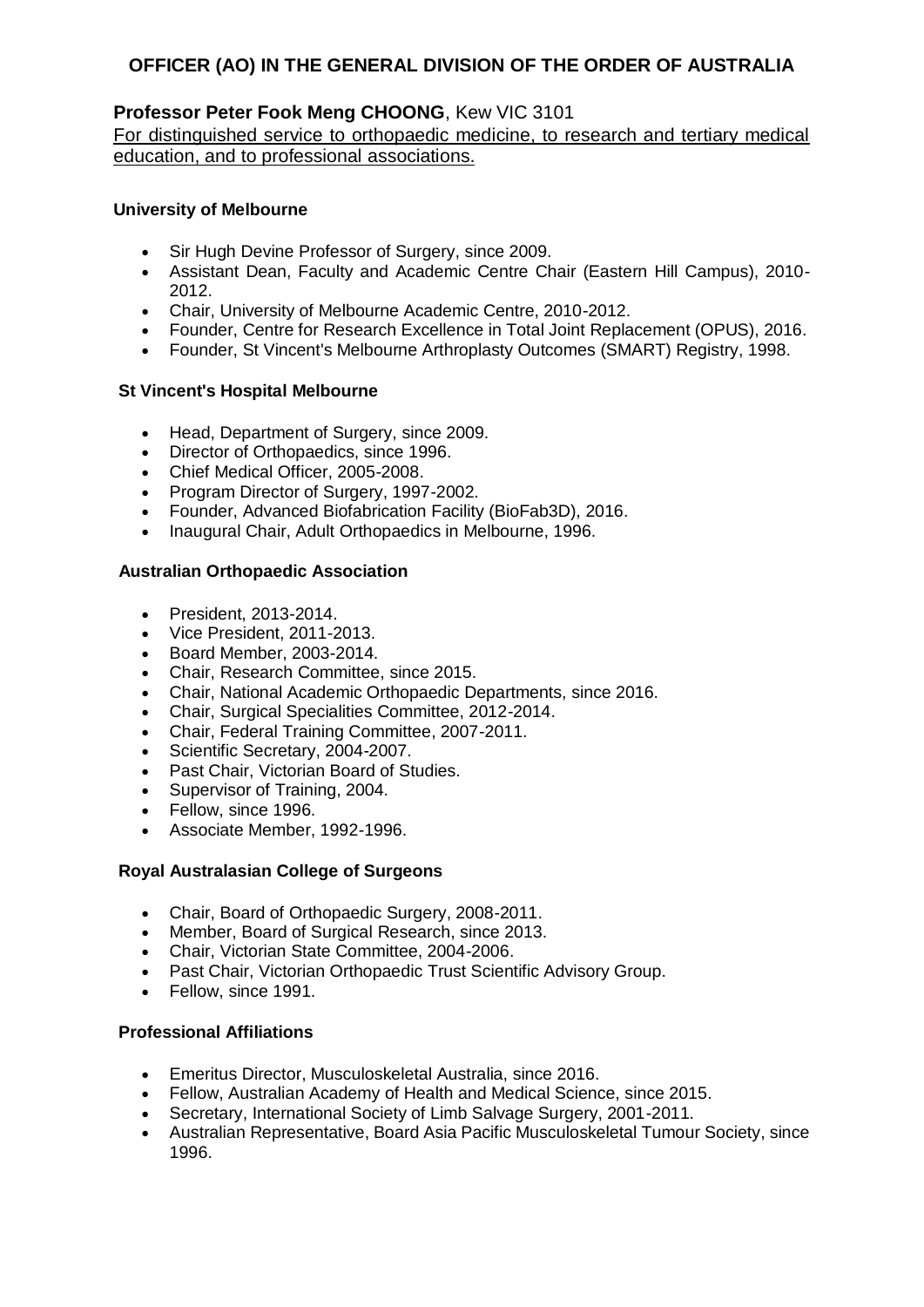## **National Health and Medical Research Council**

- Chief Investigator of 11 grants, since 2004.
- Member, Clinical Trials and Cohort Studies Working Committee, 2020-2021.
- Member, MRFF International Clinical Trials Collaborations Grant Opportunity, 2018- 2019.
- Member, MRFF Rare Cancers, Rare Diseases and Unmet Need Grant Opportunity Peer Review Panels, 2018.
- Member, Assigners Academy, 2015-2018.

## **Research and Publications**

- Lead Chief Investigator, NHMRC Centre of Research Excellence in Total Joint Replacement Surgery, since 2016.
- Editor, Orthopaedics Section, *Australian and New Zealand Journal of Surgery*, 2006- 2017.
- Associate Editor, *Journal Bone and Joint Surgery Essential Surgical Techniques*, current.
- Editor-in-Chief, Orthopaedic Section *Frontiers in Surgery*, since 2015.
- Author of over 400 scientific papers.

## **Medical - Other Roles**

- Orthopaedic Surgeon, Central Melbourne Orthopaedics Private Rooms, current.
- Chair, Bone and Soft Tissue Sarcoma Service, Peter MacCallum Cancer Centre, since 1996.
- Chair, Musculoskeletal Clinician Leadership Group, Department of Health and Human Services Victoria, 2013-2016.
- Member, Sarcoma Expert Group, Victorian COVID-19 Cancer Network, since 2020.
- Member, Global Oncology Surgeon Advisory Panel, Stryker Orthopaedics, since 2017.

## **Community**

- Ambassador, Club Melbourne, 2016-2019.
- Board Member, MSK Australia, 2016-2019.
- Member, College Council, Genazzano FCJ Girls College Victoria, 2005-2012.
- Member, Rotary Club of Melbourne, since 2001.

- Research Excellence Award, National Health and Medical Research Council, 2018**.**
- Research Excellence Award, Australian Orthopaedic Association, 2015.
- Award for Excellence and Reputation, St Vincent's Health Australia Award, 2015.
- Melbourne Award for Reputation, City of Melbourne 2015 (*For ground breaking work in the area of tumour care, research and education)*.
- Award for Excellence, CSIRO, 2015 (*For the development of the first 3D printed heel)*.
- John Mitchell Crouch Fellowship, Royal Australasian College of Surgeons, 2008.
- Paul Harris Fellow, 2007 (*For services to Medicine and Cancer Surgery*).
- Leadership Award, Australian Orthopaedic Association, 2005.
- Sam Scaccia Fellowship, Clinical Oncology Society Australia, 2005.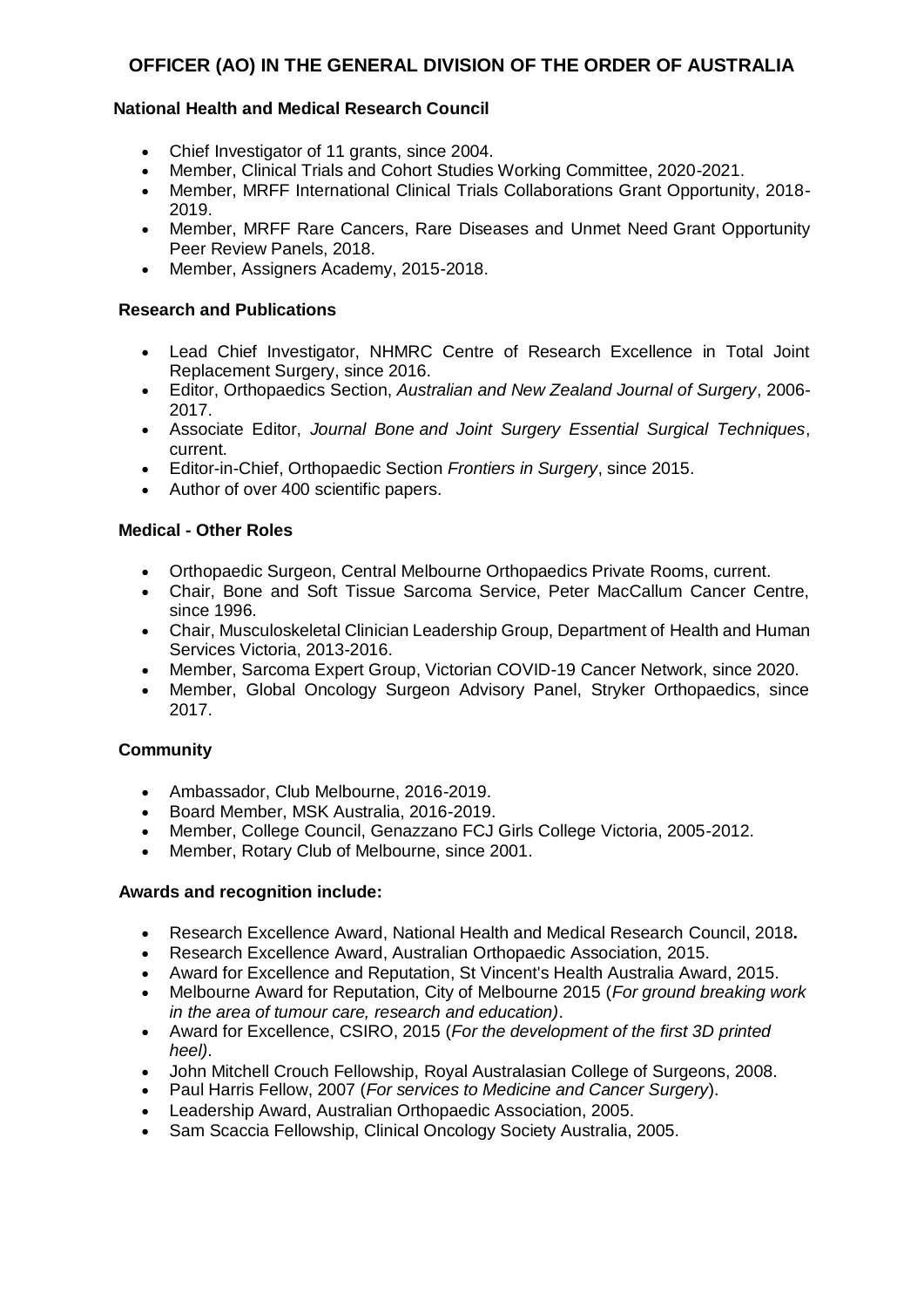## **Distinguished Professor Michelle Genevieve CRASKE**, USA

For distinguished service to psychology, particularly the study of anxiety and depression, and to tertiary education.

## **University of California Los Angeles (UCLA)**

- Distinguished Professor, Department of Psychology, since 2016.
- Director, Anxiety and Depression Research Centre, since 1990.
- Joanne and George Miller and Family Endowed Chair, Brain Research Institute, 2019- 2022.
- Vice Chair, Department of Psychology, 2006-2019.
- Associate Director, Staglin Music Festival for Behavioural and Brain Health, current.
- Co-Director, UCLA Depression Grand Challenge, since 2015.

## **American Psychological Association**

- Member, Clinical Treatment Guidelines Advisory Steering Committee, 2011-2015.
- President, Society for a Science of Clinical Psychology, 2013-2014.

## **American Psychiatric Association**

- Member, DSM-5 Steering Committee, since 2014.
- Member, DSM-5 Anxiety, Obsessive-Compulsive Spectrum, Post-traumatic and Dissociative Disorders Workgroup, 2007-2013.
- Member, DSM-IV Anxiety Disorders Workgroup Text Revision, 1998-2000.

### **Other**

- Executive Board Member, Psychological Clinical Science Accreditation System, since 2017.
- Member, United Kingdom MQ Foundation for Transforming Mental Health, since 2014.
- Member, Scientific Advisory Board, Anxiety and Depression Association of America, since 1999.
- Member, Committee on Developing Evidence Based Standards for Psychosocial Interventions for Mental Disorders, Institute of Medicine, 2014-2015.
- Chair, Association for Advancement of Behaviour Therapy Practice Guidelines for Panic Disorder, 1998-1999.
- President, Association for Behavioural and Cognitive Therapies, 2016.

## **International - Other**

- Honorary Doctorate, Maastricht University, Netherlands, 2015.
- International Francqui Professor, Belgium, 2016-2018.
- Honorary Fellow, Department of Psychiatry, Oxford University, United Kingdom, 2015.
- Honorary Fellow, Dutch-Flemish Postgraduate School for Research and Education, Netherlands.
- Member, Scientific Advisory Board, Centre of Excellence on Generalization Research, University of Leuven, Belgium, 2010-2013.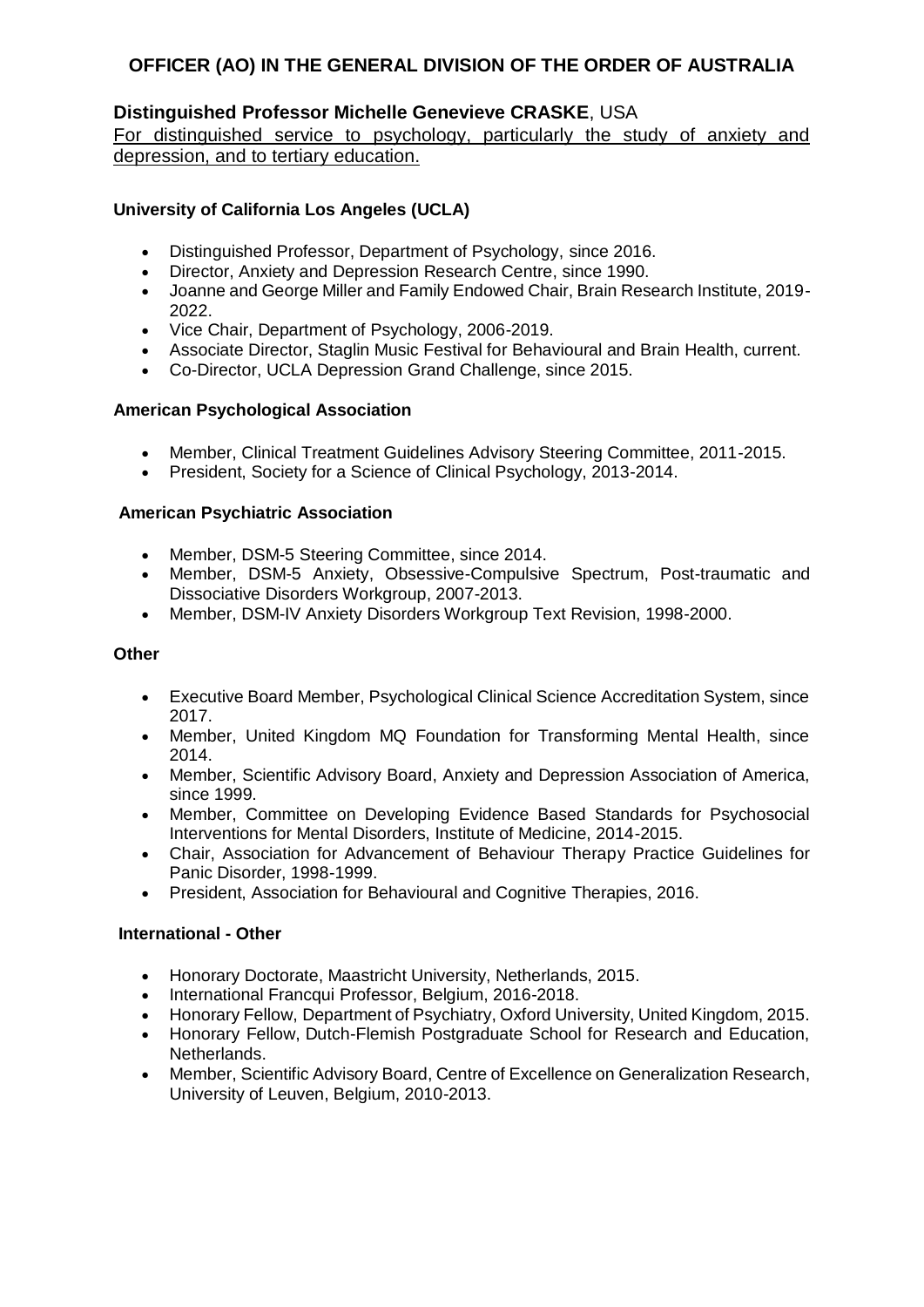## **Publications**

- Over 550 peer reviewed publications, including:
- Author, *Cognitive-Behavioural Therapy*, American Psychological Association, 2017.
- Author, *Fear and Learning: From Basic Processes to Clinical Implications*, American Psychological Association, 2009.
- Author, *Mastery of Your Anxiety and Panic: Therapist Guide*, Oxford University Press, 1994, 2000, 2006, 2021.
- Co-Author, *Mastery of Your Anxiety and Panic: Workbook*, Oxford University Press, 1994, 2000, 2006, 2021.
- Author, *Mastery of Your Anxiety and Fears: Therapist Guide*, Oxford University Press, 2006.
- Co-Author, *Mastery of Your Anxiety and Fears: Workbook*, Oxford University Press, 2006.
- Author, *Mastery of Your Anxiety and Worry: Workbook*, Oxford University Press, 2005.
- Co-Author, *Mastery of Your Anxiety and Worry: Therapist Guide*, Oxford University Press, 2005.
- Author, *The Origins of Phobias and Anxiety Disorders: Why More Women than Men*, 2003.
- Author, *Anxiety Disorders: Psychological Approaches To Theory and Treatment, Perspectives in Clinical Psychology*, Basic Books, 1998.
- Editor-in-Chief, *Behaviour Research and Therapy*, since 2016 and Associate Editor, 2003-2015
- Associate Editor, *Psychological Bulletin*, 2014-2017.
- Associate Editor, *Journal of Abnormal Psychology,* 1998-2005.

- Most Highly Cited Researcher List (Psychiatry and Psychology), Web of Science World, 2019, 2020, 2021.
- Distinguished Scientist Award, Society for a Science of Clinical Psychology, American Psychological Association, 2017.
- Outstanding Researcher Award, Association for Behavioral and Cognitive Therapy, 2013.
- Aaron T. Beck Award, Academy of Cognitive Therapy, 2013.
- Eleonore Trefftz Guest Professorship Award, Technical University of Dresden, Germany, 2016.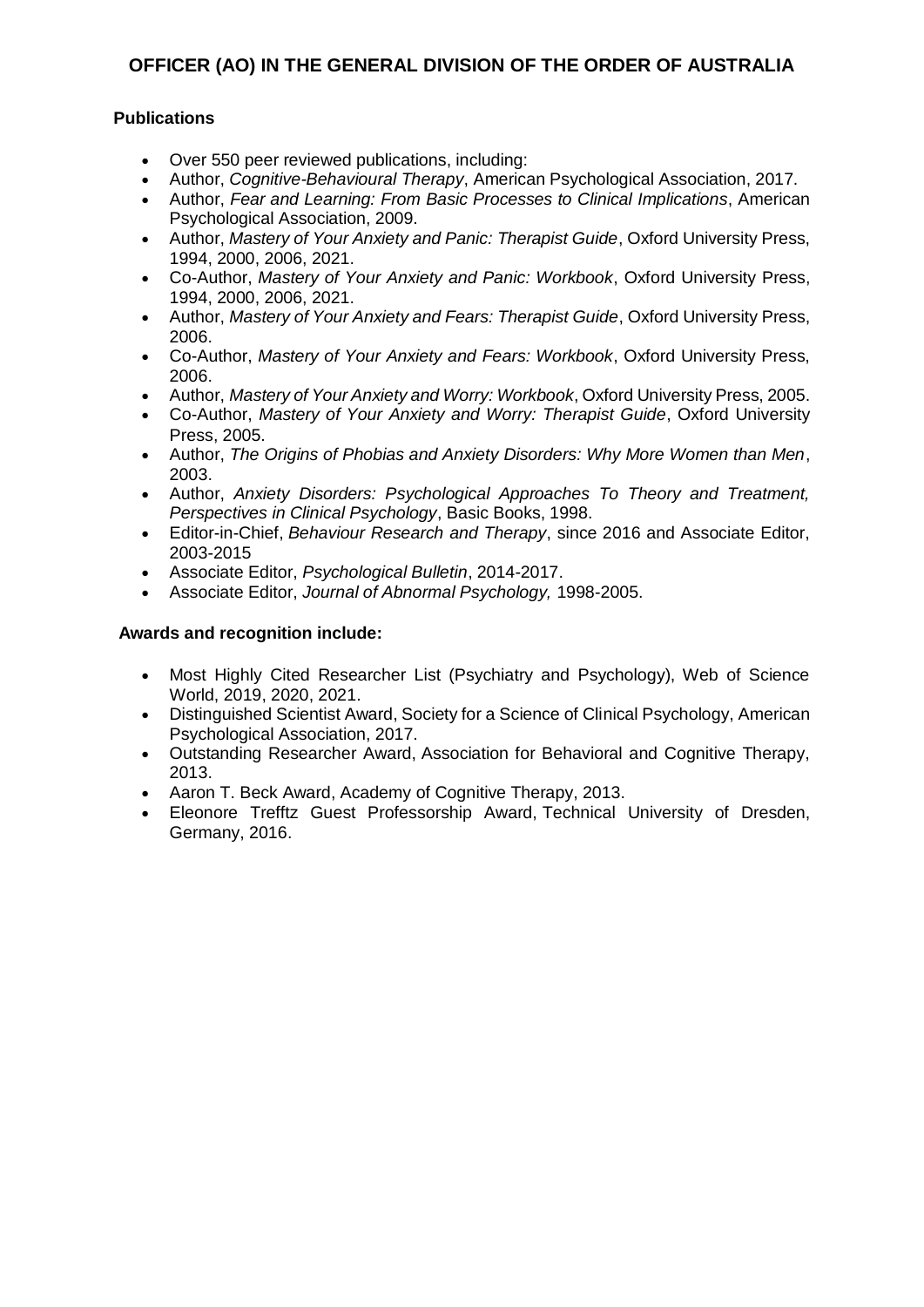## **Mr Joseph de BRUYN**, VIC

For distinguished service to industrial relations, particularly the trade union sector, for superannuation reform, and to higher education.

## **Shop Distributive and Allied Employees Association (SDA)**

- National President, 2014-2018.
- National Secretary-Treasurer, 1978-2014.
- Industrial Officer, 1973-1978.
- Secretary, New South Wales Branch, 1984-1996.
- Research Officer, Victorian Branch, 1973.
- SDA Representative Member, Retail Council of Australia, 2012.

## **Australian Council of Trade Unions (ACTU)**

- Senior Vice-President, 2002-2015.
- Vice-President, 1994-2002.
- Executive member, 1985-2015.
- Former Board Member, Union Education Foundation, ACTU Property, and ACTU Education.
- Member, National Executive, Australian Labor Party, 1998-2015

## **Industrial Relations - Other**

- Member, National Workplace Relations Consultative Committee (NWRCC), 1977- 2018.
- Member, Australian Labour Advisory Council, 2007-2012.

## **Union Network International (UniGlobal)**

- World President, 2010-2014.
- Board Member, 2000-2014.
- President, Asia Pacific, 2000-2011.

## **Asia-FIET (international Federation of Commercial, Clerical, Professional and Technical Employees)**

- President, 1997-2000.
- Board Member, 1986-2000.

#### **REST Superannuation**

- Trustee, REST (Retail Employees Superannuation Trust), 1988 2019, Director of SIM (Super Investment Management Pty Ltd) from inception to 2019.
- Member, Investment Committee, Audit Risk and Compliance Committee, Member and Employer Services Committee, and People Culture and Remuneration Committee, from inception to 2019.

## **Campion College Australia**

- Foundation Chairman, Campion Institute (*governing body of the College*), 2003-2020.
- Chair, Campion Foundation, 2008-2020.
- Trustee and Director, current.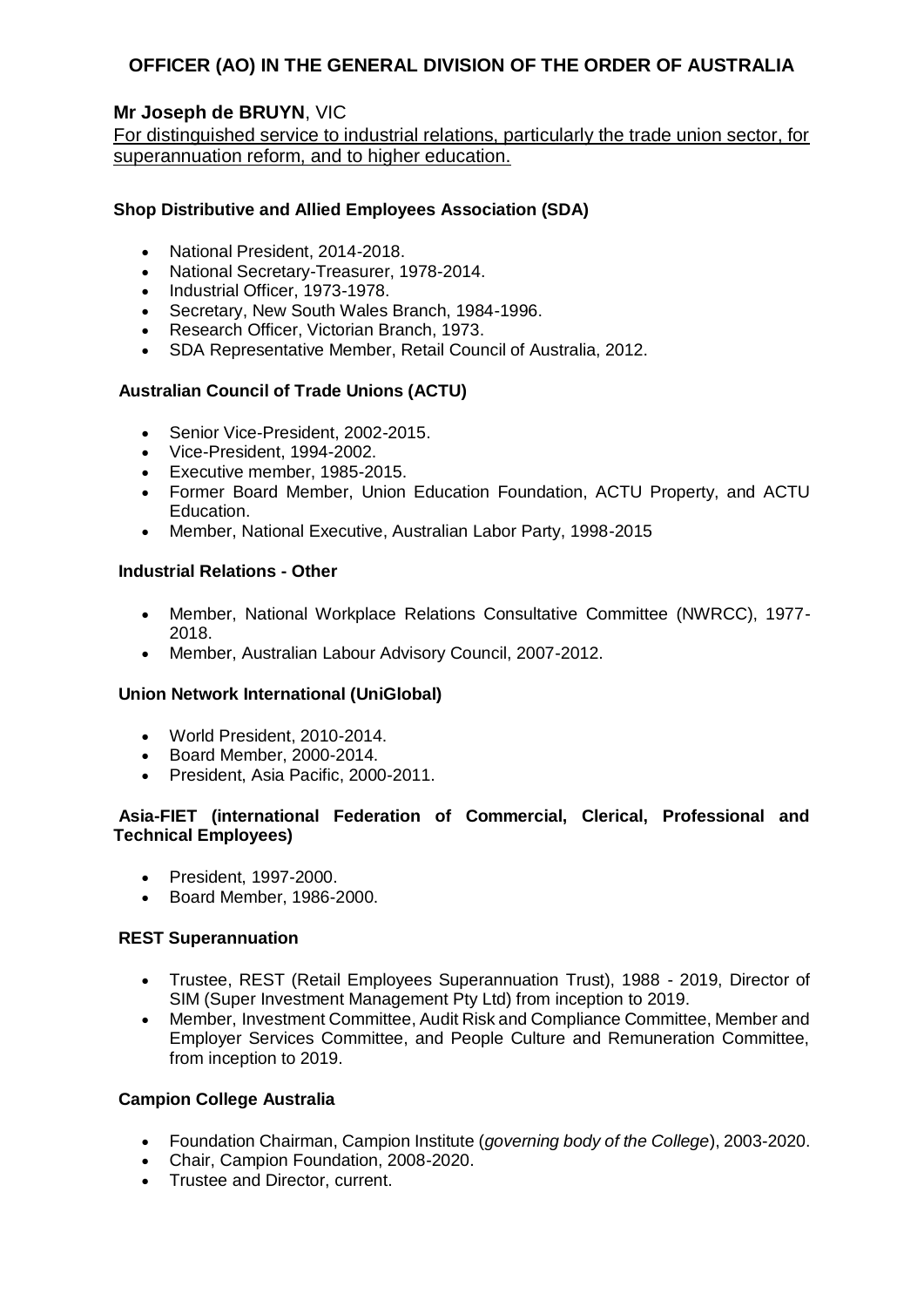## **Liberal Arts Education**

Board Member, Ramsay Centre for Western Civilisation, since 2017.

## **Awards and recognition include:**

Officers' Cross of the Order of Merit of the Polish Republic, 2015.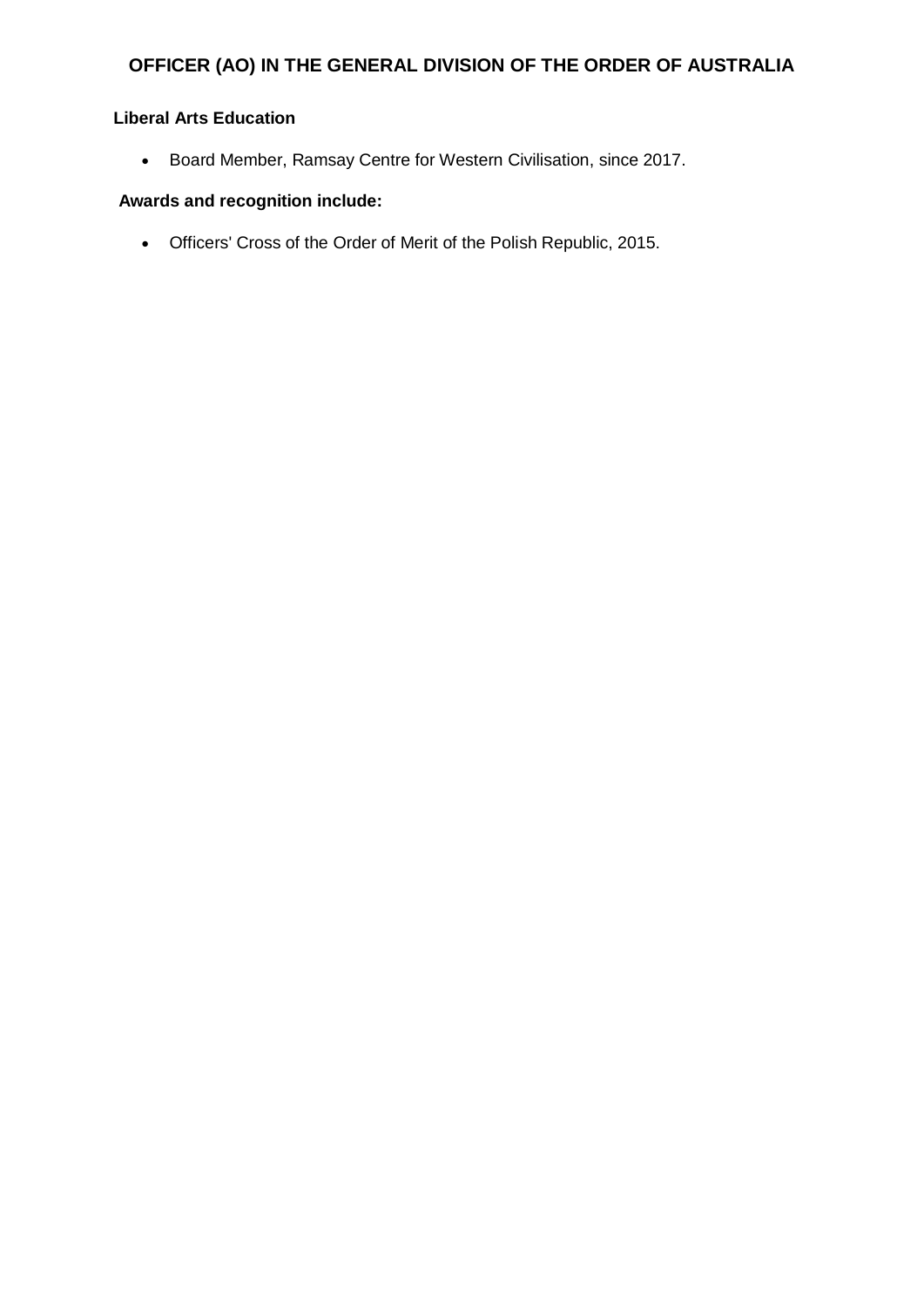## **Professor Basil John DONOVAN**, Bondi NSW 2026

For distinguished service to medicine in the field of sexual health through tertiary education, research and advisory roles.

## **University of New South Wales**

- Professor, Founder and Program Head, Sexual Health Program, Kirby Institute, since 2006.
- Senior Staff Specialist, Sydney Sexual Health Centre, 1990-2020.
- Director, Sydney Sexual Health Centre, 1990-2003.
- NHMRC Practitioner Fellow, since 2009.

## **University of Sydney**

• Senior Lecturer and Founder, HIV and STI Medicine Master's Program, 1987-1990.

## **International Society for Sexually Transmitted Disease Research**

- President, 2013-2015.
- Member, Board of Directors, 2011-2019.

## **International Union Against Sexually Transmitted Infections**

- Member, World Executive Committee, 1995-2015.
- Silver Medalist for Outstanding Service to International STI/HIV Control, 2015.

### **Committee and Advisory Roles**

- Sexual Health Advisory Committee, NSW Health, 1984-2001 and since 2021.
- Member, National AIDS Forum, 1988-1990.
- Ministerial Advisory Committee on AIDS Strategy, NSW Health, 1989-1992.
- Convener, World Health Organisation Workshop on Health Services for Sex Workers, Seville, 1997.
- Founding Chair, Steering Committee, Workforce Development Program for Hepatitis, HIV and Sexual Health, NSW Department of Health, 1990-2000.
- Scientific Advisory Group Member, Family Planning NSW, since 2010.
- Member, Australian Technical Advisory Group on Immunisation (ATAGI) Human Papillomavirus Working Party, 2010-2018.

#### **Research**

- Chief Investigator, Australian Chlamydia Control Evaluation Pilot study, 2009-2018.
- Chief Investigator, Australian Collaboration for Coordinated Enhanced Sentinel Surveillance of STIs and Blood-borne Viruses (ACCESS), since 2007.
- Chief Investigator on multiple NHMRC-funded Projects, Partnerships, and Centres for Research Excellence in Indigenous Sexual Health, since 2009.

#### **National Venereology Council of Australia**

- President, 1987-1989.
- NSW Delegate and Council Member, 1983-1993.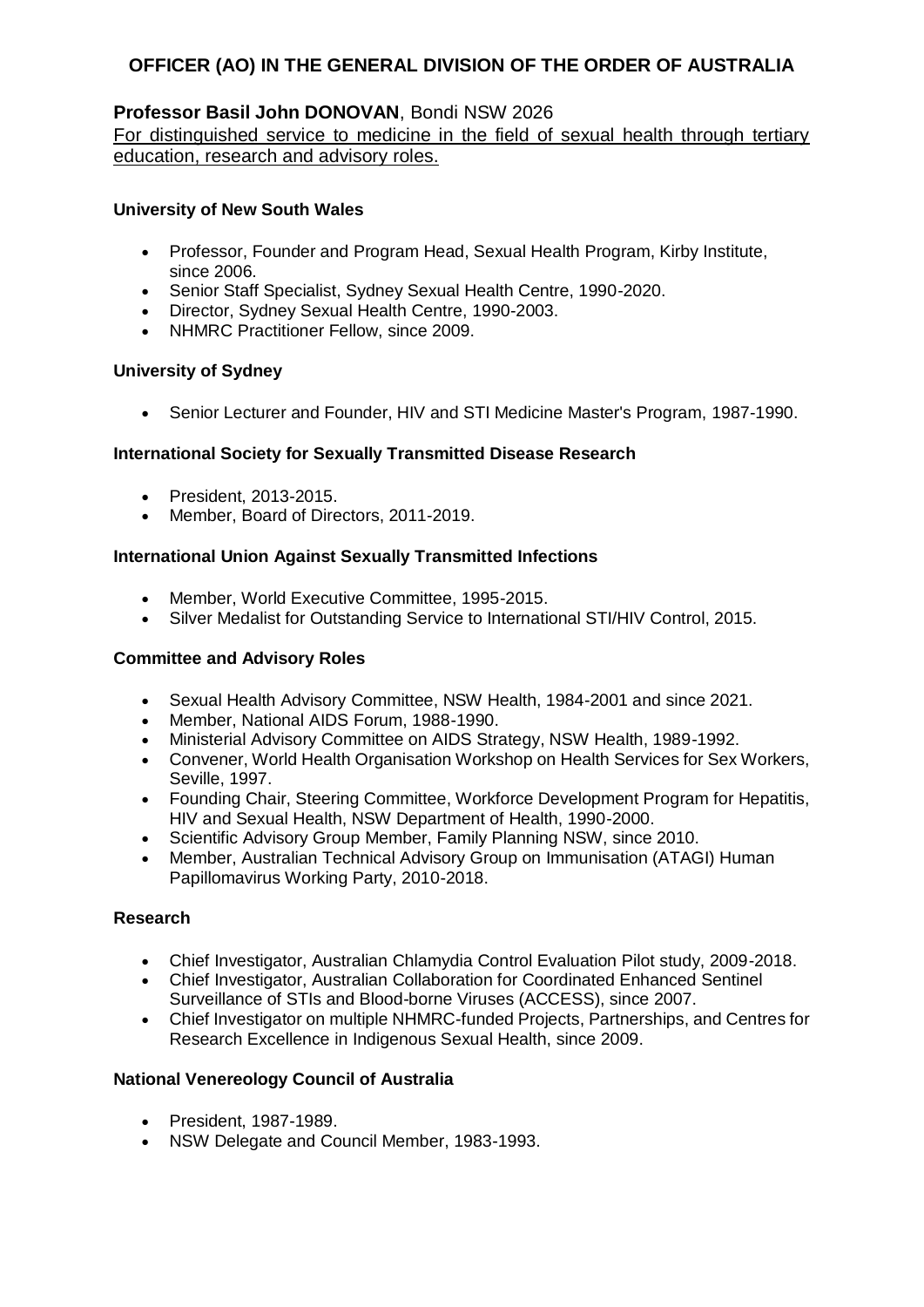## **Other**

- Patron, Touching Base People with Disabilities and Sex Workers Coming Together, since 2013.
- Co-Founder, Taylor Square Private Clinic, 1981.
- Chair, World STI and HIV Congress, Brisbane, 2015.

### **Publications**

- Editorial Board Member for a range of publications, including the *International Journal of STD & AIDS*, *MIMS Australia*, *Medicine Today*, and *Sexual Health*.
- Collaborator, (with the late Professor David Cooper AC), on the Sentinel Article on the Primary HIV Illness, March Edition, *The Lancet*, 1985.
- Writing Team, Australasian Contact Tracing Guidelines, since 1995 and Chair 1995- 2007.
- Author of more than 500 publications, cited over 15,000 times.

## **Royal Australasian College of Physicians (RACP)**

- College Council Member, 2015-2019.
- Foundation Fellow, Australasian Chapter of Sexual Health Medicine, 2004.
- Australasian Chapter of Sexual Health Medicine Committee, 2016-2020.
- Fellow, Australasian Faculty of Public Health Medicine, 1991.

#### **Australasian College of Sexual Health Physicians (now Australasian Chapter of Sexual Health Medicine - part of RACP)**

- Executive Council Member, 1989-2000.
- Founding Chief Censor and Vice President, 1989-1994.
- President, 1994-1997.

- Fellow, Australian Academy of Health and Medical Sciences, 2016.
- Fellow, Royal College of Physicians, London, 2013.
- Fellow, Royal College of Physicians of Ireland, 2000.
- Recipient, Sexual Health Medicine Award for Research, RACP, 2009.
- Inaugural ASHA Distinguished Services to Sexual Health Award, Australasian Sexual Health Alliance, 2016.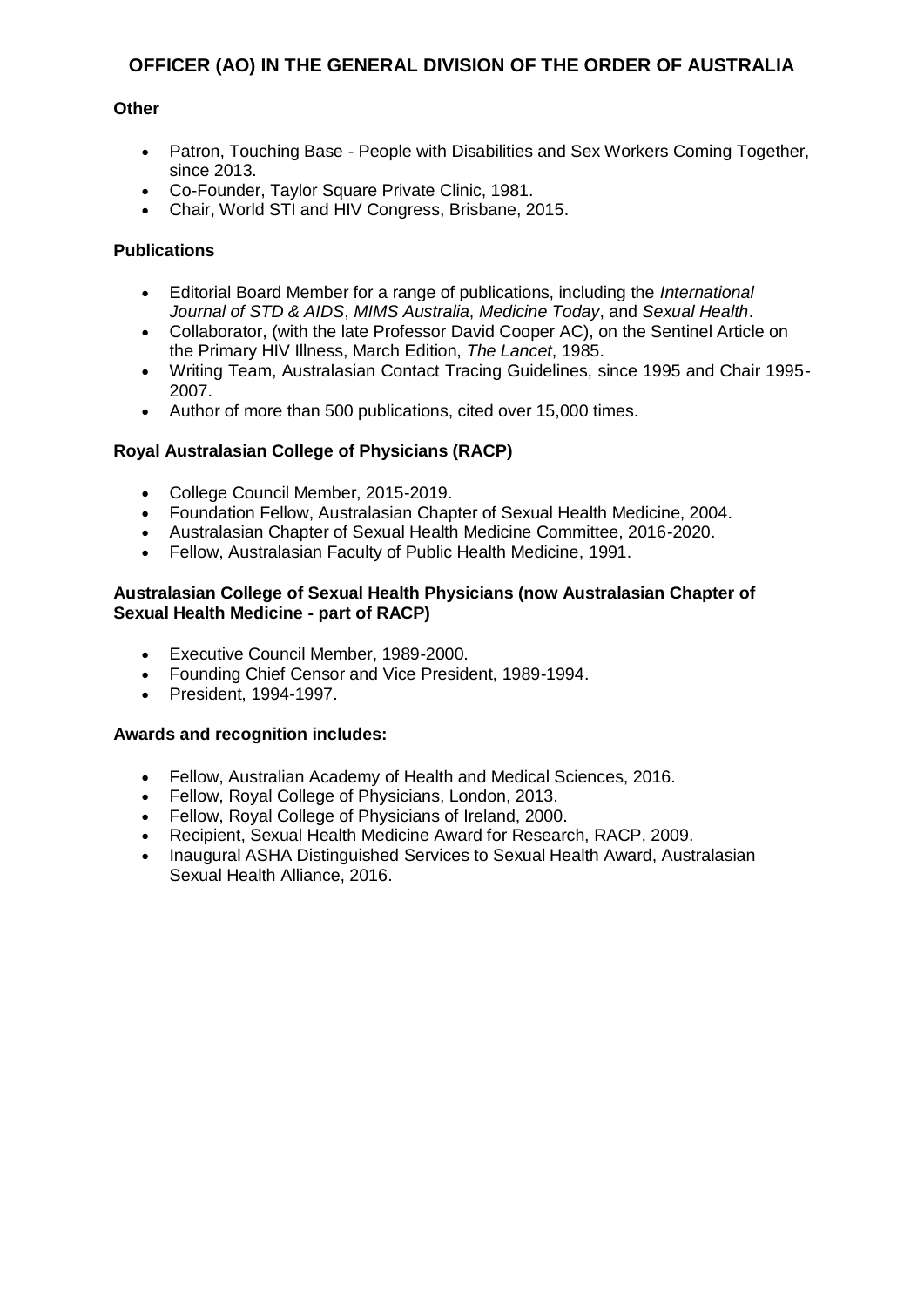## **Emeritus Professor Warren John EWENS**, Pennsylvania USA

For distinguished service to biology and data science, to research, and to tertiary education.

### **University of Pennsylvania**

- Emeritus Professor of Biology, Department of Statistics and Data Science, since 2006.
- Professor of Biology, 1972-2005.

### **Australian National University**

- Senior Lecturer, Department of Statistics, 1964-1966.
- Lecturer, Department of Statistics, 1961-1963.

## **Other Higher Education Roles**

- Professor of Mathematics, Monash University, 1977-1995.
- Foundation Chair and Professor of Mathematics, La Trobe University, 1967-1972.

#### **Professional Associations**

- Fellow, Royal Society of London, 2000.
- Scientific Chair, Australian Twin Registry, Melbourne, 1984-1989.
- President, Victorian Branch, Statistical Society of Australia, 1982-1984.
- Fellow, Australian Academy of Science, 1981.

#### **Publications**

- Co-Author, *Statistical Methods in Bioinformatics*, 2005.
- Author, *Mathematical Population Genetics*, 2004.
- Co-Author, *Statistical Methods in Bioinformatics*, 2001.
- Author, *Mathematical Population Genetics*, 1979.
- Author, *Population Genetics*, 1969.

- John Scott Award, City Trusts of the City of Philadelphia, 2017.
- Christopher H. Browne Distinguished Professor of Biology, University of Pennsylvania, 2003-2007.
- Fisher Lecturer, Cambridge University, 2003.
- Lindback Award for Distinguished Teaching, University of Pennsylvania, 2002.
- Weldon Memorial Prize, Oxford University, 2002.
- Pitman Prize and Medal, Statistical Society of Australia, 1996.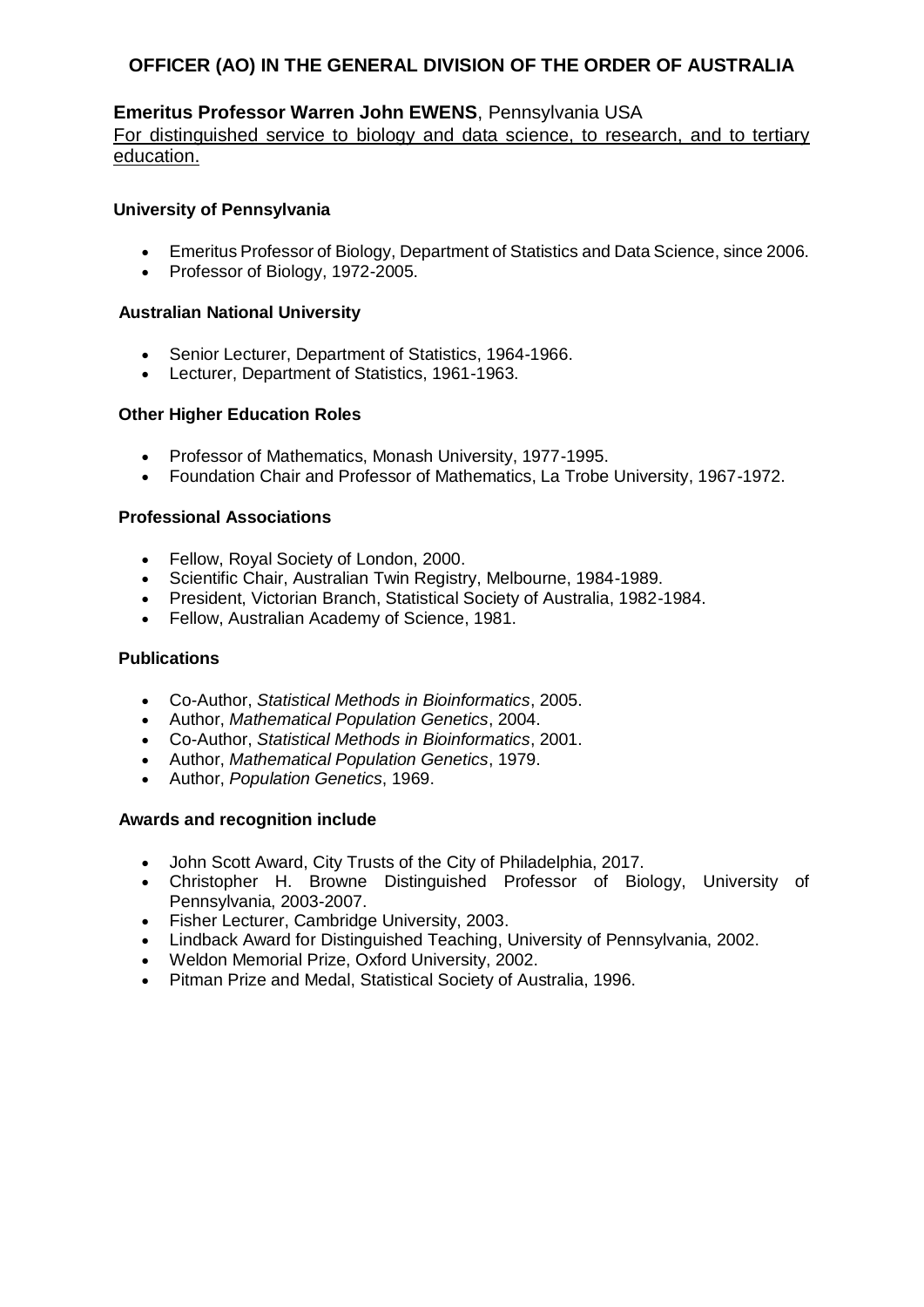## **Mr Antony Paul HASHAM AM**, Sylvania NSW 2224

For distinguished service to children's charitable organisations, and to community health through drug prevention education programs.

### **Life Education Australia**

- Chair, 2005-2018.
- Founder and Chair, Life Education Foundation, since 2015.
- Board Member, 1992-2018.
- Lifetime Member.
- Former Chair, Life Education NSW, 1987-1989.

## **Variety Australia**

- Chair, 1984-1986 and 2002-2004.
- Board Member, 1981-2010.
- Co-Founder, Variety Bash, 1986.
- Member, since 1980.

## **Charitable - Other**

Director, Dick Smith Foods Foundation, 2013-2018.

- Gold Harold 'Best Mate' Award, Life Education Australia, 2018.
- Australia Day Ambassador, NSW, 2009-2014.
- Variety Australia Honour Roll, 2010.
- Appointed a Member of the Order of Australia, Queen's Birthday, 2008.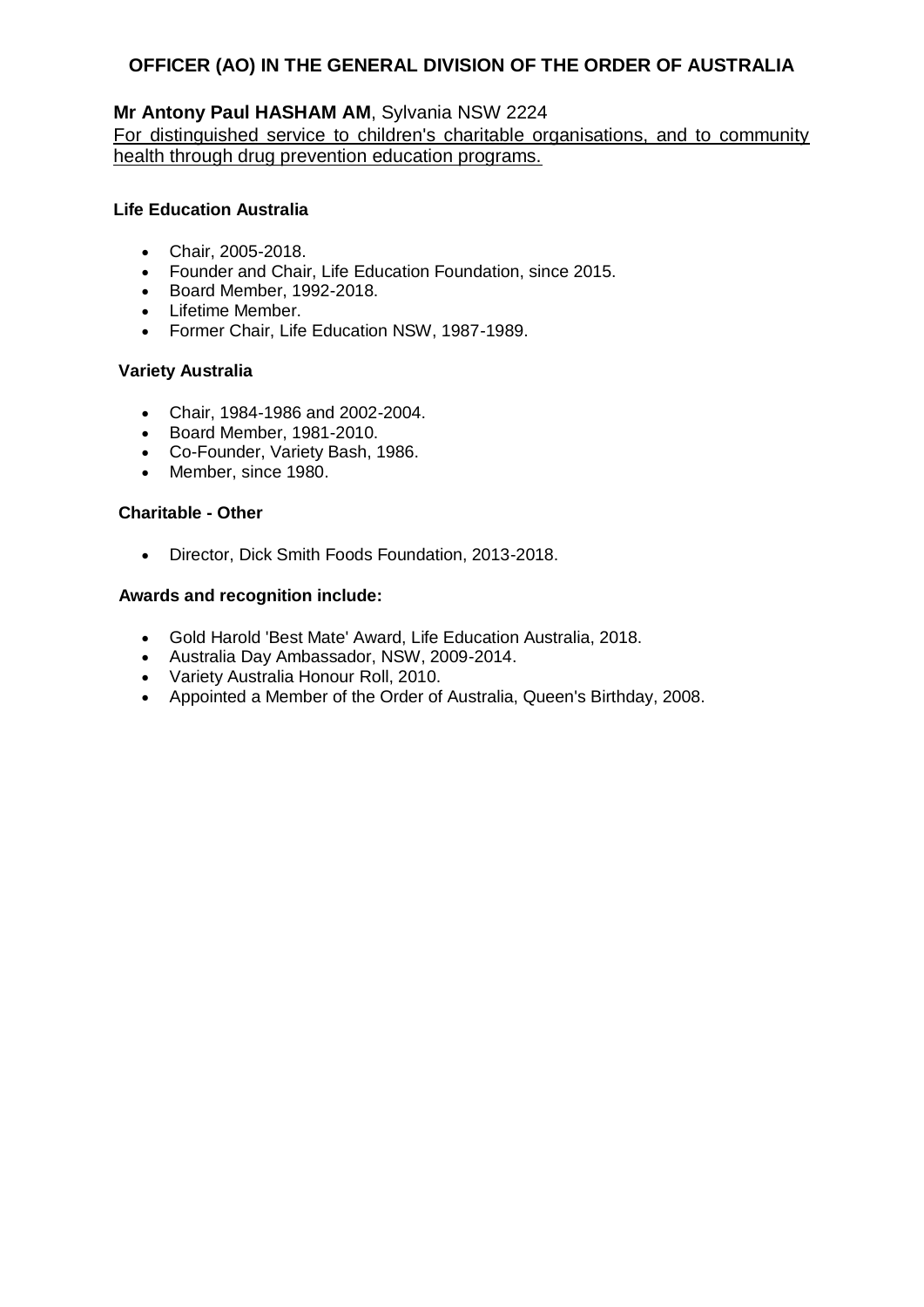## **Professor Marnie HUGHES-WARRINGTON**, Parkside SA 5063

For distinguished service to tertiary education and governance as an administrator, leader and mentor.

### **University of South Australia**

- Deputy Vice-Chancellor and Professor, Research and Enterprise, since 2020.
- Chair, University's Research Leadership Committee.
- Member, Academic Board.
- Non-Executive Director, UniSA Ventures, current.
- Member, University's Academic Promotions Committee, 2012-2018.

#### **Monash University**

- Pro Vice-Chancellor, Learning and Teaching, 2009-2012.
- Former Directorship, Centre for the Advancement of Learning and Teaching.
- Former Chair, University's Learning and Teaching Committee.
- Former Member, Strategy and Resources Committee.
- Former Member, Academic Board and Education Committee.

#### **Macquarie University**

- Associate Dean Education, Learning and Education, 1998-2009**.**
- Associate Professor History Theory, Macquarie University, 1998-2009.
- Former Tutor and Lecturer.
- Former Chair, Senate Learning and Teaching Committee.
- Former Member, University Learning Spaces Committee.

#### **Australian National University**

- Honorary Professor of History, since 2020.
- Visitor, School of History, 2019.
- Professor, School of History, 2018.
- Former Chair, University Education Committee.
- Former Member, Academic Board.
- Deputy Vice-Chancellor, Academic, 2012-2018.

## **Universities - Other**

 Lecturer, Philosophy, Graduate School of Education, University of Washington, 1996- 1998**.**

#### **Scholarship Organisations**

- Foundation Member, Westpac Scholars Trust Selection Committee, 2018.
- Member, John Poynter Scholarship Committee, current.
- Member, Scholarships Governance Committee, Rhodes Trust, Oxford, since 2019.
- Emeritus National Secretary and Deputy Secretary, Rhodes Australia, since 2019.
- Fifth National Secretary, Scholarship Program, Rhodes Australia, 2014-2019.
- Chair, Gowrie Scholarships, 2016-2018.
- Foundation Chair, Tuckwell Scholarships Selection Committee, 2013-2018.
- Member, Fulbright Scholarships Board, 2014-2015.
- Member, General Sir John Monash Scholarships, ACT Panel, 2013.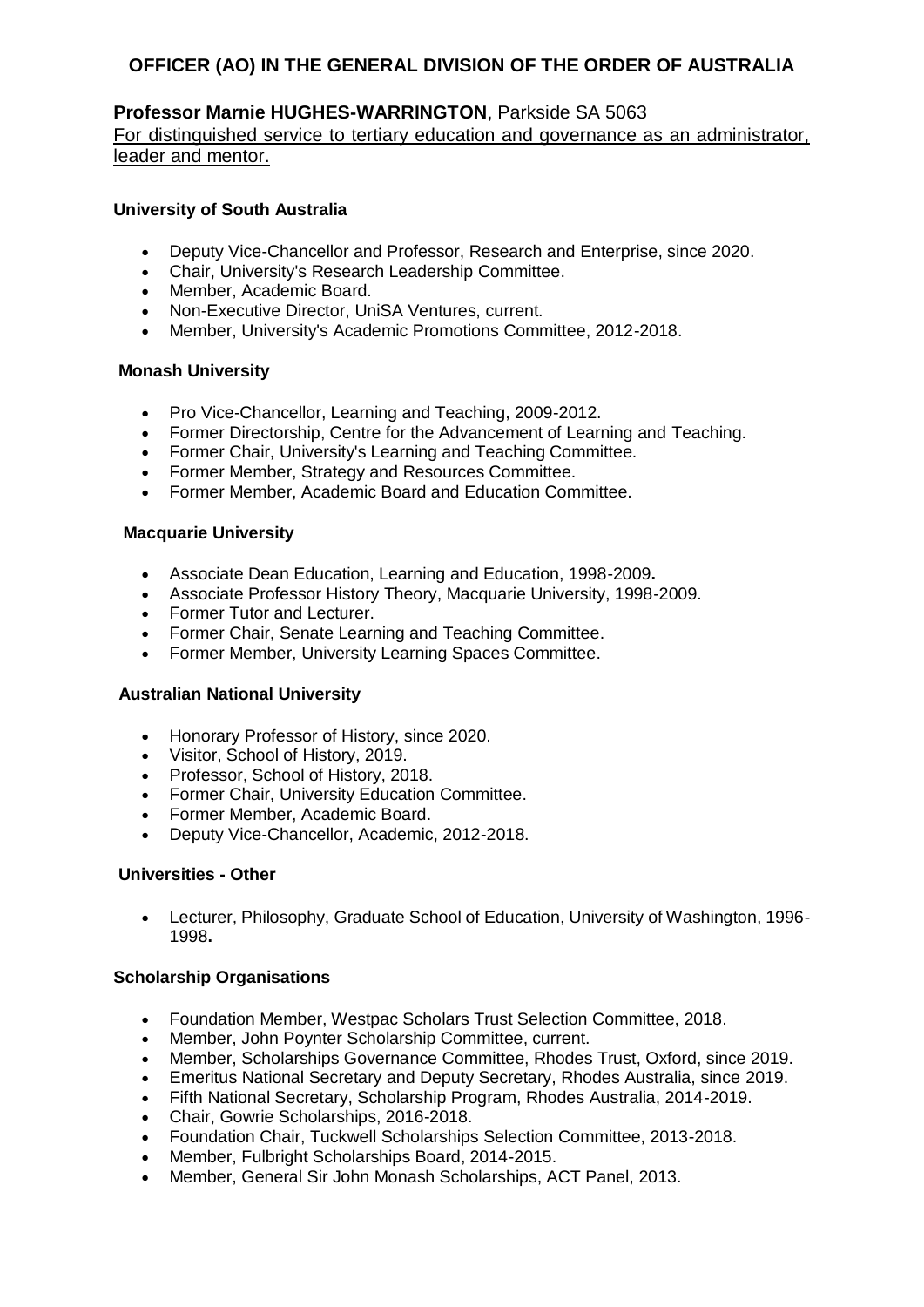## **Professional Organisations**

- Patron, History Teachers' Association of NSW, current.
- Member, World History Association (US).
- Member, Australian Association of Rhodes Scholars.

#### **Board Memberships**

- Member**,** Council of Governors, American Chamber of Commerce in Australia (AmCham), current**.**
- Member, Australian Government, Critical Technology Working Group.
- Member, Advisory Board SA, Defence Innovation Partnership, current.
- Board Member, Adelaide BioMed City, 2020-2022.
- Member, Advisory Board, Australasian Higher Education Cybersecurity Services.
- Board Member, Microscopy Australia, since 2020.
- Board Member, Australian Housing and Urban Research Institute, current.
- Advisory Board Member, Underwood Centre for Educational Attainment (Tas), current.
- Project Board, Australian Government, National Credentials Platform.
- Member, Australian Government Higher Education Admissions Transparency Working Group, 2017-2018.
- Former Board Member, Higher Education Services.
- Member and Chair Revenue Committee, edX Advisory Board (US).

## **Fellowships**

- Distinguished Fellowship in Global History, Ludwig Maximillian University, Munich, 2019.
- Visiting Fellowship, School of Historical Studies, Institute for Advanced Study, Princeton, 2014 and 2018.
- Principal Fellow, Higher Education Academy, UK, 2016.

#### **Publications**

- *Big and Little Histories: Sizing Up Ethics in Historiography*, Routledge, 2022, (with Anne Martin).
- *History as Wonder: Beginning with Historiography*, Routledge, 2018.
- *Fifty Key Thinkers on History*, Routledge, 2000, 2007, 2014.
- *Revisionist Histories*, Routledge, 2013.
- *The History on Film Reader*, Routledge, 2009
- *History Goes to the Movies*, Routledge, 2007.
- *Palgrave Advances in World Histories*, Palgrave USA, 2005.
- *How Good an Historian Shall I Be?: R.G. Collingwood, the Historical Imagination and Education*, Imprint Academic, 2003.

- Alumni Foundation Graduate Award, University of Tasmania, 2013.
- Life Patron, History Teachers' Association of NSW, 2011.
- Joint winner of the Australian Prime Minister's Award for University Teacher of the Year, 2008.
- Teaching Excellence Award in Humanities and the Arts, Australian Learning and Teaching Council, 2008.
- Rhodes Scholarship, Tasmania and Merton, 1992.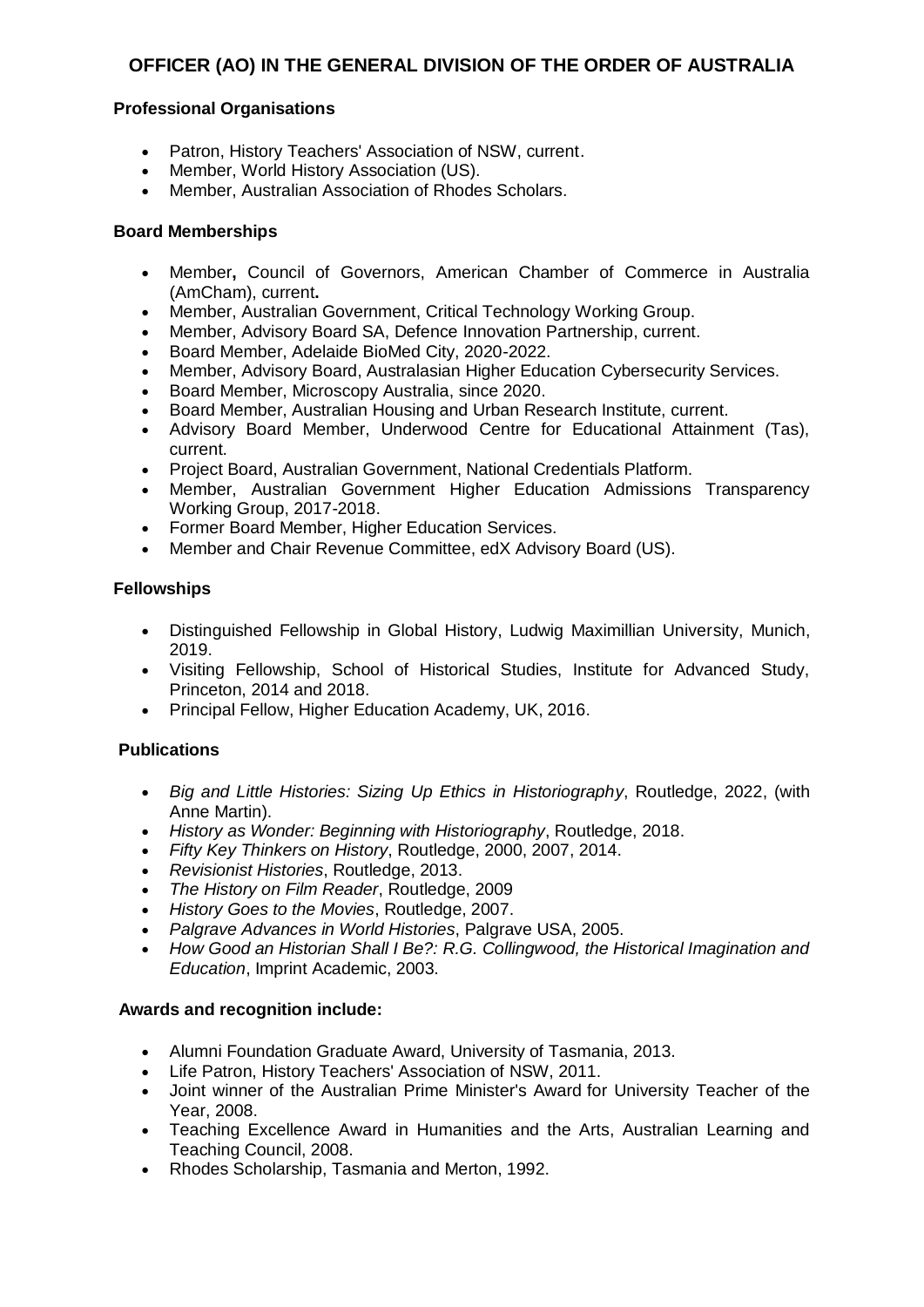## **Dr Marlene KANGA AM**, Gordon NSW 2072

For distinguished service to engineering, particularly as a global leader and role model to women, to professional organisations, and to business.

## **World Federation of Engineering Organisations**

- President, 2017-2019.
- Member, Executive Board, 2015-2022.

## **International Network for Women Engineers and Scientists**

- Vice-President, 2011-2017
- Distinguished Service Award, 2021.

## **International Science Council**

• Foundation Fellow, 2022.

## **Institution of Chemical Engineers (UK)**

- Chair, Major Hazards Committee, since 2022.
- Chair, International IChemE Safety Centre, since 2022.
- Honorary Fellow.

#### **Board Memberships**

- Non-Executive Director, Sydney Water Corporation, since 2014.
- Non-Executive Director, BESydney, since 2017.
- Non-Executive Director, Airservices Australia, since 2017.
- Non-Executive Director, Standards Australia, since 2019.
- Director, iOmniscient Pty. Ltd., since 2001.
- Director, Business Technology Pty. Ltd., since 1983.
- Board Member, NSW Smart Sensor Network, 2017-2020.
- Board Member, Innovation Science Australia Board 2013-2017.
- Board Member, Hearing Cooperative Research Centre, 2016-2019.
- Board Member, Asialink, 2014-2019.
- Board Member, New Zealand Local Government Risk Agency Establishment Board, 2015-2016.
- Chair, R&D Tax Incentives Committee, Innovation Australia, 2013-2019.
- Member, New Colombo Plan Reference Group, Department of Foreign Affairs and Trade, 2015-2019.

## **Australian Academy of Technology and Engineering**

- Co-Chair, Advisory Group, Elevate Program (to increase participation of women in STEM), since 2022.
- Fellow.

#### **Engineers Australia**

- National President, 2013.
- Board Member, (National Council), 2007-2014.
- Chair, National Committee for Women in Engineering, 2008-2009.
- Honorary Fellow.
- National Professional Engineer of the Year, 2018.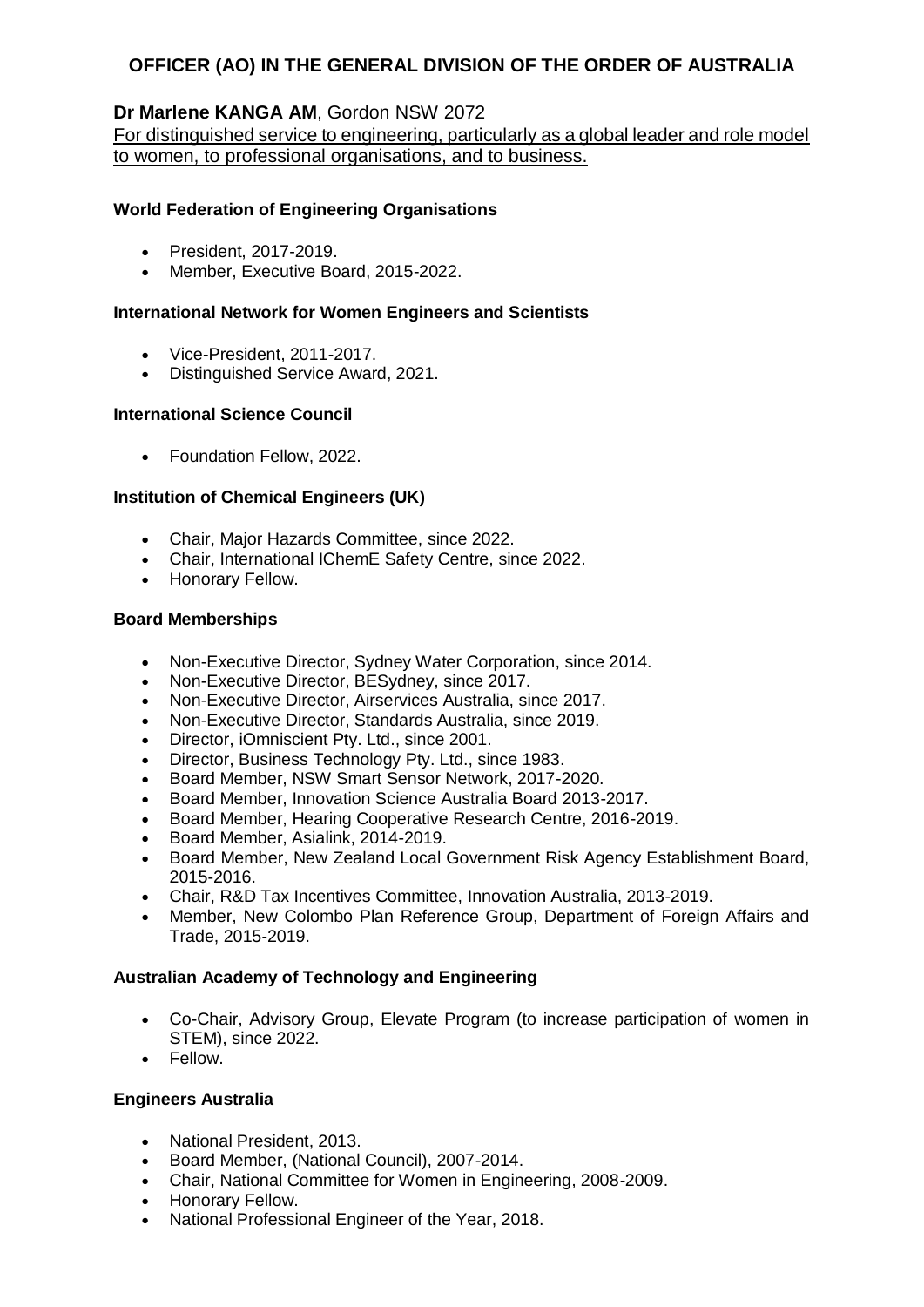- Member of the Order of Australia, 2014.
- Foreign Fellow, ASEAN Academy of Engineering and Technology.
- Fellow (honorary), Engineering New Zealand and Institution of Engineers India.
- Fellow, Australian Institute of Company Directors.
- CHEMECA Medal, Institution of Chemical Engineers, Engineers Australia, Engineering NZ, Royal Australian Chemical Institute, Institution of Chemical Engineers (UK), 2019.
- Institution of Engineers India Centenary Award, 2019.
- Federation of Engineering Institutions in Asia and the Pacific (FEIAP) Professional Engineer of the Year, 2014.
- Top 100 Women of Influence in Australia, 2013.
- Distinguished Alumna Award, Indian Institution of Technology, Mumbai, (IITB), 2012.
- Named in the 100 engineers that have made a significant contribution to engineering in the last 100 years in Australia, Engineers Australia Centenary Celebrations, 2019.
- Named in the Top 10 Women Engineers in Australia, Engineers Australia Centenary Celebrations, 2019.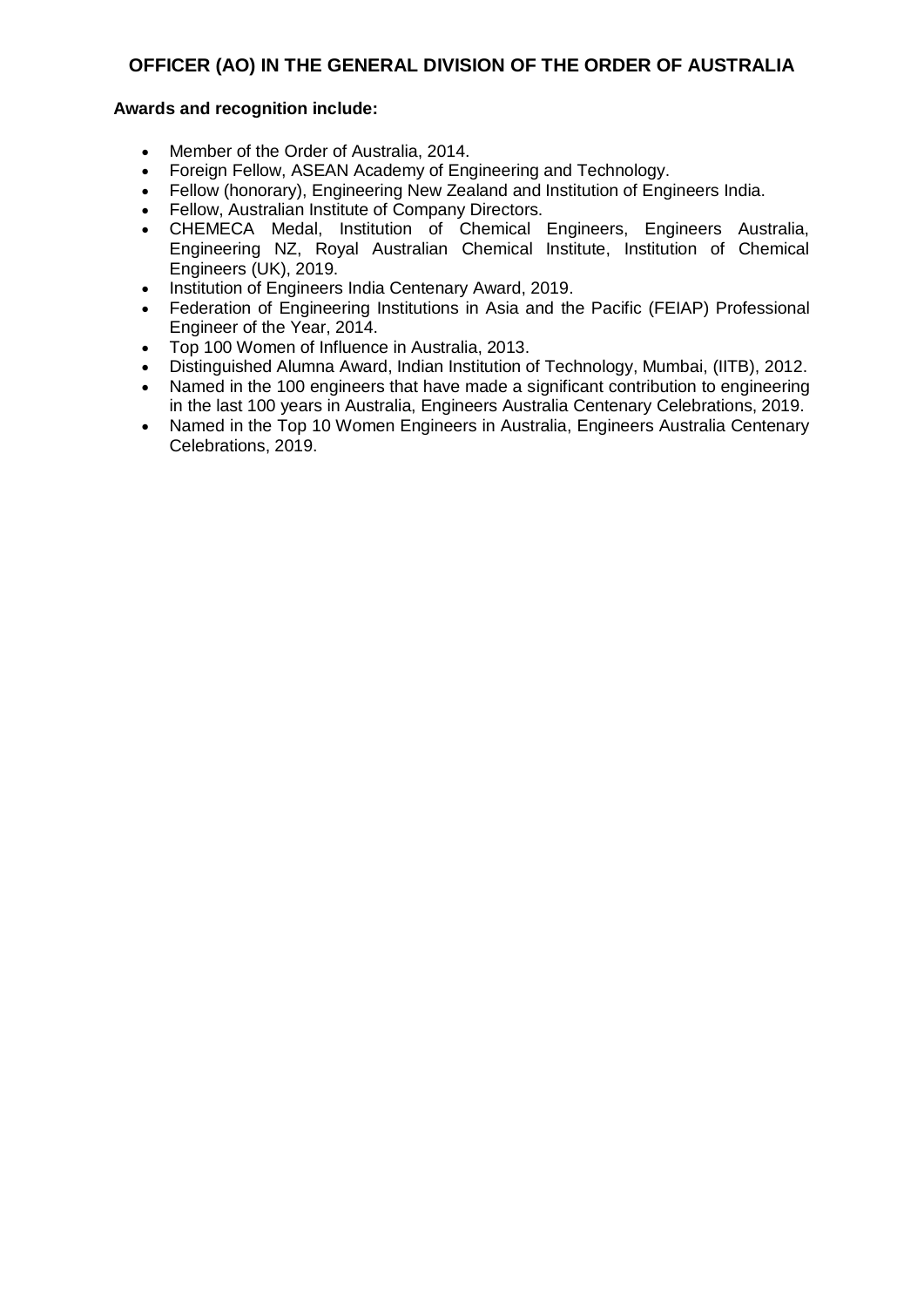## **Dr Andrew KUPER**, Bronte NSW 2024

For distinguished service to the impact investing industry, to global business leadership, and to financial inclusion.

## **LeapFrog Investments**

• Founder and Chief Executive Officer, since 2007.

## **Finance Other**

- Member, Steering Committee, G7 Impact Investing Taskforce, 2021-2022.
- Jointly developed and launched the Operating Principles for Impact Management with the International Finance Corporation and World Bank, 2018-2019.
- Board Member, Global Private Capital Association, current.
- Investors Council Member, Global Impact Investing Network, current.
- Member, AXA Global Stakeholder Panel, 2016-2018.

#### **Career**

 Managing Director, Ashoka and the Global Academy for Social Entrepreneurship, 2004-2007.

#### **Author**

- *Global responsibilities: Who must deliver on human rights?,* Routledge, 2005.
- *Democracy beyond borders: Justice and representation in global institutions*, Oxford University Press, 2004.

- Gold Medal and John S Bickley Founder's Award, International Insurance Association, 2018.
- Top five Companies to Change the World (LeapFrog Investments), *Fortune magazine*, 2017.
- One of Australia's 20 True Leaders, Australian Financial Review, 2015.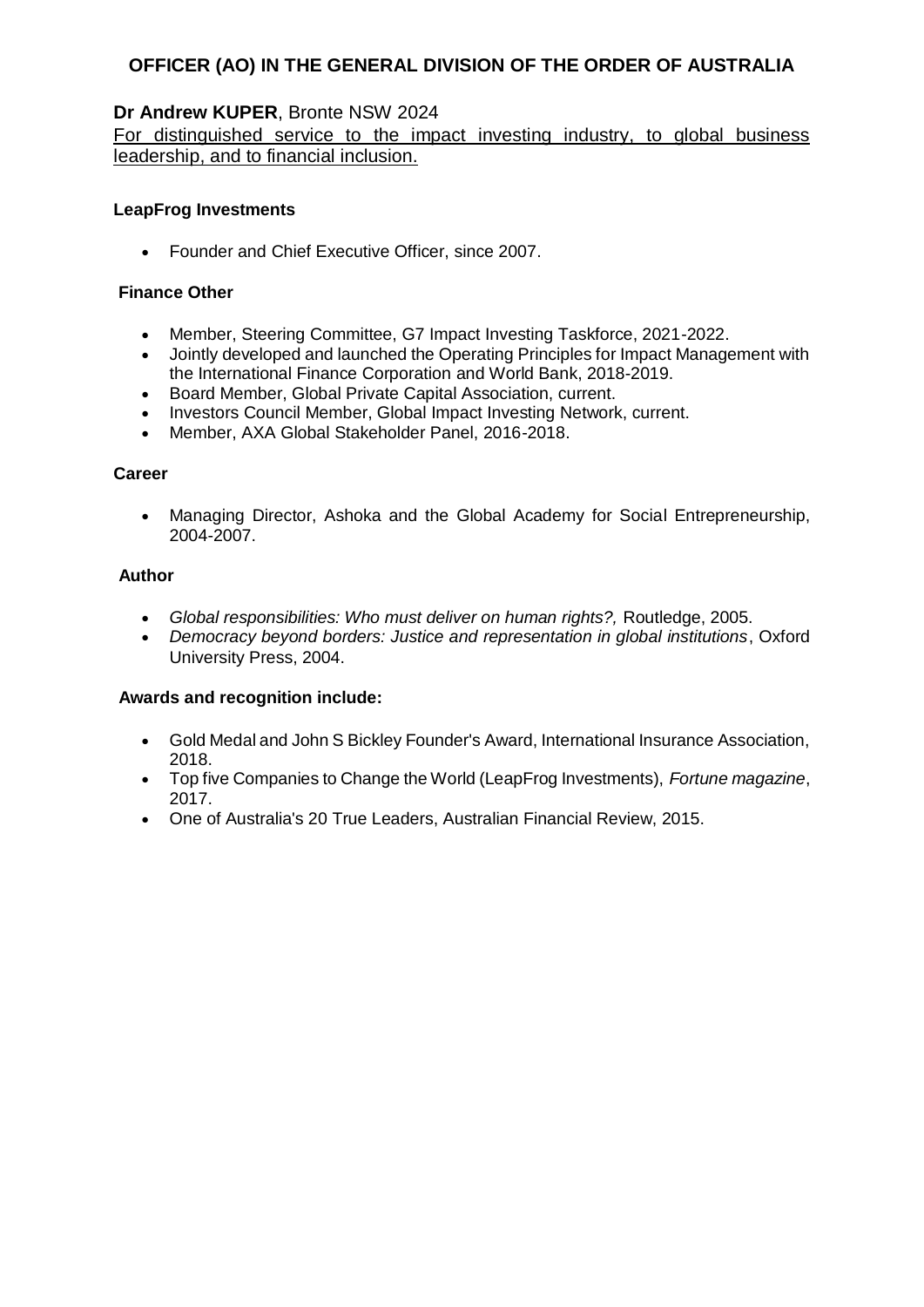## **Mr Raymond Evenor LAWLER**, Elwood VIC 3184

For distinguished service to the performing arts as an actor, playwright and director.

## **Melbourne Theatre Company (MTC)**

- Associate Director, 1975-circa 1977.
- Artistic Director, 1955-1956.
- Actor, Producer, Director and Playwright, 1940-1982.

#### **Summer of the Seventeenth Doll**

- Lead Role, New York, 1958.
- Lead Role, London, 1957.
- Lead Role, Melbourne, 1956.
- Author, 1955.

#### **Other Playwrighting credits include:**

- *Godsend*, 1982.
- *Other Times,* 1976.
- *Kid Stakes*, 1975.
- *The Love School,* 1975.
- *The Man Who Shot The Albatross*, 1971.
- *A Breach In The Wall*, 1970.
- *The Unshaven Cheek*, 1963.
- *The Piccadilly Bushman,* 1959.
- *The Adventures Of Ginger Meggs*, 1952.
- *Cradle Of Thunder,* 1949.

#### **Other Acting roles include:**

- *The Quick Brown Fox*, 1980.
- *Theatre Night,* 1957.

- One of MTC's Southbank Theatre spaces named *'The Lawler'* in honour of the nominee, 2009.
- Officer of the Order of the British Empire, 1980 *(for his services to the performing arts).*
- Evening Standard Theatre Award, Best New Play on London stage, *Summer Of The Seventeenth Doll*, 1957.
- First Prize, *Summer Of The Seventeenth Doll*, Playwright Advisory Board Competition, 1955.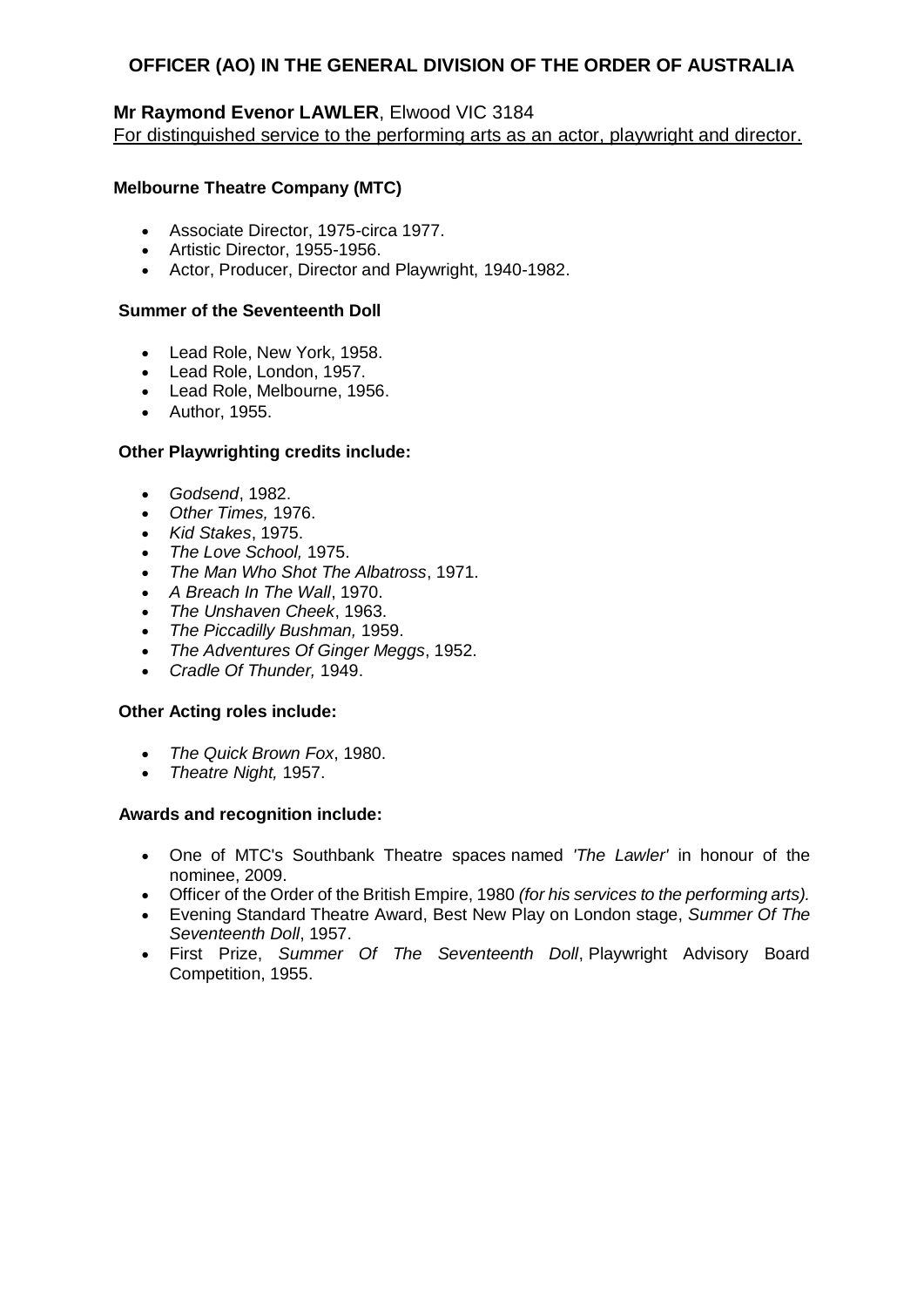## **Dr Carmen Mary LAWRENCE**, North Fremantle WA 6159

For distinguished service to the people and Parliaments of Australia and Western Australia, to conservation, and to arts administration.

## **Parliament of Australia**

- Member, Shadow Ministry, 1996-2002.
- Minister for Human Services and Health, 1994-1996.
- Minister for Women, 1994-1996.
- Member, Aboriginal and Torres Strait Islander Affairs Standing Committee, 2002- 2007.
- Member, Environment and Heritage Standing Committee, 1998-2000.
- Member, Environment, Recreation and the Arts Standing Committee, 1996-1998.
- Member for Fremantle, 1994-2007.

## **Parliament of Western Australia**

- Leader of the Opposition, 1993-1994.
- Premier, 1990-1993.
- Treasurer, 1990-1993.
- Minister for Employment, 1992-1993.
- Minister for Trade and Investment, 1992-1993.
- Minister for Women's Interests, 1991-1992.
- Minister for the Family, 1990-1992.
- Minister for Aboriginal Affairs, 1989-1991.
- Minister for Education, 1988-1990.
- Member for Glendalough, 1989-1994.
- Member for Subiaco, 1986-1989.

#### **Australian Labor Party**

- Federal President, 2004.
- Delegate to National Conference, 1986.
- Member, Western Australian Administrative Committee, 1985-1988.
- Delegate, Curtin Federal Electorate Council, 1982-1988.
- Vice-President, Subiaco-Wembley Branch, 1982-1987.

#### **Institute of Public Administration Western Australia**

- Chair, Judging Panel, W. S. Lonnie Awards, 2019-2021.
- Member, Judging Panel, W. S. Lonnie Awards, 2018-2021.
- Guest Speaker, Policy in Practice Program, 2014-2020.
- Reid Orator, *Maintaining a civil society: The importance of equality and education*, 2012.

#### **Other Appointments**

- Chair, WA Government Child Sexual Abuse Task Force, 1986-1988.
- Founding Member, Women's Electoral Lobby, 1972.
- Chair, Australian Heritage Council, 2010-2016.
- Member, (Gonski) Review of Funding for Schooling, 2010-2012.
- Member, Advisory Board, National Centre for Equity in Higher Education, 2013-2022.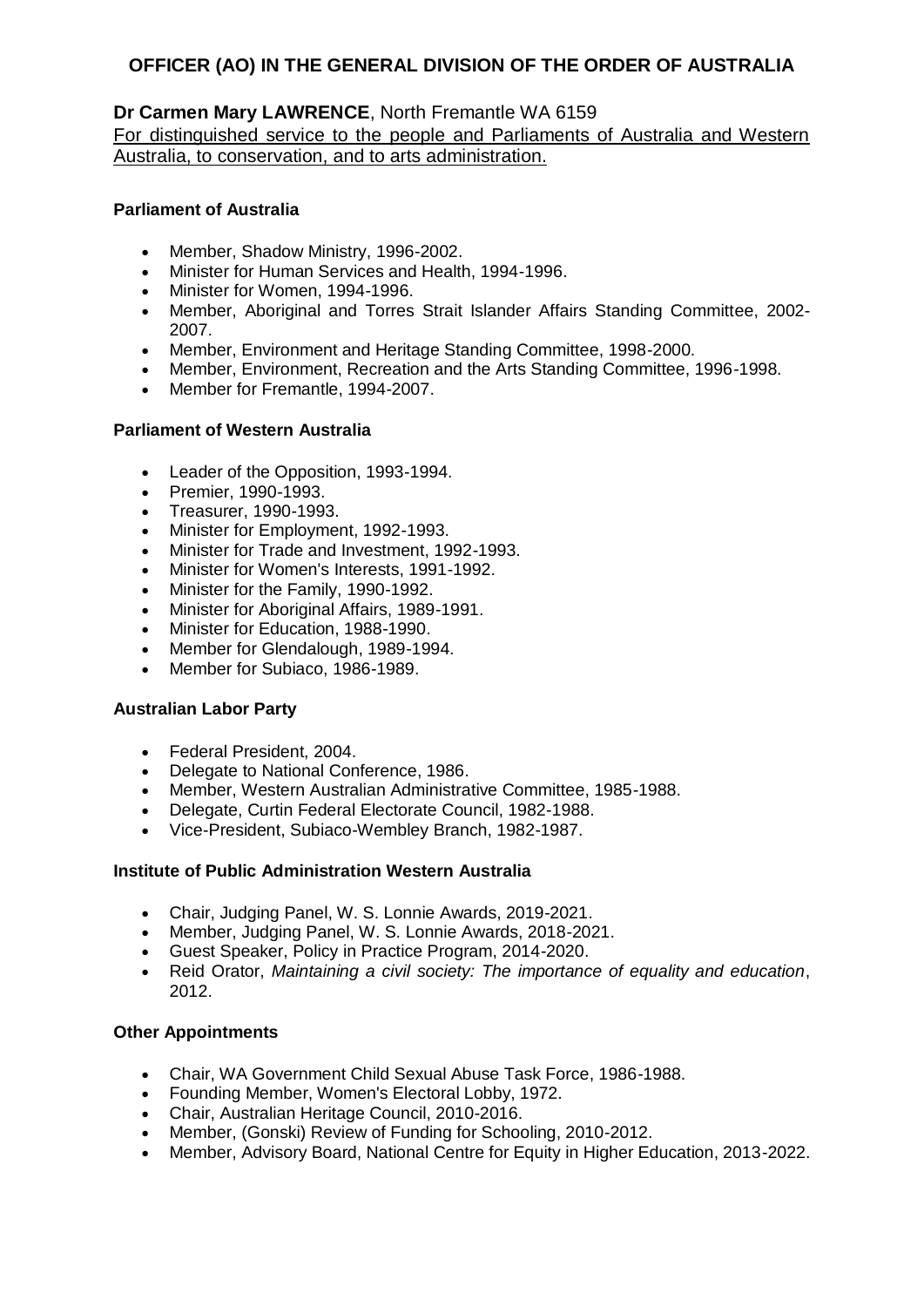## **Conservation and the Environment**

- President, Conservation Council of Western Australia, current.
- Champion, Kimberley Clean Energy, current.
- Board member, Nature Conservation Margaret River Region, current.

### **The Chamber of Arts and Culture Western Australia**

- Board Member, 2013-2020.
- Inaugural Member.

#### **Other Arts**

- Chair, Perth Symphonic Chorus (formerly Collegium Symphonic Chorus), 2009-2013.
- Former Board Member, Deckchair Theatre Company.

#### **The University of Western Australia**

- Professor Emeritus and Senior Honorary Research Fellow, School of Psychological Sciences, current.
- Director, Centre for the Study of Social Change, 2010-2018.
- Former Professorial Fellow, Institute of Advanced Studies.

## **UWA Publishing**

- Former Chair, Publishing Committee.
- Former Member, Advisory Board.

#### **Publications**

- Author/Co-Author, 13 articles and 8 chapters.
- 651 citations; h-Index 10.
- Contributor, Margot Kingston's Webdiary, 2002-2005.
- Contributor, Online Opinion, 2000-2004.

- Australian Humanist of the Year, Council of Australian Humanist Societies, 2015.
- No 1 Ticket Holder, Fremantle Football Club, 1995-1996.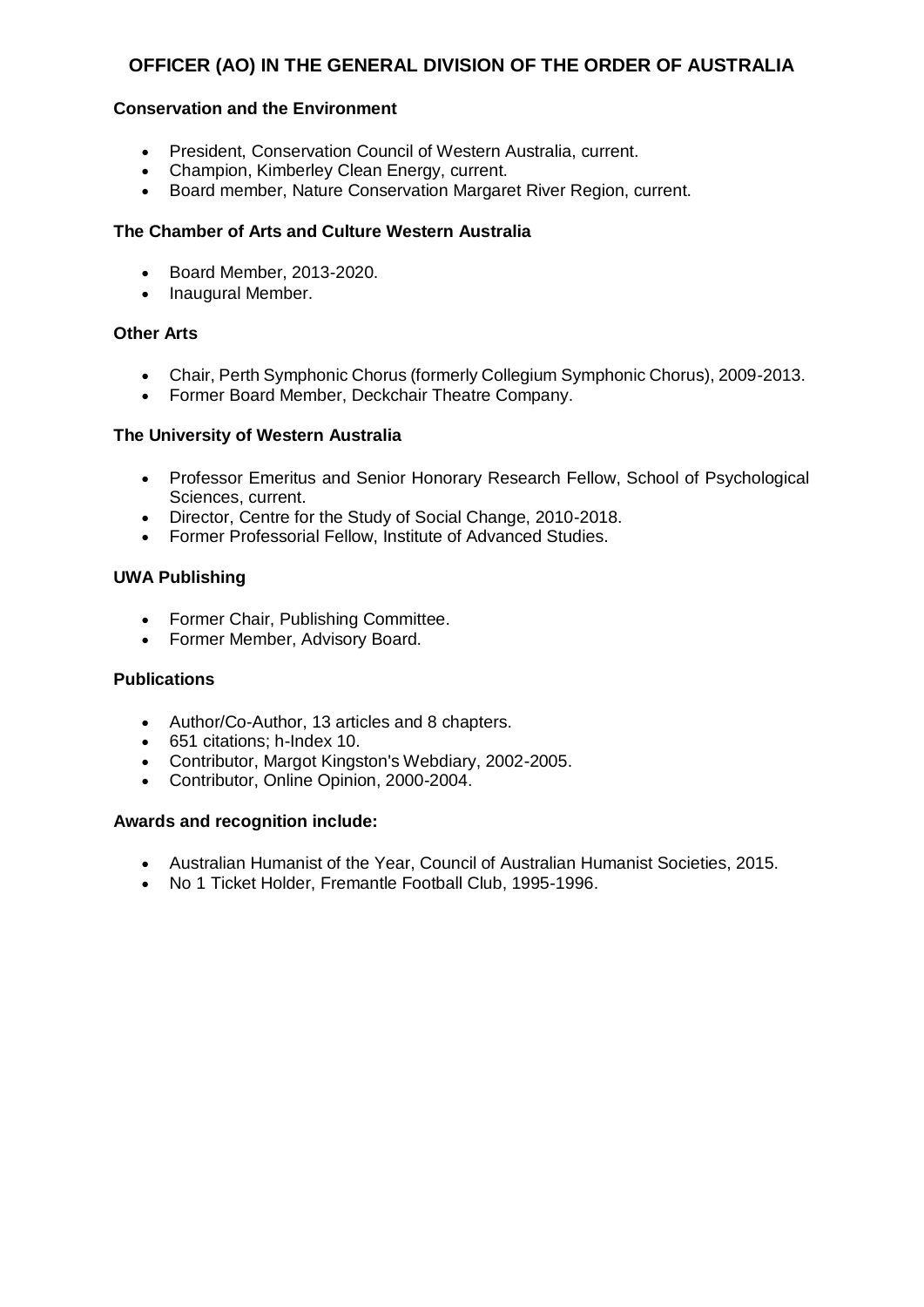## **Mr Christopher Byron LEPTOS AM**, Kew VIC 3101

For distinguished service to the not-for-profit sector through leadership and philanthropic support, to the public sector, and to education.

## **University of Melbourne**

- Founding Co-Chair, Business and Economics Alumni Council, 2010-2012, and Faculty Board Member, current.
- Member, Advisory Council, Asialink, current.
- Former Board Member, Asia Society.
- Patron, CAINZ Student Society.
- Initiator and Supporter, 1000 Indigenous Business Leaders.

#### **Education - Other**

- Professorial Fellow, Monash University Business School.
- Non-Executive Director, IDP Education, since 2015.

#### **Health and Community**

- National Chairman and President, Heart Foundation, since 2018.
- Governor, The Smith Family, since 2005.
- Advisor to Pharmacy Guild of Australia.
- Incoming Chair, Summer Foundation.

#### **Business and Commerce**

- Chair, SEA Electric, 2018 2021.
- Deputy Chair, Flagstaff Partners, 2014-2019.
- Partner, KPMG, 2010-2014.
- Managing Partner, Government, Ernst & Young, 2006-2010.

#### **State and National Government Appointments**

- Appointed Chair, Treasury Review of National Housing and Investment Corporation Act 2018, since 2020.
- Appointed Independent Reviewer of Food and Grocery Code under ACCC, since 2021.
- Appointed to Infrastructure Planning Council of Victoria, 2000.
- Deputy Chair, Linking Melbourne Authority, 2014-2015.

#### **Information Technology**

- Chair, .au Domain Administration Limited (.auDA), 2017-2019.
- Former Member, Australian Information Economy Advisory Council, 2001

- Member of the Order of Australia, Queen's Birthday, 2000.
- Fellow, Australian Institute of Company Directors, Institute of Chartered Accountants, and CPA Australia.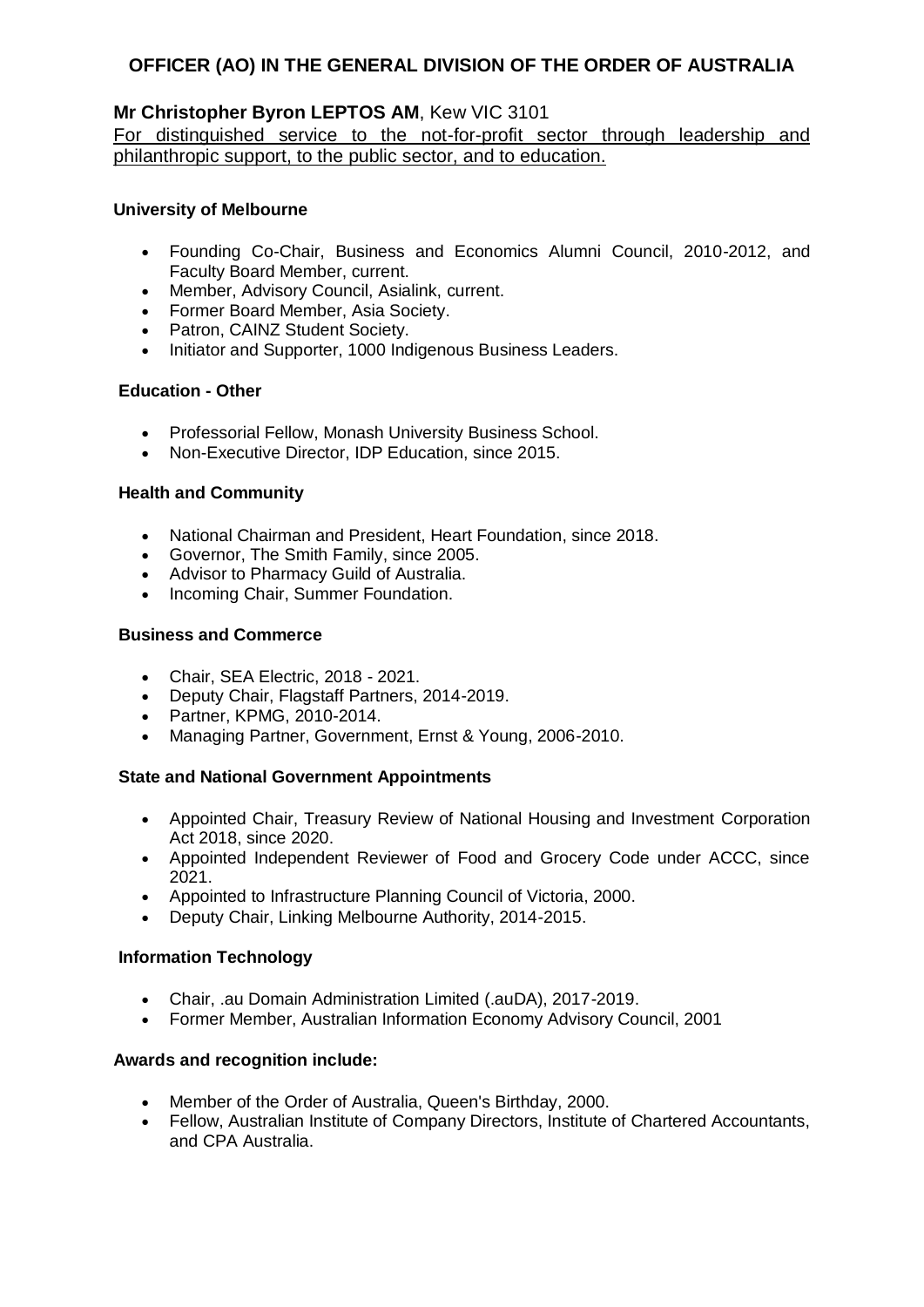## **The Honourable Robert Bruce McCLELLAND**, Sydney NSW 2000

For distinguished service to the people and Parliament of Australia, to the law, social justice and law reform.

#### **Family Court of Australia**

- Deputy Chief Justice, since 2018.
- Justice, 2015-2018.

### **Parliament of Australia**

- Attorney-General, 2007-2011.
- Member for Barton, House of Representatives, 1996-2013.
- Shadow Minister for Foreign Affairs, 2006-2007.
- Shadow Minister for Defence, 2004-2006.
- Shadow Minister for Homeland Security, 2003-2005.
- Shadow Minister for Workplace Relations, 2001-2003.
- Shadow Attorney-General, 1998-2003.

#### **University of New South Wales**

- Visiting Fellow, since 2015.
- Lecturer, 2012-2015.

#### **Associations**

- Member, National Judicial College of Australia, since 2015.
- Member, Australian Institute of Judicial Administration, since 2011.
- Member, NSW Bar Association, 1982-2015.
- Member, Law Society of NSW, 1982-2015.
- Director, LEADR Association of Dispute Resolvers, 2012-2015.
- Director, White Ribbon Foundation 2012-2015.

#### **Carroll and O'Dea Lawyers**

- Partner, 2012-2015.
- Barrister, since 2011.

#### **Turner Freeman**

- Partner, 1988-1996.
- Solicitor, 1982-1988.

## **Federal Court of Australia**

Associate to Justice Phillip Evatt, 1981-1982.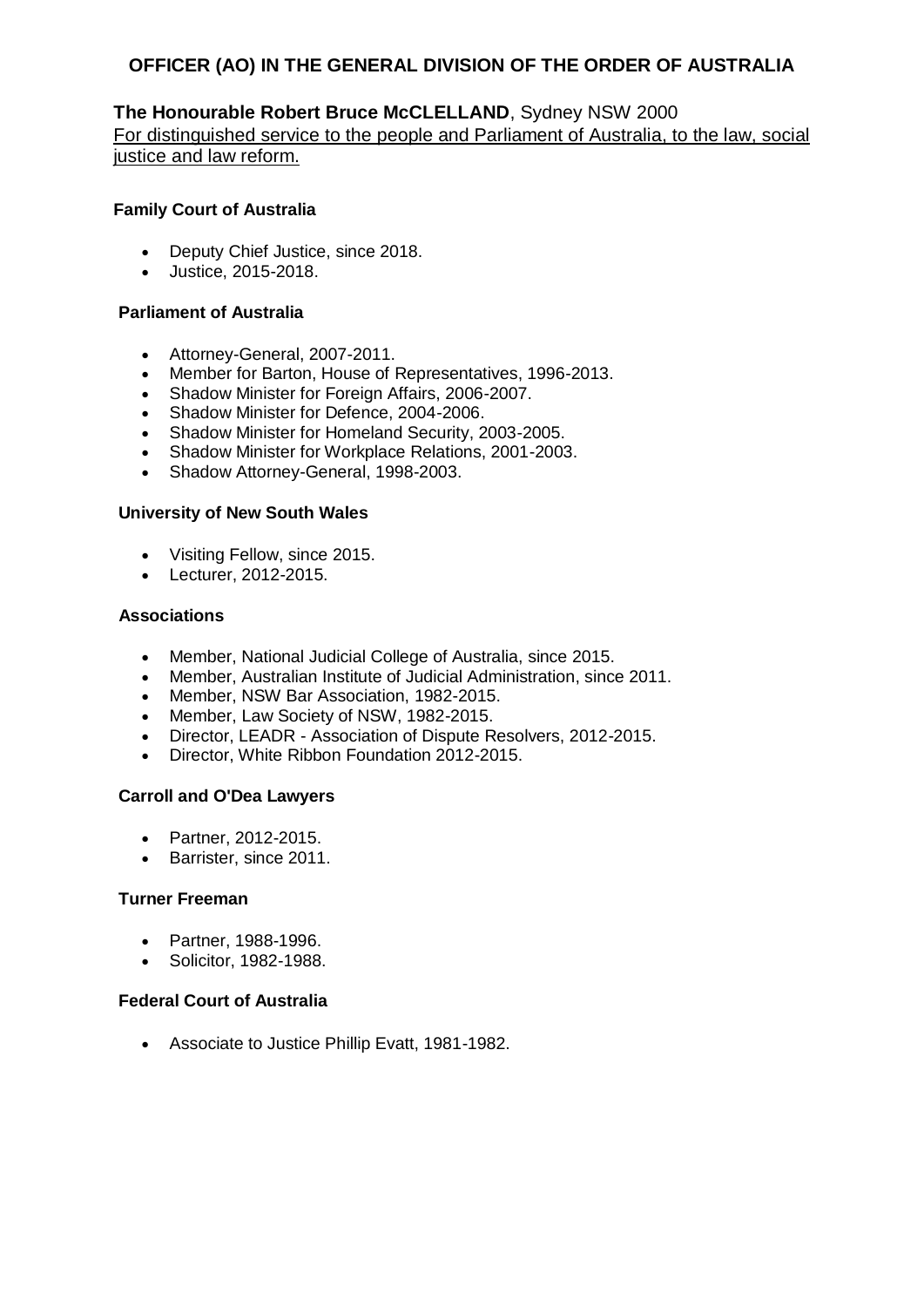## **Professor Mary-Louise McLAWS**, NSW

For distinguished service to medical research, particularly to epidemiology and infection prevention, to tertiary education, and to health administration.

## **University of New South Wales (UNSW)**

- Deputy President, Academic Board, since 2017.
- Member, Academic Board, since 2012.
- UNSW Diplomat, Universities Social Responsibly Network Steering Committee, since 2019.
- Water-Health Leader, UNSW Global Water Institute, since 2016.
- Member, UNSW Institutional Biosafety Committee, 2002-2015.
- Member, Vice-Chancellor's Childcare Support Fund for Women Researchers, 2005- 2008.

## **School of Population Health and Community Medicine, UNSW**

- Professor of Epidemiology, Hospital Infection and Infectious Diseases Control, since 1992.
- WHO Global Outbreak Alert and Response Network Focal Point, since 2021.
- Director, Public Health Program, 2009-2010.
- Director, Graduate Health Services Management Programs, Hong Kong, 2000-2008.
- Director, Research Degree Training, 1998-2004.
- Member, Faculty Higher Degrees Committee, 1998-2004.
- Member, Faculty Research Student Sub Committee, 1998-2004.

## **World Health Organisation (WHO)**

- Member, Ad-hoc Infection Prevention and Control Epidemiology Methodology Group for COVID-19, since 2020.
- Member, WHO Health Emergencies Program Ad-hoc COVID-19 Infection Prevention and Control Guidance Development Group, since 2020.
- Member, Technical Advisory Committee, WHO Infection Prevention and Control Global Unit, since 2017.
- Member, Task Force, WHO First Global Patient Safety Challenge: Healthcare Associated Infection Burden, 2010-2013.
- Epidemiology Advisor, six global pilot test sites project, 2009-2013.
- WHO Advisor, Malaysian Ministry of Health National Nosocomial Surveillance system, 2004-2005.
- WHO Advisor, People's Republic of China Infection Control Surveillance Accreditation, 2002-2003.

#### **NSW Clinical Excellence Commission**

- Member, NSW Infection Prevention and Control Specialty COVID-19 Taskforce, since 2020.
- Member, Writing Group, Multiple Resistance Organisms Policy, 2013-2015.
- Clinical Epidemiologist, Sepsis Research Group, 2011-2015.
- Member, Healthcare Associated Infections, Expert Advisory Sub-Committee, 2010- 2019.
- Member, Antibiotic Stewardship in ICU Committee, 2009-2012.
- Clinical Epidemiology Advisor, Healthcare Associated infection related activities, Clinical Excellence Commission, 2011-2017.
- Honorary Consultant Advisor, since 2011.
- Clinical Epidemiology Advisor, Clean Hands Save Lives state-wide intervention, 2005- 2010.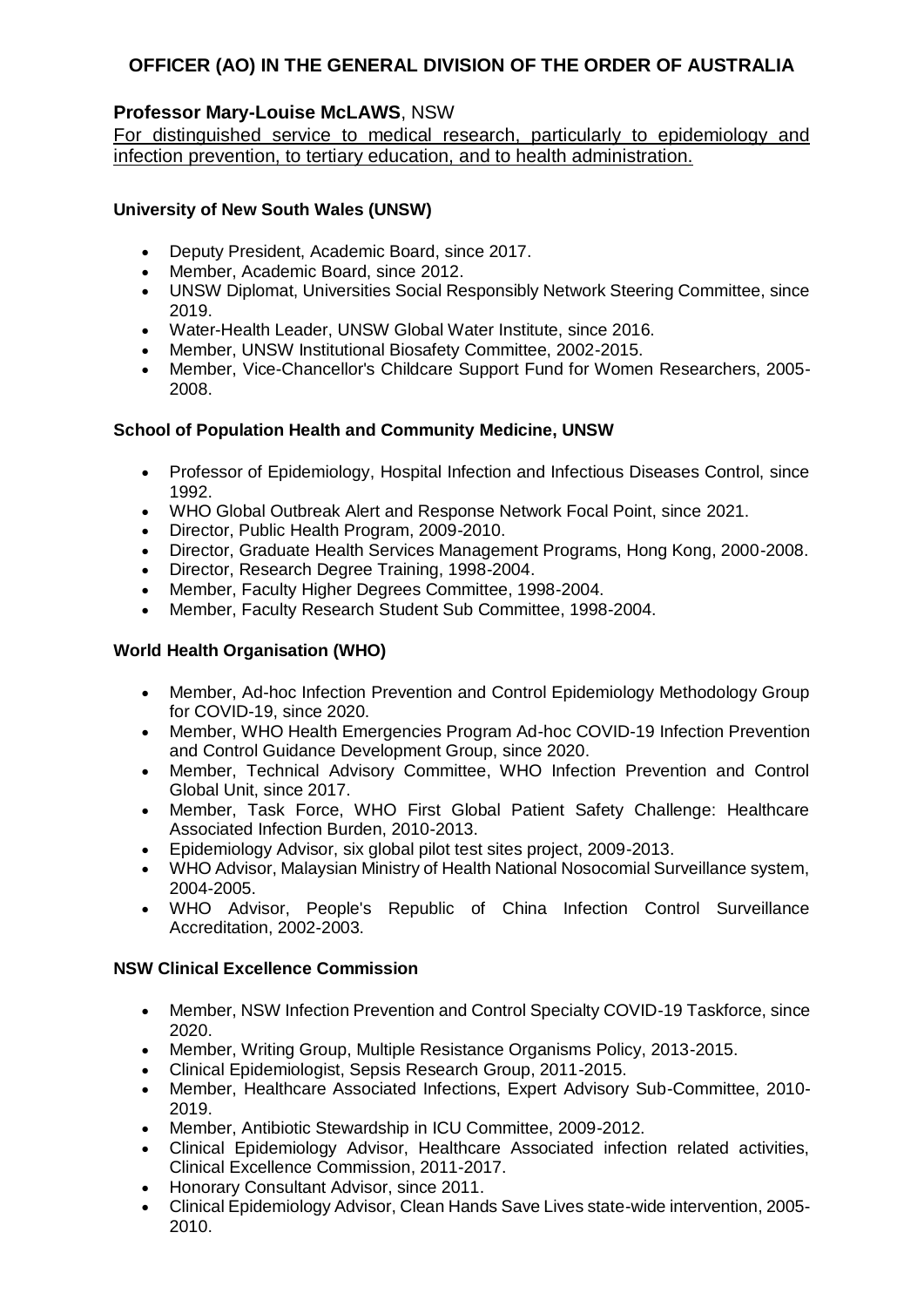## **Ministerial Appointments/Reports**

- Member, National Advisory Committee, evaluating the Australian hand hygiene interventions to reduce healthcare associated infection, Australian Commission on Safety and Quality in Health Care, 2010-2012.
- *Evidence-Based algorithm for personnel protective equipment to be worn by healthcare workers during pandemic influenza,* Commonwealth Department of Health and Ageing, 2008.
- Consultant to NSW Ministry of Health to establish first standardised surveillance of healthcare associated infections for public hospitals pilot, 1998-2001.

#### **Research and Publications**

- Fields of research include epidemiology, infectious diseases, Medical Microbiology and Public Health and Health Services.
- Research Output: g-index >50, citations=10138.
- Author, over 180 publications.
- Editorial Board Member, *Journal of Hospital Infection,* since 2017.
- Editorial Board Member, *American Journal of Infection Control,* since 2017 and 2012- 2015.
- Editorial Board Member, *International Journal of Health Governance,* 2006-2019.

## **Honorary Appointments**

- Visiting Professor, Australian School of Advanced Medicine, Macquarie University, 2014-2017.
- Adjunct Professor, Biotechnology Institute for Infectious Diseases, Faculty of Science, University of Technology, 2011-2013.
- Advisor, Patient Safety Infection Control, Republica Popular Da China Regiao Administrativa Especial De Macau, Centro Hospitalar Conde De Sao Januario, 2002- 2013.
- Advisor, Patient Safety Infection Control, Prince of Wales/Sydney Children's Hospitals, since 1996.

#### **Professional Organisations**

- Foundation Member, Australasian Epidemiology Association, current.
- Member, Association for Professionals in Infection Control and Epidemiology (USA), current.
- Member, Australasian Society for Infectious Diseases, current.
- Fellow, Royal Society of New South Wales, since 2020.
- Member, European Society for Clinical Microbiology and Infectious Diseases.
- Member, Hospital Infection Society United Kingdom.
- Member, Society for Healthcare Epidemiologist of America.

- Value in Action Award for Impact (COVID-19), Faculty of Medicine and Health, UNSW, 2021.
- *The Australian's* Health and Medical Sciences Leader in the Field of Epidemiology, 2020.
- Excellence in Postgraduate Research Supervision, School of Population Health and Community Medicine, UNSW, 2017 and 2015.
- Global Sepsis Alliance Award Government category, *SEPSIS KILLS: Early Intervention Saves Lives*, 2016.
- Leadership Pin, Society for Healthcare Epidemiology, 2010.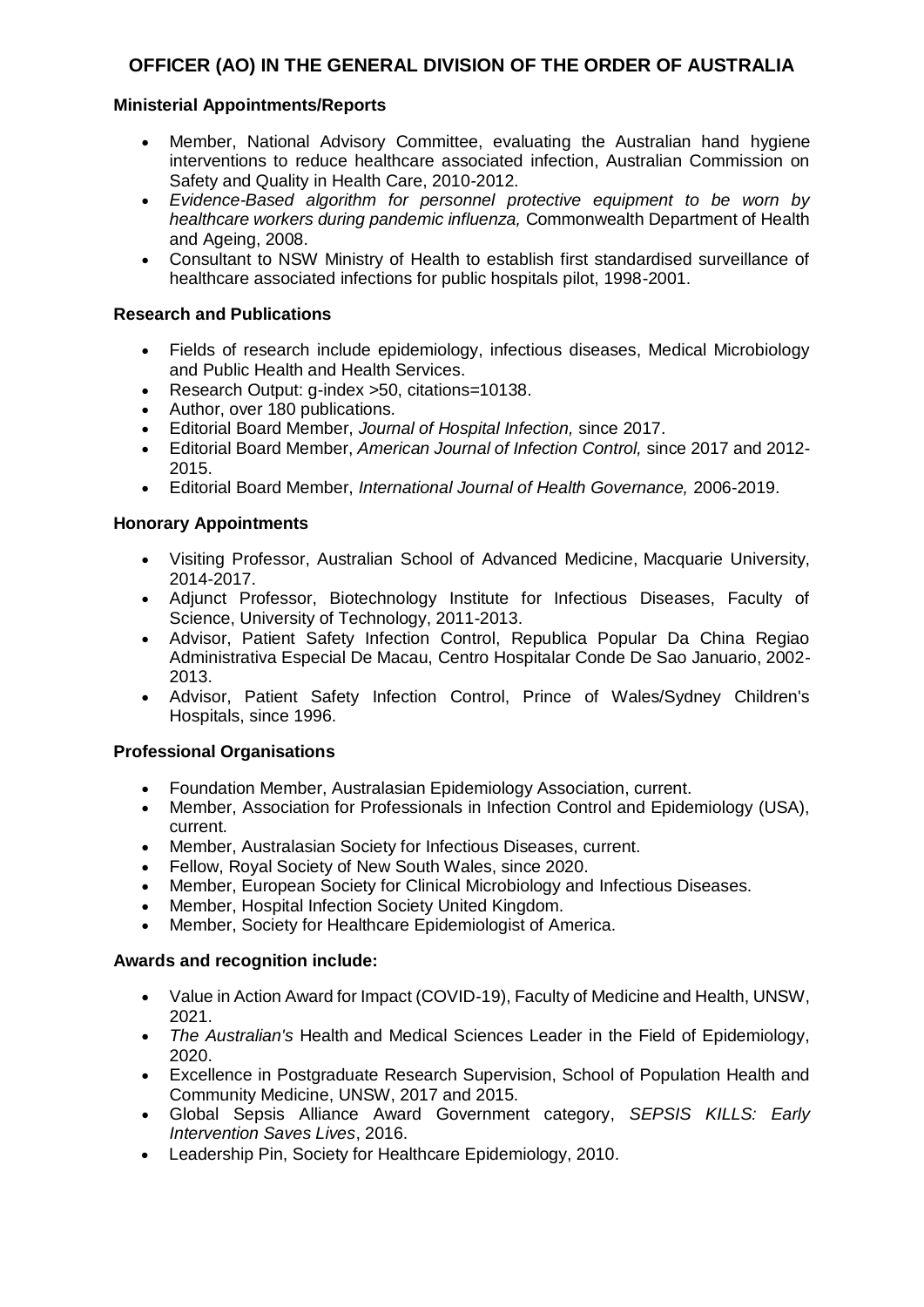## **Professor Guy Barrington MARKS**, NSW

For distinguished service to respiratory medicine and research, and to tertiary education.

## **Faculty of Medicine, University of New South Wales**

- Scientia Professor, South Western Sydney Clinical School, since 2019.<br>• Professor, South Western Sydney Clinical School, 2014-2018
- Professor, South Western Sydney Clinical School, 2014-2018.
- Conjoint Professor, 2007-2013.
- Conjoint Associate Professor, 2000-2007.
- Conjoint Senior Lecturer, 1994-2007.

#### **Woolcock Institute of Medical Research**

- Director, Australian Centre for Airways Disease Monitoring, 2003-2020.
- Head, Respiratory and Environmental Epidemiology, since 1997.

#### **Faculty of Medicine, University of Sydney**

- Honorary Professor, since 2008.
- Honorary Associate Professor, 2000-2007.
- Senior Lecturer, 1998-2000.

#### **Research Roles**

- Senior Principal Research Fellow, National Health and Medical Research Council (NHMRC), current.
- Principal Investigator, NHMRC Centre for Air Pollution, Energy and Health Research (CAR), 2017-2021 and 2012-2016.
- Co-Principal Investigator, Woolcock Institute of Medical Research, Vietnam, current.
- Principal Investigator, Respiratory, Sleep and Environmental and Occupational Health Clinical Academic Group, Maridulu Budyari Gumal - Sydney Partnership for Health, Education, Research and Enterprise, 2017-2020.
- Principal Investigator, Respiratory, Sleep and Environmental Health Academic Unit, South Western Sydney Local Health District and Ingham Institute of Applied Medical Research, current.
- Project Leader, Cooperative Research Centre for Asthma and Airways, 1999-2012.

#### **NSW Health**

- Member, Tuberculosis Advisory Committee, since 1999 and Former Chair.
- Member, Multi-drug resistant Tuberculosis Committee, since 1999.
- Chair, NSW Chief Health Officer's Expert Advisory Committee on Air Pollution, since 2010.
- Member, Director-General's Clinical Advisory Group, 1997-2000.

#### **South West Sydney Local Health District**

- Director of Respiratory Medicine (Western Zone), 2005-2008.
- Member, Health Research Ethics Committee, 2012-2021.
- Director, Department of Respiratory Medicine, Liverpool Hospital, 1994-2007.
- Chair, Advisory Committee on Respiratory Disease, 1999-2008.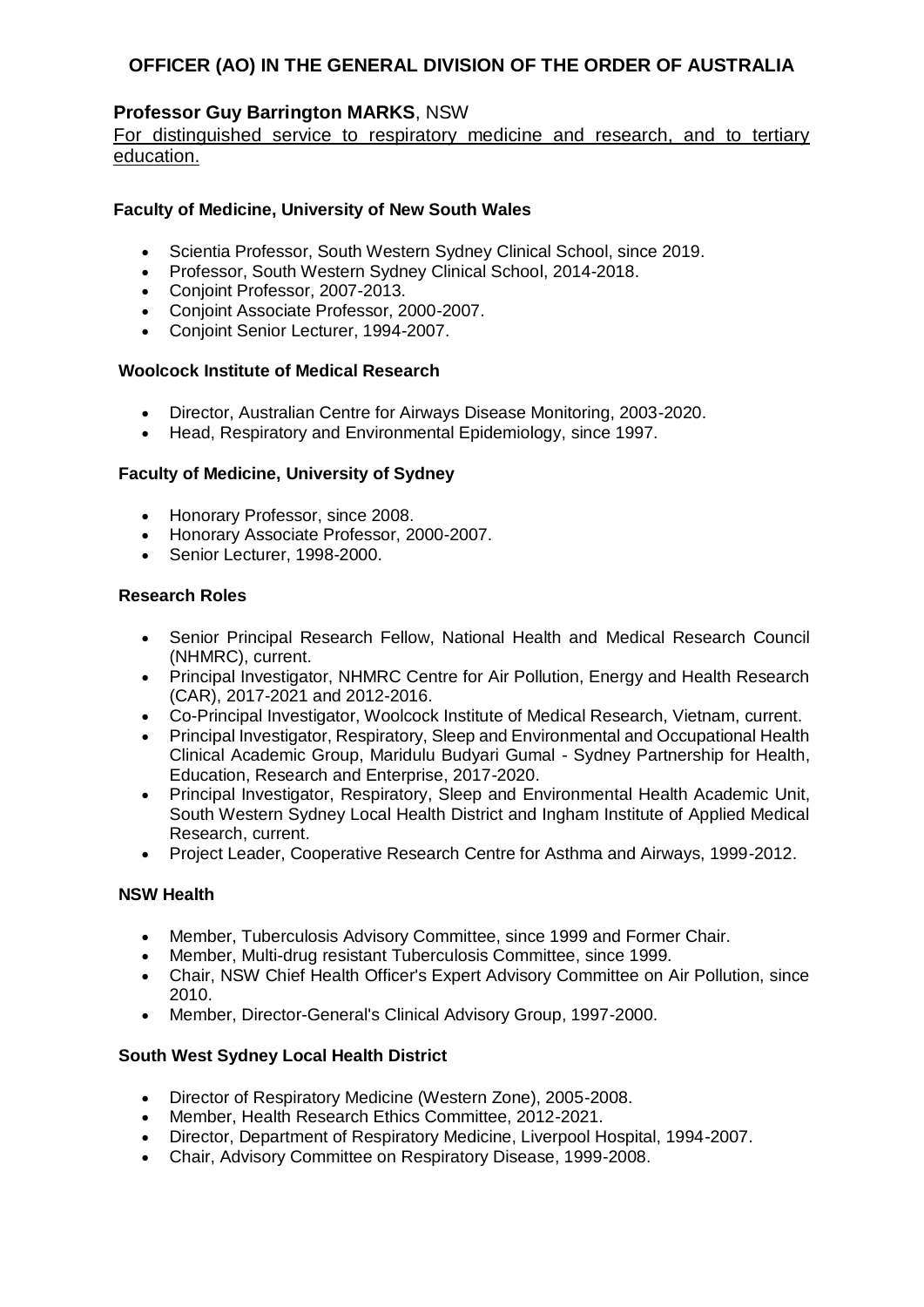## **International Union Against Tuberculosis and Lung Diseases**

- Executive Director (interim), since 2020.
- President, since 2019.
- President-elect, 2018-2019.
- Vice-President, 2014-2018.
- Secretary-General, 2013-2014.
- Board Member, since 2010.
- Editor-in-Chief, *International Journal of Tuberculosis and Lung Disease*, 2012-2019 and Associate Editor, 2003-2011.
- Chair, Lung Diseases Section, 2010-2012.
- Member, Project Review Panel for FIDELIS project, 2003-2006.

#### **Thoracic Society of Australia and New Zealand**

- Co-convenor, Population Health Special Interest Group, 1997-2002.
- Member, since 1980s.

## **Asia Pacific Society for Respirology**

- Councillor, 2002-2020.
- Member, Education Committee, 2016-2019.
- Member, Editorial Board, *Respirology,* 2004-2006.
- Head, Tuberculosis Assembly, 2010-2011.

#### **International Roles - Other**

- Member, Steering Committee, Global Asthma Network, since 2012
- Member, Scientific Advisory Committee, American Thoracic Society, since 2014 and Member, International Committee, 2008-2015.
- Co-Convenor, Vietnam Integrated Center for TB and lung diseases Research (VICTORY), since 2015.
- Member, Burden of Obstructive Lung Disease (BOLD) International Advisory Panel, 2003-2016.
- Member, Chronic Respiratory Diseases Committee, Global Burden of Disease Project, 2007-2013

#### **Community Health and Anti-Tuberculosis Association**

- Director, 1998-2004.
- Member, Clinical Research Sub-Committee, Research Advisory Committee, 1998- 2004.

#### **Professional Organisations - Other**

- Fellow, Royal Australasian College of Physicians, 1989 and Fellow, Australasian Faculty of Public Health Medicine, 1997.
- Fellow, Australian Academy of Health and Medical Sciences, 2020.

#### **Journals, Publications and Funding**

- Co-Author, 459 research articles, reviews, book chapters and editorials
- 25 Australian Institute of Health and Welfare Reports.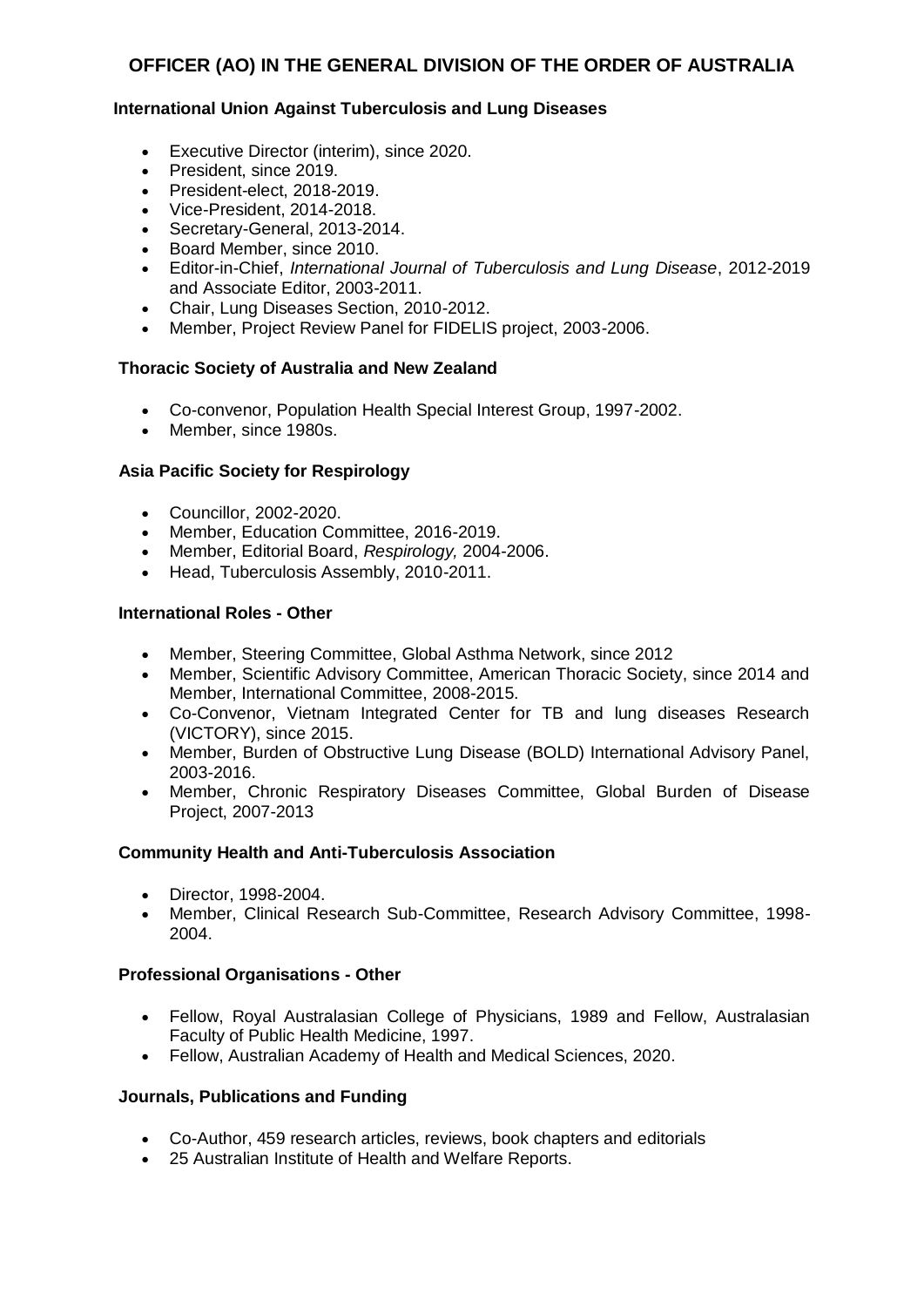- Lung Health Legend Award, Lung Foundation Australia, 2021.
- South Western Sydney Clinical School (UNSW), Distinguished Research Award, 2014.
- Lady Mary Fairfax Distinguished Research Award, Ingham Institute, 2014.
- NHMRC Achievement Award for Top Ranked Research Fellow, 2013.
- NHMRC Achievement Award for Top Ranked Practitioner Fellow, 2010.
- Research Medal, Thoracic Society of Australia and New Zealand, 2010.
- Hall of Fame, Asthma Foundation of New South Wales, 2008.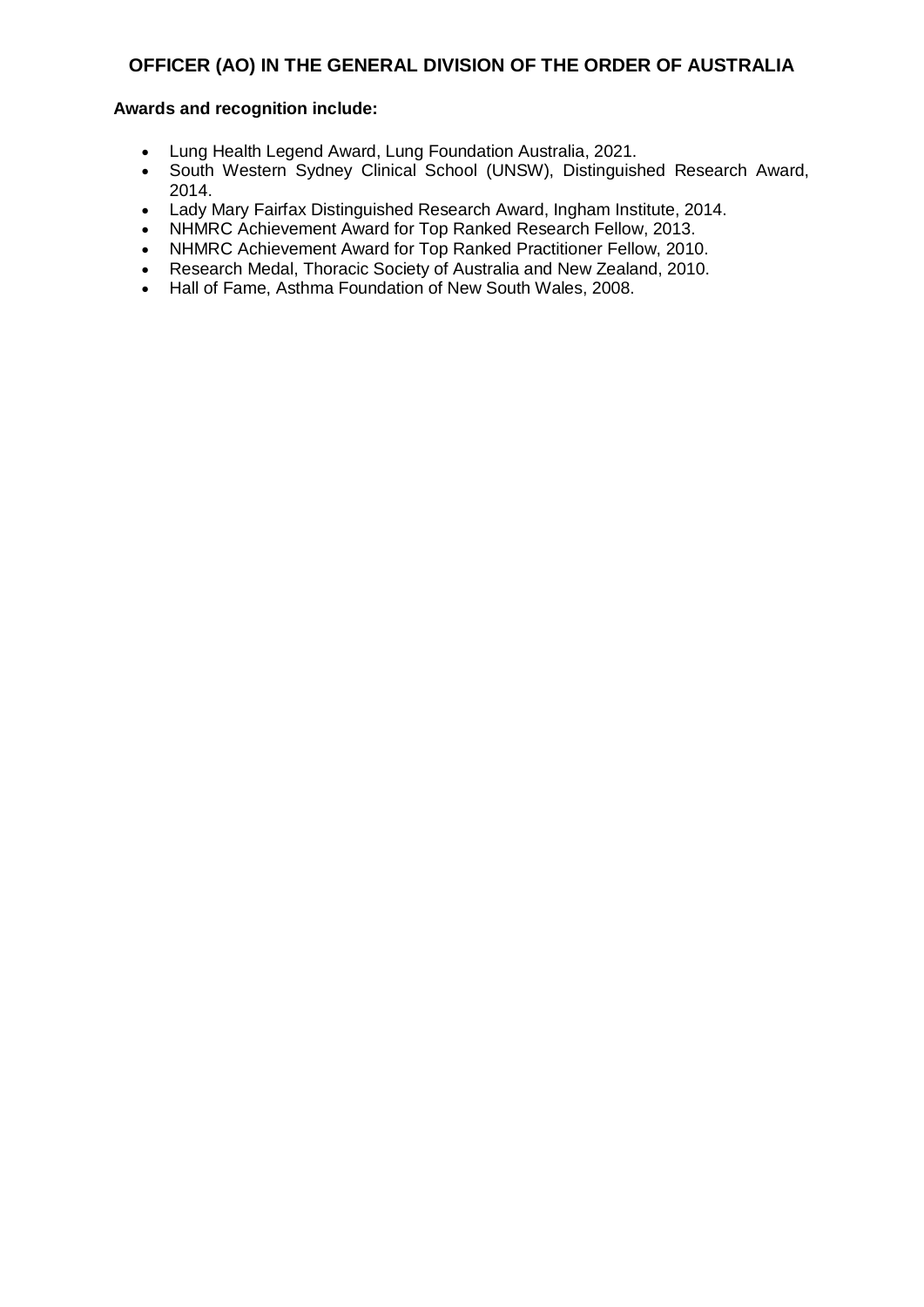## **The Honourable Stephen Paul MARTIN**, Burwood VIC 3125

For distinguished service to the people and Parliament of Australia, to charitable organisations, and to regional sport and education.

#### **Parliament of Australia**

- Federal Member for Cunningham, 1993-2002.
- Federal Member for Macarthur, 1984-1993.
- Speaker, House of Representatives, 1993-1996.
- Shadow Minister, Trade and Tourism, 2001-2002.
- Shadow Minister, Defence, 1998-2001.
- Shadow Minister, Small Business and Customs, 1997-1998.
- Shadow Minister, Sport and Tourism, 1996-1998.
- Shadow Minister, Veterans' Affairs, 1996-1997.
- Secretary to the Minister for Foreign Affairs and Trade, 1991-1993.

## **Committee for Economic Development of Australia**

- Chief Executive, 2011-2017.
- Life Trustee, 2018.

### **Banking, Finance and Public Administration Standing Committee, Parliament of Australia**

- Chair, 1990-1991.
- Member, 1987-1991.

#### **University of Wollongong**

- Chief Executive Officer and President, University of Wollongong in Dubai, United Arab Emirates, 2004-2005.
- Director, Corporate and Executive Education, Graduate School of Business and Professional Development, 2002-2004.
- Economics Lecturer, 1975-1977.

#### **Education - Other**

- Director, Doctor of Business Administration Program, Graduate College of Management, Southern Cross University, 2010.
- Deputy Vice-Chancellor, Strategy and Planning, Curtin University of Technology, 2008-2009.
- Pro Vice-Chancellor International, Victoria University, 2005-2008.
- Board Member, Edmund Rice College, Wollongong, 2003-2004.
- Economics Teacher, Bulli High School, 1970-1993.
- Former President and Committee Member, St Francis Xavier's Parents and Friends Association.

#### **Men of League Foundation**

- Chairman, 2017-2020.
- National Director, 2015-2017.
- Former Member, Victorian Committee.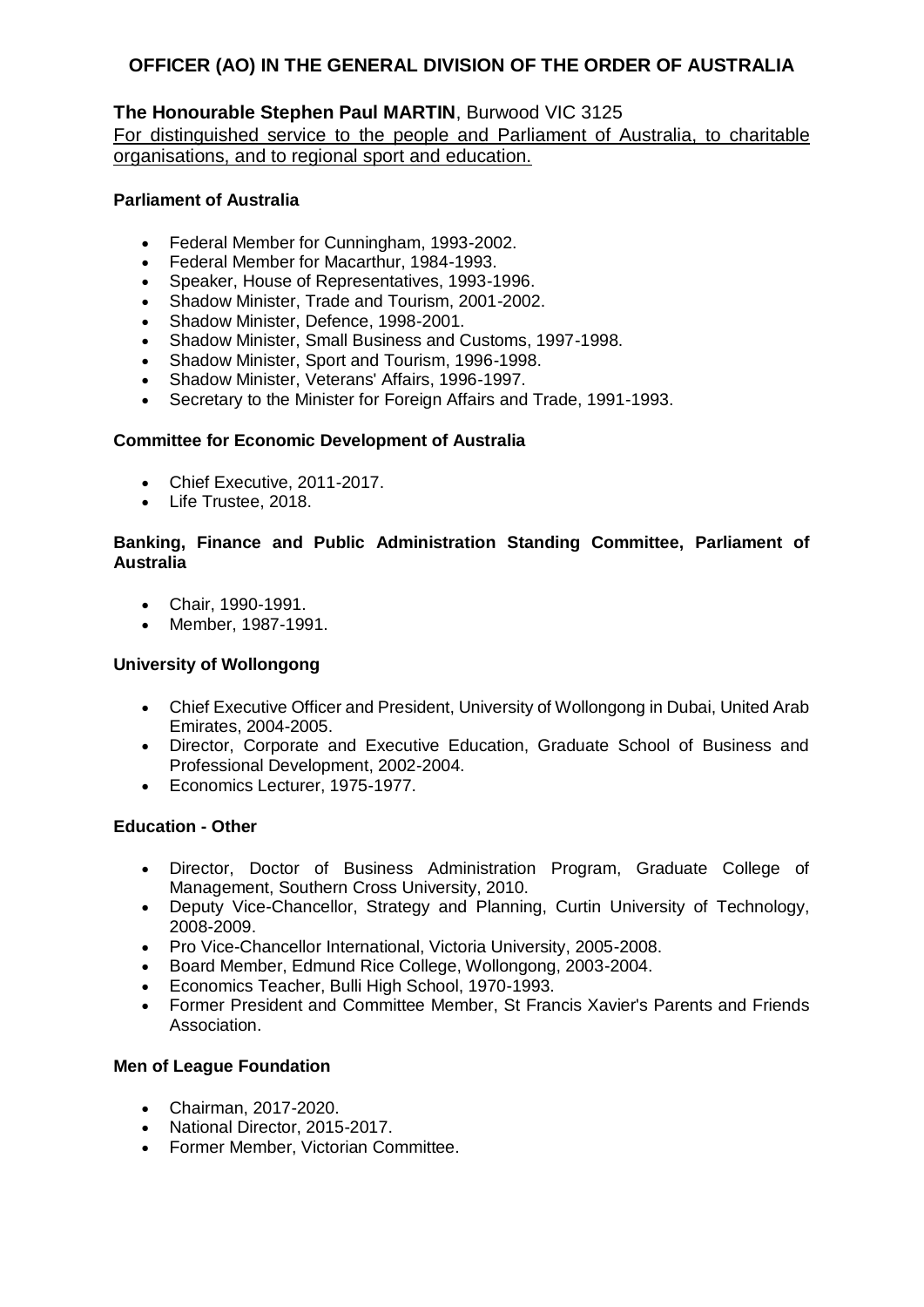## **Illawarra Rugby League Referees' Association**

- Former Secretary.
- Former Treasurer.
- Life Member.

#### **Rugby League - Other**

- President, University of Wollongong Rugby League Football Club, 2003-2004.
- Former Delegate, Illawarra District Rugby League.
- Former Board Director, Illawarra Steelers Rugby League Club.
- Former Coach, Junior Rugby League, St Francis Xavier Primary School.
- Former Coach, Junior Rugby League, Collegians.
- Former First Grade Referee.

#### **Illawarra Academy of Sport**

- Former Patron.
- Foundation Member.

#### **Executive Positions**

- Applied Positive Psychology Learning Institute, since 2018.
- **Bank of China in Australia, since 2015.**
- Global ICT Training and Certification, 2019.
- Former Chair, Illawarra Regional Economic Development Organisation.

#### **Other**

- Member, Governing Board, Global Science and Technology Forum, Singapore, since 2008.
- Former Founding Member, Illawarra Regional Consultative Council.
- Former Senior Consultant, Slade Group, Melbourne.

#### **Sport - Other**

- Former Patron, Illawarra Cricket Association.
- Community Representative, Bulldogs Spirit West Advisory Committee, Western Bulldogs, 2005-2007.
- Former Manager, various junior teams, Balgownie Cricket Club and Balgownie Junior Soccer Club.

- Australian Centenary Medal, 2001.
- Professorial Fellow, Sydney Business School, University of Wollongong.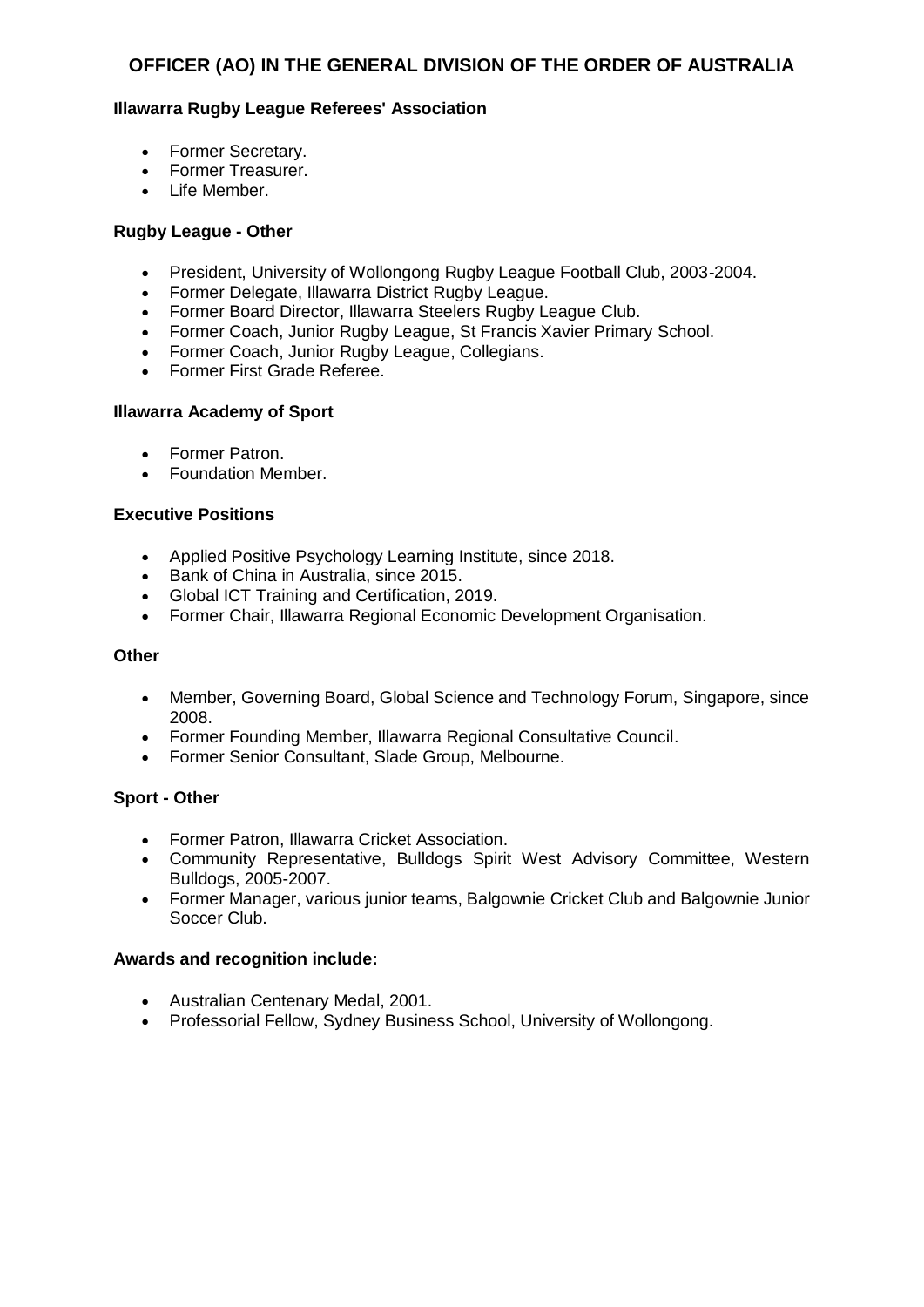## **Mr Peter Gahan MATTHEWS**, VIC

For distinguished service to cave and karst surveying, documentation and publication, and to speleological organisations.

### **International Union of Speleology**

- Chair, Informatics Commission, since 1986.
- Convenor, Cave Data Exchange Standards Working Group, since mid-1980s.
- Convenor, Karst Glossary Project, current.
- Initiator and Manager, Internet facilities, 1994-2013.
- Author, chapter "Documentation and Databases", in *Encyclopedia of Caves.* (White *et al*. 1250pp. Elsevier 2019).

#### **Australian Speleological Federation Inc.**

- Fellow (Honorary Life Member), since 1985.
- Commissioner for Documentation, 1964-1999.
- Editor, *Australian Karst Index,* 1985.
- Editor, *Checklist of Australian Caves and Karst*, 1979.
- Editor, *Speleo Handbook,* 1968.
- Drafted original Code for Cave and Karst Numbering, 1979.
- Developed the national digital Australian Karst Index, 1974-1999.

## **Victorian Speleological Association**

- Foundation Member, since 1967.
- Cave and Karst Numbering Coordinator, 1967-2018.
- Records Keeper, 1967-1990.
- Honorary Life Member, current.

#### **Speleological Other**

- Founding Committee Member, Sub Aqua Speleological Society, 1960-1967.
- Member, Victorian Cave Exploration Society, 1958-1967.

#### **Awards and recognition include:**

• Bronze Medal, Royal Humane Society, 1968.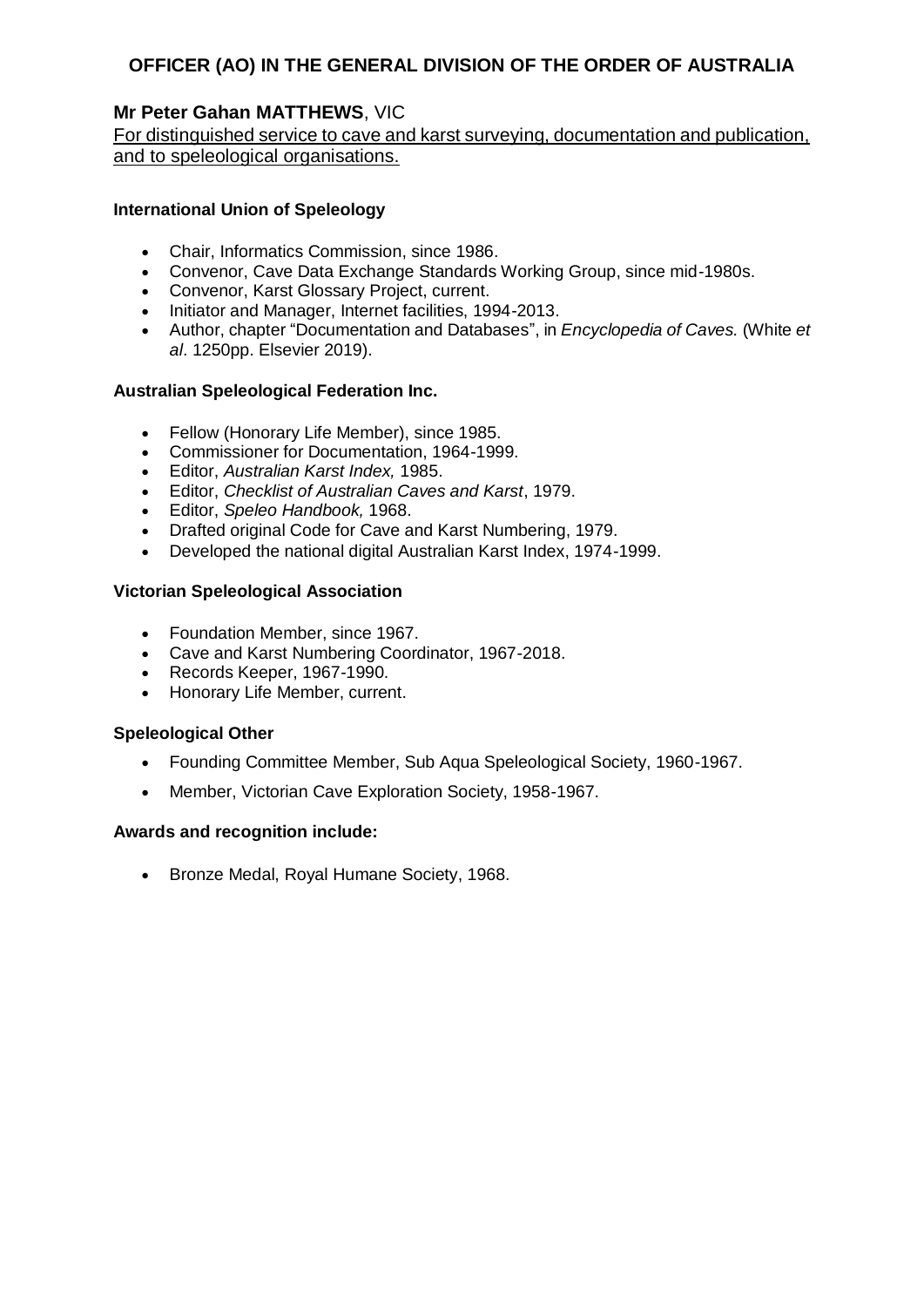## **Rear Admiral John Timothy RUSH RFD QC**, Melbourne VIC 3000

For distinguished service to the law, notably as an Australian Defence Force senior legal officer, and to the community of Victoria.

## **Australian Defence Force**

- Judge Advocate General, since 2021.<br>• Deputy Judge-Advocate General (Nav
- Deputy Judge-Advocate General (Navy), 2014-2021.
- Former Captain, Royal Australian Navy Reserve (Legal).
- Member, Royal Australian Navy Reserve, since 1982.

## **Victorian Bar**

- Chair, 2002-2003.
- Senior Vice-Chairman, 2001.
- Junior Vice-Chairman, 2000.
- Council Member, 1991-2003.
- Victorian Practising Counsel, Victorian Bar Roll of Counsel, current.
- Member, Case Transfer Committee, since 1991.
- Member, Past Practising Chairmen's Committee, 2003-2013.
- Member, Bar Clerking Committee, 2007-2009.
- Chair, List H, Lists Committees, 2007-2008.
- Member, Equality Before the Law Committee, 2001-2003.
- Member, Barristers Benevolent Association of Victoria Committee, 2002-2003.
- Member, Victorian Bar News Editorial Committee, 2002-2003.
- Chair, Counsel Committee, 2000-2002.
- Chair, Professional Indemnity Insurance Committee, 1999-2000.
- Member, Ethics Committee, 1993-1998.
- Member, Clerking Committee, 1994-1998.
- Chair, Pro Bono Committee, 1993-1994.
- Member, since 1976.

#### **Victorian Law Reform Commission**

- Former Member, Advisory Council.
- Former Member Legal Education and Training Committee.

#### **The Law**

- Judge, Supreme Court of Victoria, 2013-2016.
- Senior Counsel Assisting, 2009 Victorian Bushfires Royal Commission, 2009-2010.
- Former Secretary, Common Law Bar Association.
- Former Alternate, Australian Bar Association and Law Council of Australia.
- Former Member, Personal Injury Users' Group, Supreme Court of Victoria, 8 years.
- Counsel/Counsel Assisting/Representative/Barrister, various cases including: Board of Inquiry into the crash of a Navy Sea King helicopter on the Indonesia island of Nias in 2005; Inquiry/Royal Commission into the World War II loss of HMAS Sydney; Stolen Generation Case, 1994-2000; State Services Authority Inquiry, into the command, management and functions of the senior structure of Victoria Police; Wittenoom Blue Asbestos Disaster; and James Hardie Special Commission of Inquiry.
- Former Navy Patron, Military Bar Association.
- Barrister, Wentworth Selborne Chambers, current.
- Queens Counsel, since 1992.
- Barrister, since 1976.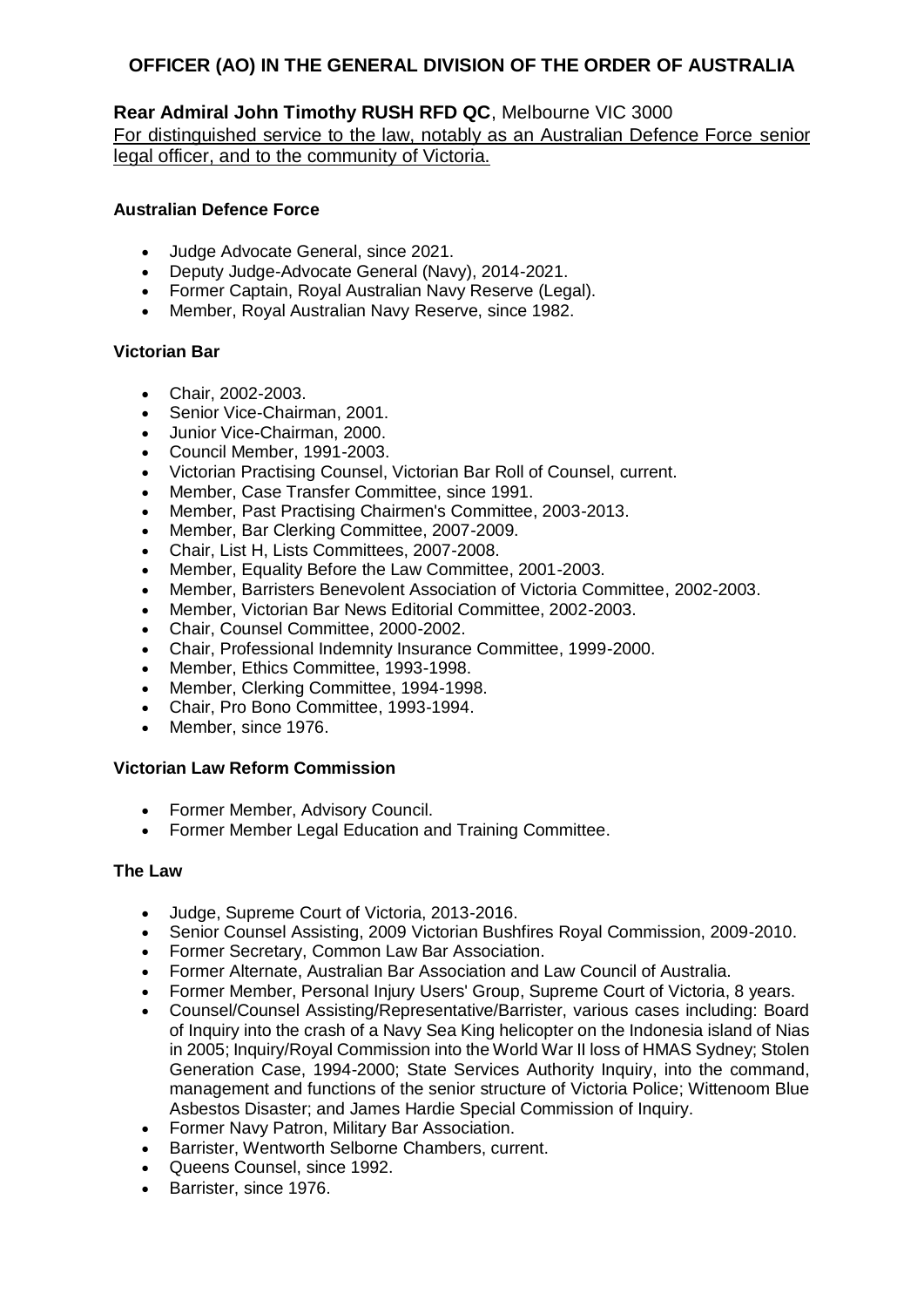#### **St Kilda Football Club**

- Non-Executive Director, since 2013.
- Member, Audit and Risk Committee, current.
- Member, Integrity Committee, current.

#### **Sport - Other**

- Former President, Old Xavierians Amateur Football Club.
- Former Chair, Grievance Tribunal, Australian Football League.
- Former Executive Member, Victorian Amateur Football Association.

#### **Country Fire Authority Victoria**

Family Member, Molyullah Fire Brigade.

- Civil Justice Award, Australian Lawyers Alliance, 2001.
- Pro Bono Award, Victorian Law Foundation.
- Reserve Force Decoration, Australian Defence Force, 1995.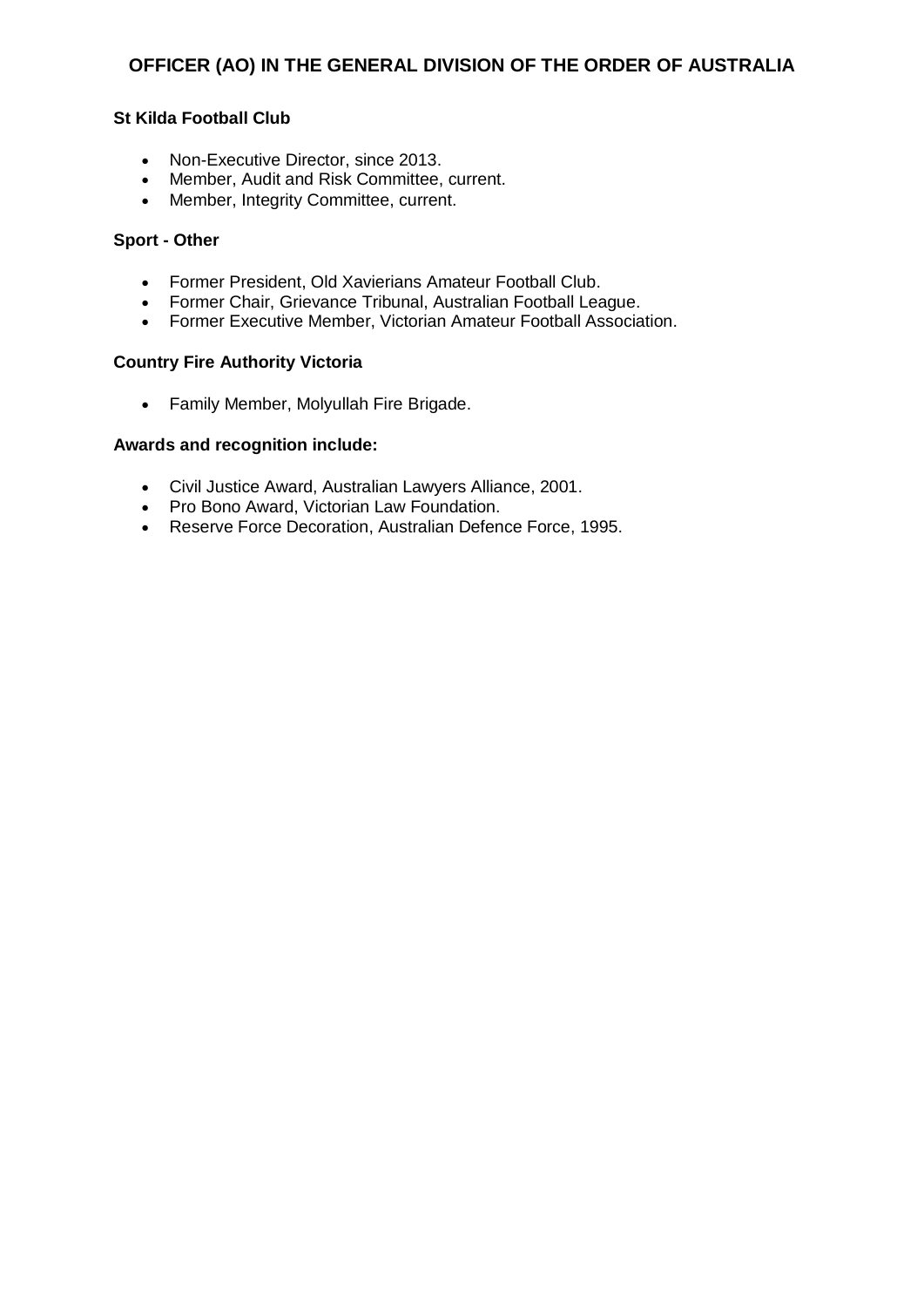## **Mr Robert SALTERI**, Sydney NSW 2000

## For distinguished service to the transport, shipping and Defence industries, and to the community through philanthropic contributions.

## **Business**

- Executive Director, Olbia Pty Ltd (formerly Tenix Pty Ltd), since 2008.
- Executive Director, Tenix Solutions, 2002-2018.
- Executive Director, Tenix Alliance, 2009-2014 (sold to Downer EDI Limited)
- Chief Executive Officer, Tenix Defence, 2001-2008 (sold to BAE).
- Executive Director, Tenix Pty Limited, 1997-2014.
- Deputy Chief Executive Officer, Tenix Defence, 1997-2001.
- Deputy Chief Executive, Australian Marine Engineering Corporation (AMECON changed name to Transfield Shipbuilding), 1991-1997.
- Former General Manager, Transfield Construction (Victoria), 1988-1991.

## **Philanthropy**

- President, Sydney University Medical Foundation, 2010-2017.
- Member, Sydney University Founders' Circle, since 2016.
- Annual Bursary Contributor, St Ignatius College, since 2003.
- Director, Australian Theatre for Young People, 2001-2005.
- Contributor, Tenix Foundation, since 2007.
- Supporter, Inala, since 2013.

## **Sport**

- Founding Donor and contributor, Australian Rugby Foundation.
- Patron and Head, Patron Programme, Australian Sailing.

#### **Australian Industry Group**

- Member, National Defence Council, 2001-2006.
- Councillor, 2004-2016.
- NSW Advisory Councillor, since 2017.

- Charitable Heart of Sydney Award for Philanthropy*,* Sydney Executive Business Association, 2015.
- Tony Kelly Award, Australian Industry and Defence Network, 2003.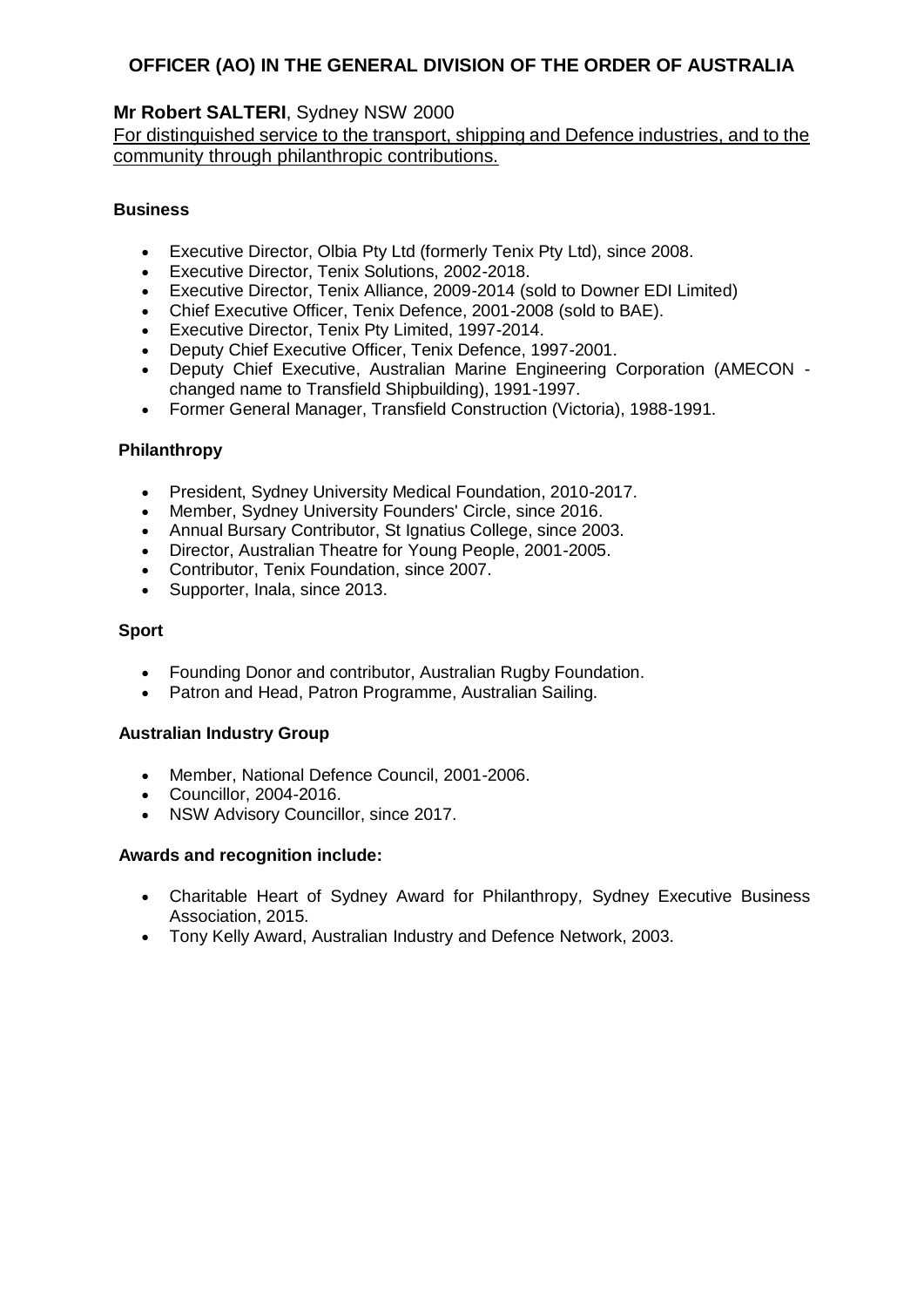### **Emeritus Professor Peter Gordon SAUNDERS**, North Sydney NSW 2060 For distinguished service to tertiary education, particularly through social policy research and development.

#### **University of New South Wales**

- Emeritus Professor, since 2012.
- Research Chair in Social Policy, Social Policy Research Centre, current.
- Director, Social Policy Research Centre, 1987-2009.
- Established, Australian Social Policy Conference, 1991.
- Scientia Professor, 2006-2012.

#### **Academy of the Social Sciences in Australia**

- Executive Committee Member, 2000-2005.
- Chair, Workshop Program, 2000-2005.
- Fellow, 1995.

## **Australian Research Council**

- Member, Expert Advisory Committee, Economic, Social and Behavioural Sciences, 2000-2002.
- Panel Member, Research Quality Framework Assessment.

#### **Other**

- President, Foundation for International Studies on Social Security, since 2009.
- Inaugural President, Australian Social Policy Association, 2009-2013
- Advisory Board Member, Commission on Global Poverty, The World Bank, 2015- 2016.
- Chair, Review Panel, Institute of Social Science Research, University of Queensland, 2014.
- Review Panel, Department of Social Work and Policy, University of Oxford.
- Honorary Scientific Advisor, China Research Centre on Ageing.
- Academic Policy Advisor, China Association of Social Welfare.
- Visiting Professor, Department of Public and Social Administration, City University of Hong Kong.
- Administrator, Growth Studies Division, Organisation for Economic Co-operation and Development, Paris, 1982-1985.
- Consultant, Australian Institute of Health and Welfare; Organisation for Economic Cooperation and Development; International Monetary Fund; Asian Development Bank; International Social Security Association; Royal Commission on Social Policy, New Zealand; and Foundation for International Studies on Social Security.

#### **Publications**

- Editor and Author, *Revisiting Henderson: Poverty, Social Security and Basic Income*, Melbourne University Press, 2019.
- Author, *Down and Out: Poverty and Exclusion in Australia*, Policy Press, 2011.
- Author, Welfare and Inequality, National and International Perspectives on the Australian Welfare State, 1994.
- Co-Author, *The Role of the Public Sector: Causes and Consequences of the Growth of Government*, Organisation for Economic Co-operation and Development, 1985.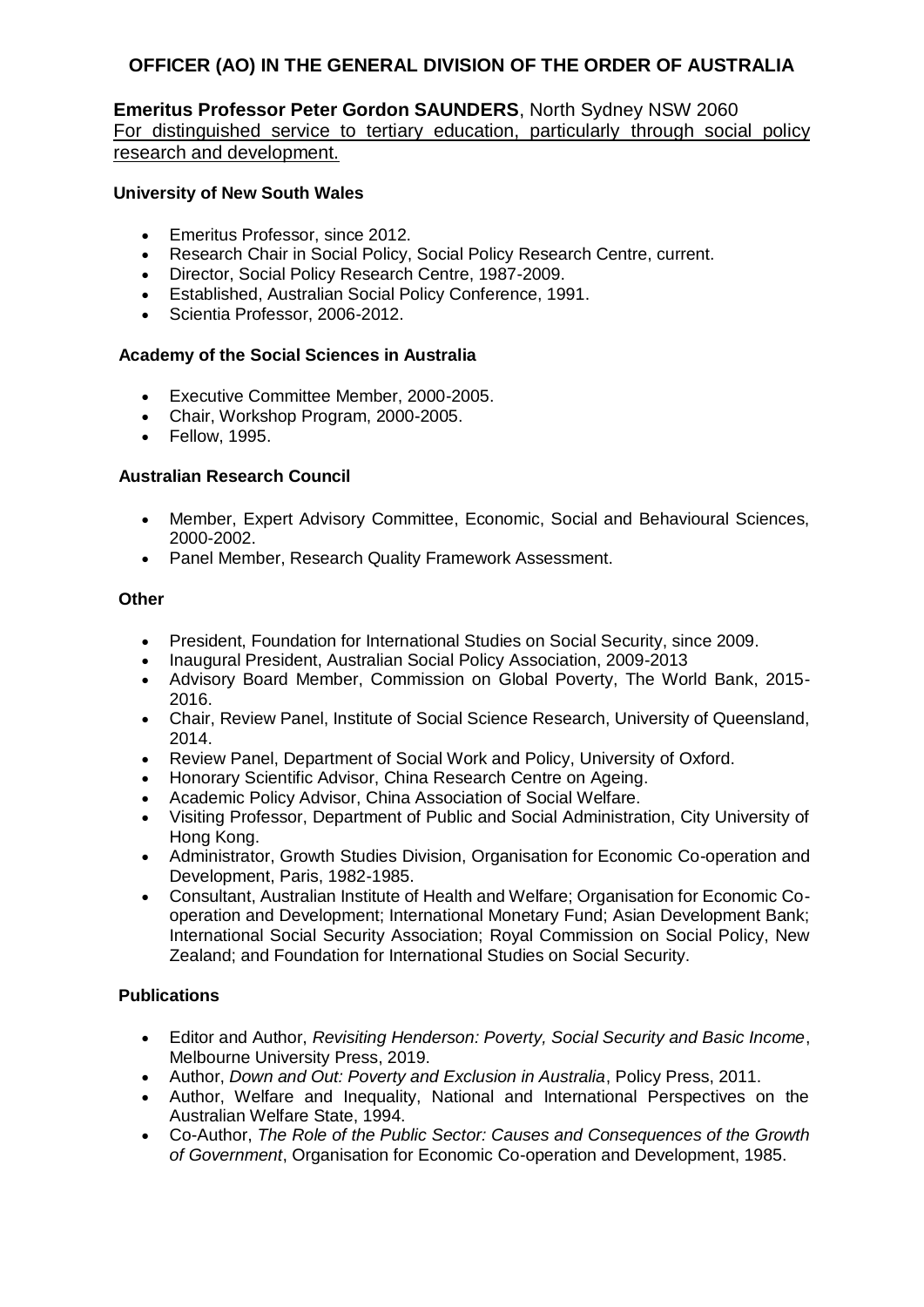## **Dr Ruth Elizabeth SHEAN**, Subiaco WA 6904

For distinguished service to public administration, and to not-for-profit and community health organisations.

## **Public Service Western Australia**

- Director-General, Western Australian Department of Training and Workforce Development, 2009-2017.
- Commissioner for Public Sector Standards, 2007-2009.
- Director-General, Department for Community Development, 2006-2007.
- Director-General, Disability Services Commission of Western Australia, 1999-2006.

## **Public Service Committees and Taskforces**

- Chair, National Centre for Vocational Education Research, since 2019.
- Member, Special Inquiry into Government Programs and Projects (*The Langoulant Report*), 2017.
- Former Chair, Ministerial Taskforce on the Education of Students with Disabilities and Specific Learning Disabilities (*the Shean Report*), 1993.
- Former Chair, National Workforce Development Supply and Demand Principal Committee, 2010.
- Former Western Australian Representative, National Resource Sector Employment Task Force.
- Former Chair, Western Australian Government Steering Committee to Review Grants and Concessions.
- Former Member, Western Australian Government Economic Coordinating Committee.
- Former Member, Western Australian Government School Curriculum and Standards Authority.
- Member, Premier's Machinery of Government Taskforce, 2001.

#### **Cancer Council**

- Director, Cancer Council Australia, since 2020.
- Chair/President, Cancer Council Western Australia, since 2019.

#### **Community Health**

- Member, Western Australian Board, Medical Board of Australia, APHRA, since 2021.
- Chief Executive Officer, Cerebral Palsy Association of Western Australia (now Ability WA), 1990-1999.
- Former President and Vice-President, Australian Cerebral Palsy Association, late-1990s.
- Former Deputy Chair, National Disability Advisory Council, late-1990s.
- Executive Director, Australian Council on Smoking and Health, 1984-1989.

#### **Disability and Children**

- Trustee, Jon and Barry Brealey Trust, since 2013.
- Director, Australian Catholic Safeguarding Ltd, 2018-2020.
- Director, Senses Australia, 2011-2019.

## **Curtin University**

- Council Member, 2002-2008.
- Former Executive Committee Member.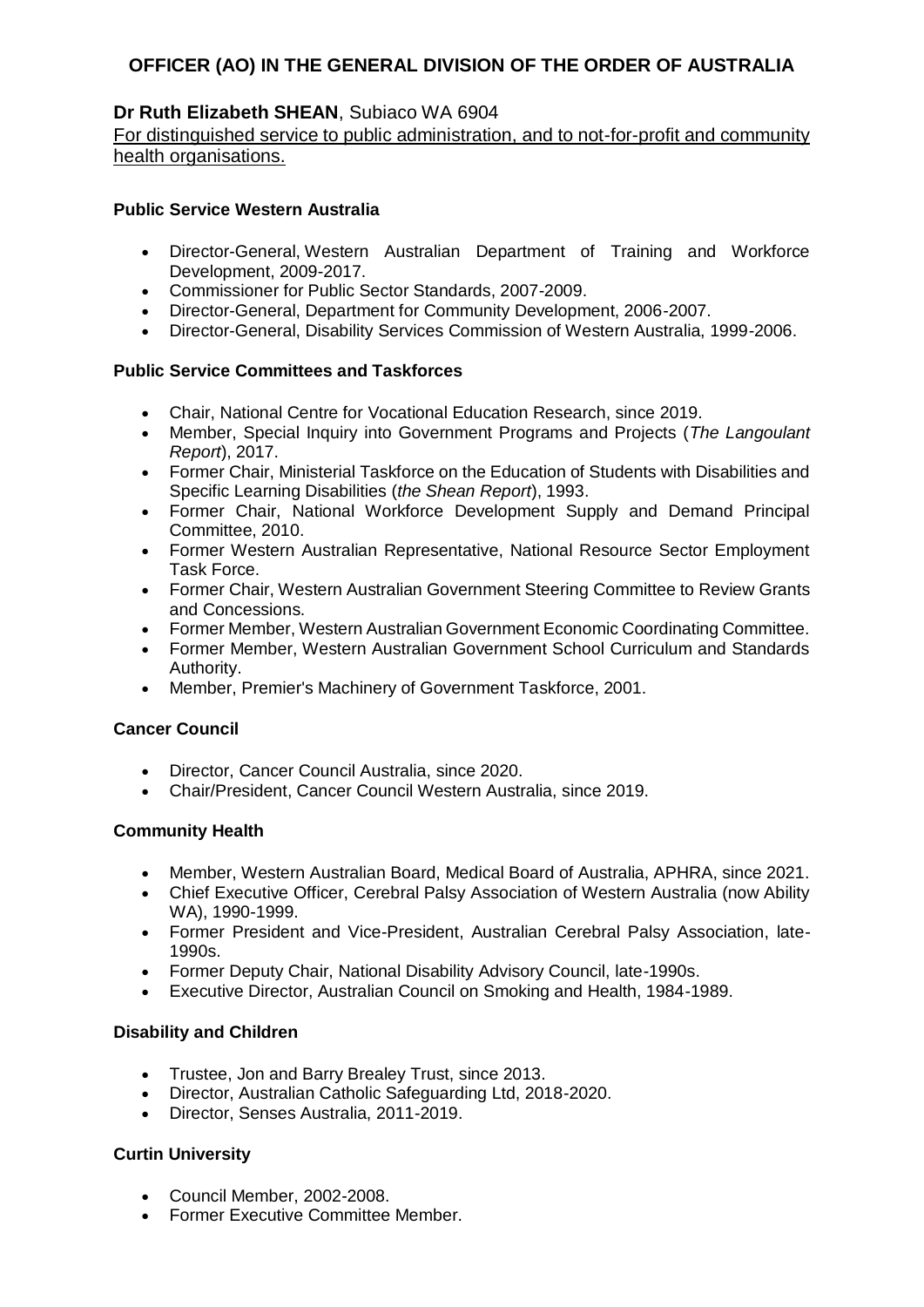#### **Murdoch University**

- Pro Chancellor, 1998-2000.
- Senate Member, 1991-2000.

#### **Other**

- Director, St Catherine's College, 2018-2021.
- Warden, State War Memorial, Returned and Services League of Australia (Western Australia), 2011-2012.
- Member, Virtual Submarine Museum, Submarine Institute of Australia, current.

- Honorary Life Member, Cerebral Palsy Association of Western Australia, 1999.
- Honorary Life Member, Australian Council on Smoking and Health, 1998.
- Honorary Life Member, Senses Australia.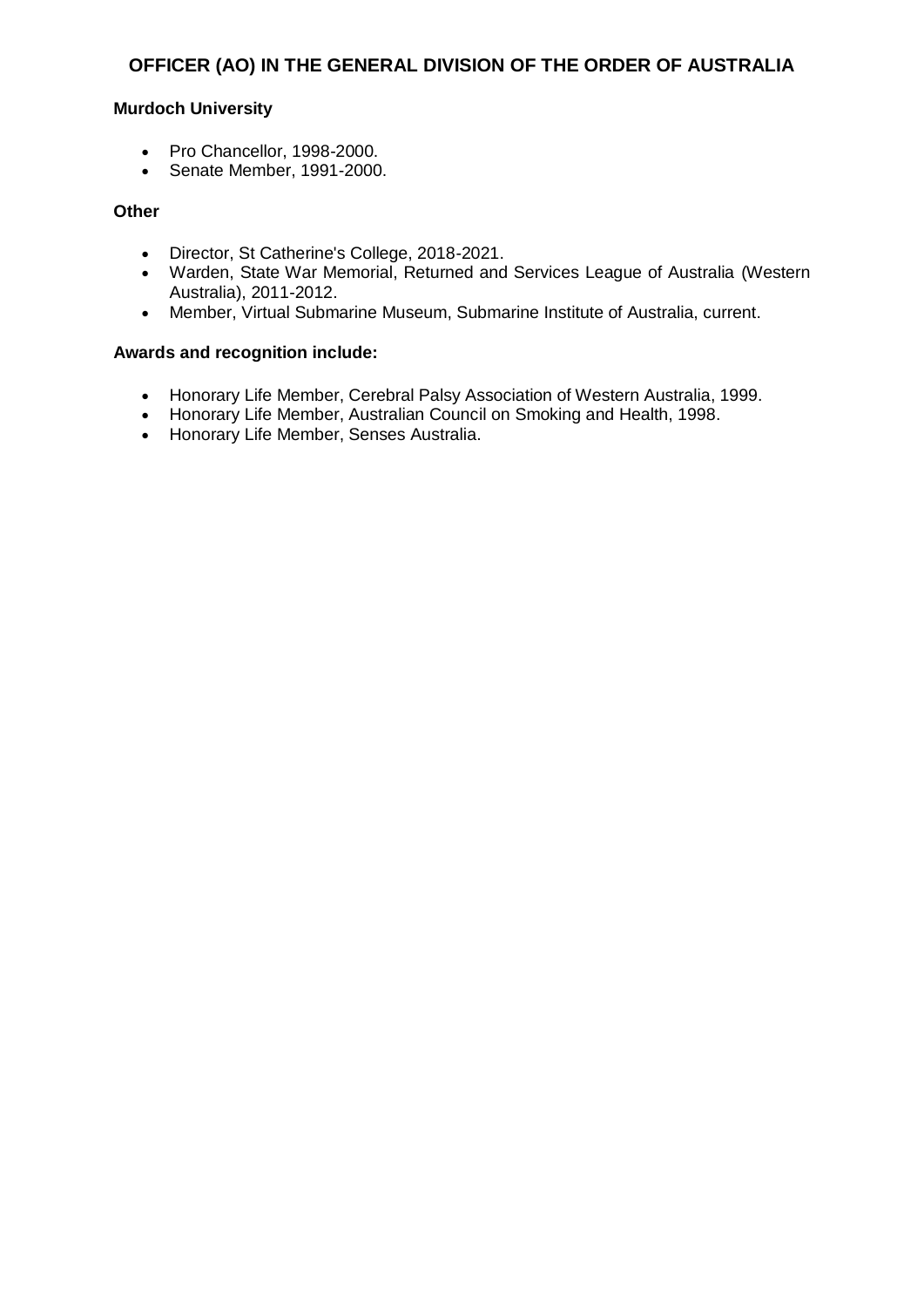## **Clinical Associate Professor Catharyn Johanna STERN**, VIC

For distinguished service to gynaecology, to reproductive medicine and fertility research, and to the community.

## **The University of Melbourne - Royal Women's Hospital**

- Clinical Associate Professor, Obstetrics and Gynaecology, current.
- Head, Reproductive Services Unit, since 2020.
- Head, Endocrine and Metabolic Service Unit, since 2003.
- Leader, National Ovarian and Testicular Tissue Cryopreservation Service, since 2012.
- Senior Fertility Specialist, since 1999.
- Medical Coordinator, Fertility Preservation Service, since 1997.
- Medical Coordinator, 'Big Girl's Group', 1997-2007.
- Member, Quality Assurance Committee, 2003-2006.

#### **Melbourne IVF**

- Head, Clinical Research, since 2005.
- Head, Surrogacy Committee, 2010-2016.
- Medical Coordinator, Fertility Preservation Service, since 1997.
- Senior Fertility Specialist, since 1999.

#### **Fertility Society of Australia**

- Founder, Special Interest Group for Medical Fertility Preservation, since 2009.
- Member, current.

#### **Royal Australian and New Zealand College of Obstetricians and Gynaecologists**

- Member, Scientific Organizing Committee, 2001-2018.
- Member, current.

## **Professional Appointments**

- Co-Chair, Medical Fertility Preservation Guidance Development Group, Clinical Oncological Society of Australia, since 2010.
- Member, PanCare Working Group for Development of the European Fertility Preservation Guidelines, current.
- Member, Scientific Advisory Panel, Victorian Assisted Reproduction Treatment Authority, since 2011.
- Chief Investigator, National Health and Medical Research Council, since 2012.
- Board Member, Fertility Matters Foundation, since 2019.
- Member, Scientific Advisory Panel, Infertility Treatment Authority, 2007-2009.
- Member, Australian Drug Evaluation Committee, Therapeutic Goods Administration, 2002-2004.
- Author of over 40 scientific publications.

#### **Professional Affiliations**

- Member, Medico-Legal Society of Victoria, current.
- Member, Royal College of Obstetricians and Gynaecologists, UK, current.
- Member, European Society of Reproductive Endocrinology and Infertility, current.
- Member, International Society of Fertility Preservation.
- Member, Australian Institute of Company Directors, since 2020.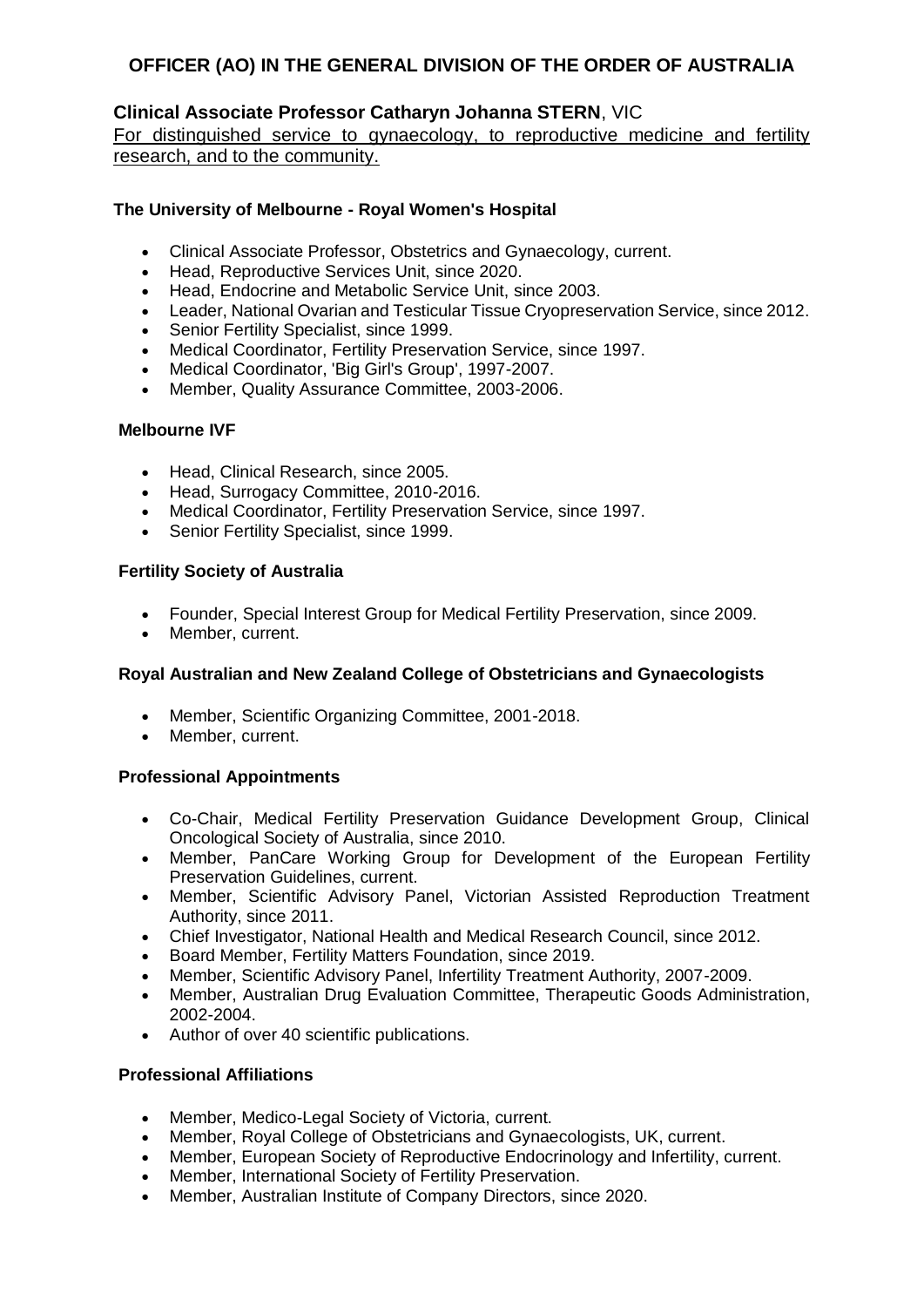#### **Point Leo Surf Life Saving Club**

- First Aid assistance, since 2012.
- Founding Member, Multicultural Day annual event, 2012-2018.

## **Community**

- Professional Mentor, Asylum Seeker Resource Centre, since 2019.
- First Aid Leader, Australian Rules Amateur Football, since 2012.
- Co-Founder, Support Programs for Refugees, Cranbourne Secondary College, Melbourne, 2014-2016.

- Gold Medal (F.J. Browne Prize), Royal College of Obstetricians and Gynaecologists, 1993.
- Gold Medal (Organon Prize), Royal College of Obstetricians and Gynaecologists, 1989.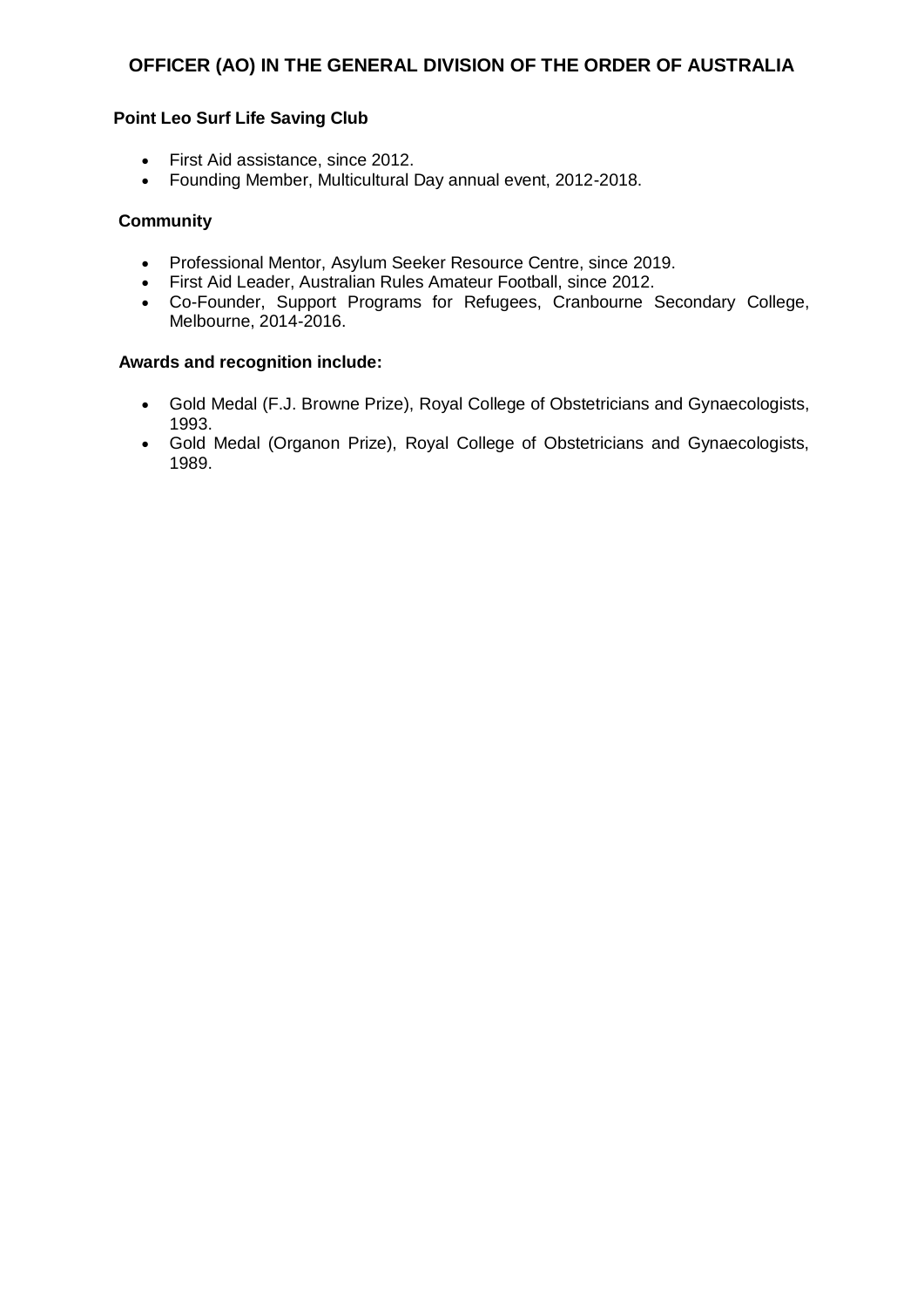## **Mr John Owen STONE**, Lane Cove NSW 2066

## For distinguished service to the people and Parliament of Australia, and to public administration.

#### **Samuel Griffith Society**

- Board Member, since 1992.
- Convenor, national conferences, 1992-2008.
- Editor/Publisher, Upholding the Australian Constitution (Vols 1-21), 1992-2009.
- Co-Founder, 1992.

#### **HR Nicholls Society**

- President, 1986-1989.
- Co-Founder, 1986.

#### **Australians for Constitutional Monarchy**

- Member, National Council, current.
- Member, since 1990s.

## **Constitutional/Public Affairs Issues**

- Member, Mont Pelerin Society, since 2008.
- Founding Councillor, Council for the National Interest, 1986-1992.
- Senior Fellow, Institute of Public Affairs, 1985-1987 and 1990-1995.

#### **Publications**

 Weekly Columnist/Contributor: *Melbourne Herald*; *The Australian*; *Australian Financial Review*; *Quadrant*; *National Observer and Spectator Australia*.

#### **Parliament of Australia**

- Senator for Queensland, 1987-1990.
- Shadow Minister for Finance (Opposition Finance Spokesman).
- Leader of the National Party in the Senate, 1987-1990.
- Member, various committees, 1987-1990.

#### **Department of the Treasury, Commonwealth of Australia**

- Secretary, 1979-1984.
- Deputy Secretary (Economic), 1971-1978.
- Various roles, 1954-1979.
- Representative, London, 1954-1956 and 1958-1961.

#### **International**

 Executive Director, for Australia, New Zealand and South Africa, International Monetary Fund and World Bank, Washington, 1967-1970.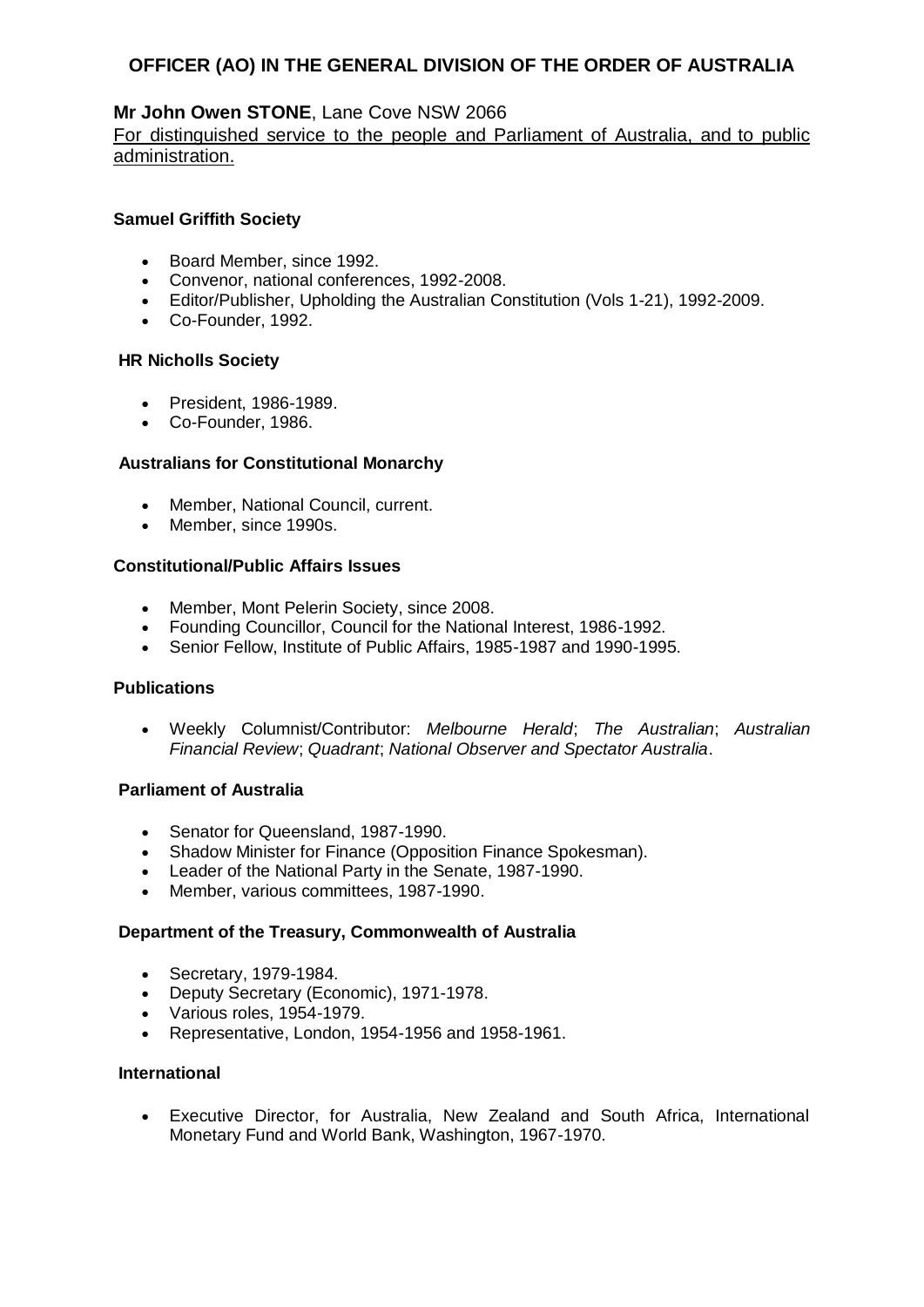## **Academia**

• Professor, Monash University, 1984-1985.

## **Awards and recognition include:**

Rhodes Scholar for Western Australia, Oxford University, United Kingdom, 1951.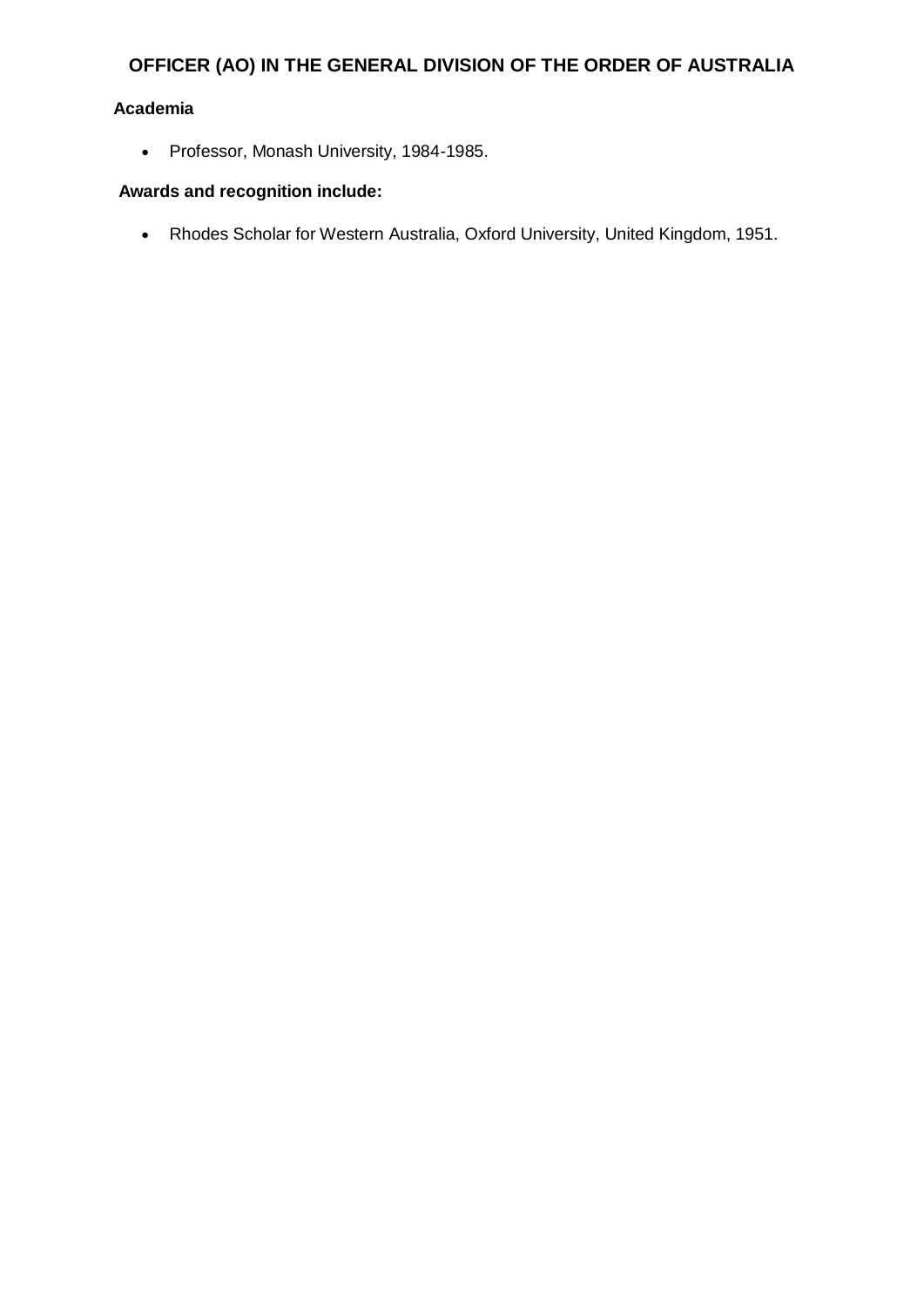## **The late Mr Shane Keith WARNE**

Formerly of VIC

For distinguished service to cricket as a player, role model and commentator, to the community through charitable initiatives, and for philanthropic contributions.

### **Australian Test Cricket Team**

- Vice-Captain, 1999-2000.
- Player, 1992-2007 (145 matches, 708 wickets).

## **Australian One-Day International Cricket Team**

- Captain, 1998-1999.
- Player, 1993-2005 (194 matches, 293 wickets).

#### **Victoria Cricket Team**

• Player, 1990-2007.

## **Hampshire County Cricket Team**

- Captain, 2004-2007.
- Player, 2000-2007.

## **Rajasthan Royals Cricket Team**

- Captain and Player, 2008-2011.
- Mentor, 2020-2021.

#### **Other Sports**

- Cricket Commentator, Nine Network, 2003-2005; 2008-2018.
- Cricket Commentator, Sky Sports, 2009; and early 2020s.
- Founding Executive Member, Australian Cricketers' Association, 1997.
- Former Commentator, Fox Sports.

#### **Charitable**

- Founder and Chair, Shane Warne Foundation, 2004-2017.
- Benefactor, My Room Children's Cancer Charity.
- Supporter, Challenge supporting kids with cancer, since mid-1990s.
- Former Benefactor and supporter of a range of charities, particularly through the donation of memorabilia and making voluntary appearances at fundraising events, including the Elton John AIDS Foundation; Australian Red Cross; Scope; and the Small Steps Project.
- Supporter, mentor and benefactor, Kinglake Community, following the 2009 Black Saturday Bushfires.
- Supporter, Christchurch Earthquake Relief, 2011.
- Contributed to the rebuilding of the town of Galle, Sri Lanka, and its stadium, following the Boxing Day tsunami, Foundation for Goodness, 2004.